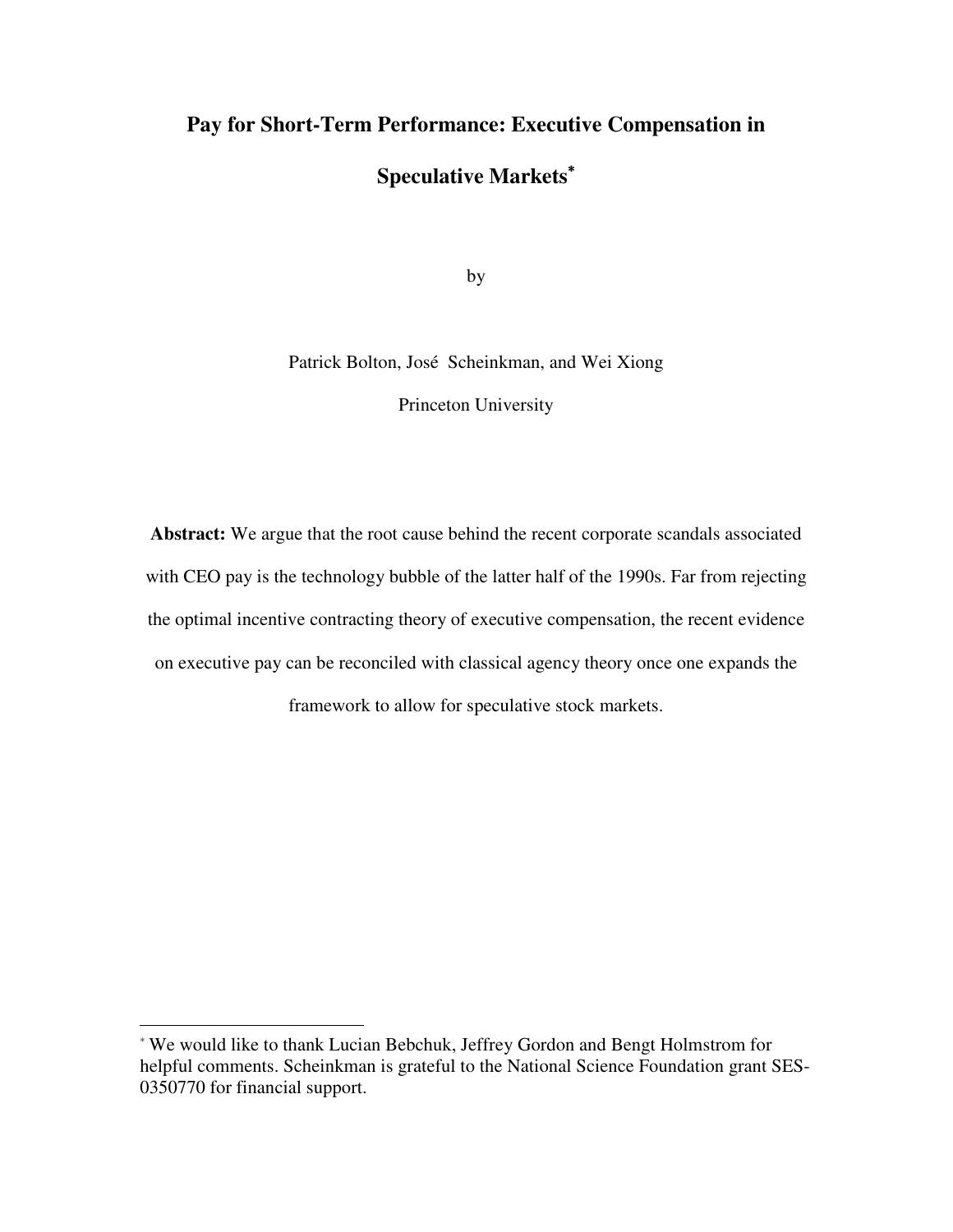#### **Introduction**

In early September 2002 the news broke that HealthSouth Corporation's chairman sold 94 percent of his company stock just weeks before the nation's biggest chain of rehabilitation hospitals revealed regulatory concerns that battered its stock price<sup>1</sup>. By that date such announcements were hardly news anymore given that several major company failures had already been widely covered in the financial press, the high drama congressional hearings on Enron, Global Crossing, Worldcom and Adelphia had taken place, and the Sarbanes-Oxley Act had been signed into law. But, perhaps better than any previous headlines this announcement epitomizes what most commentators came to find so troubling about the reality of executive compensation: the high rewards CEOs were able to secure early in spite of their company's subsequent dismal performance<sup>2</sup>.

As Bebchuk and Fried underline in the preface of their new book, *Pay without* 

#### *Performance*,

 $\overline{a}$ 

*[the] wave of corporate scandals that began in late 2001 shook confidence in the performance of public company boards and drew attention to potential flaws in their* 

<sup>1</sup>See CNN/Money, September 6, 2002.

 $2$ In the summer of 2002 The Financial Times has published a survey of the 25 largest financially distressed firms since January 2001 and found that top executives in these firms walked away with a total of \$3.3 billion by selling their stock holdings early. These executives have managed to build a personal fortune on the misfortune of their shareholders and employees. The survey reveals among other findings that Kenneth Lay, the CEO of Enron received total compensation of \$247 million, Jeffrey Skilling, the former CEO and President of Enron received \$89 million and Gary Winnick, the CEO of Global Crossing received \$512 million in total cumulative compensation (see Financial Times, July 31, 2002).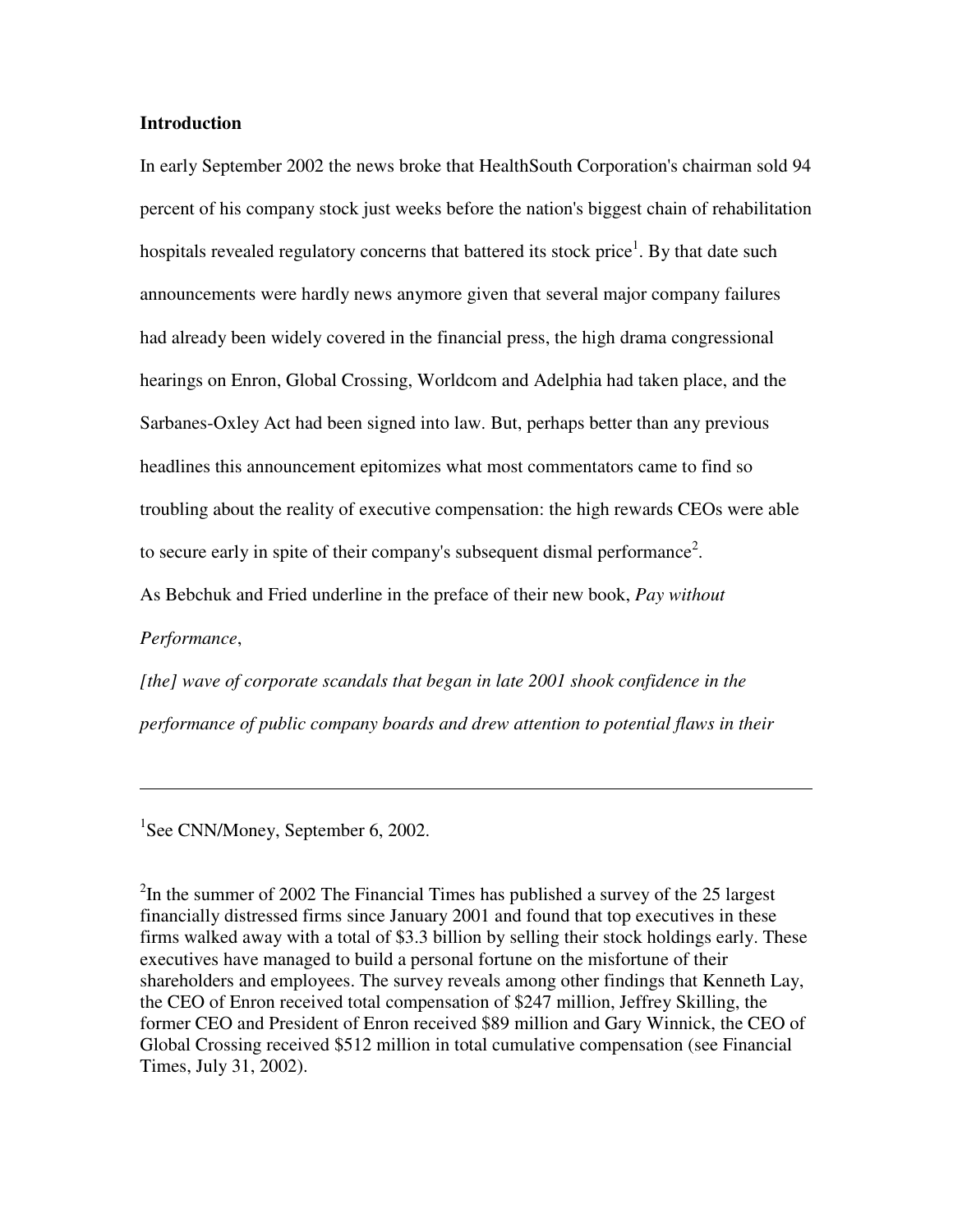*executive compensation practices. There is now recognition that many boards have employed compensation arrangements that do not serve shareholders' interests. But there*  is still substantial disagreement about the scope and source of such problems and, not *surprisingly, about how to address them.* [Bebchuk and Fried, 2004, pp ix]

 Their well informed and timely book deals with two broad related corporate governance issues: i) the flaws in the executive compensation process and, ii) the lack of accountability and excessive insulation of corporate boards. Our article deals only with the first issue. While we share many of their concerns about the deficiencies of boards of directors we differ in our assessment of executive compensation: whether executives are overpaid, the role of managerial power, and why executive compensation has risen so much over the last 15 years.

 Bebchuk and Fried' s main argument is that CEOs have been able to essentially set their own pay through captured boards and remuneration committees. One central regulatory and social constraint CEOs face, however, in setting their pay is mandatory disclosure of their remuneration and the potential outrage of outsiders on the announcement of egregiously inflated compensation. CEOs, therefore, try to elude outsider's wrath by camouflaging their high pay as highly complex and hard to value incentive pay. Another form of camouflage CEOs can engage in is to grant themselves inflated pension plans, life insurance contracts, and golden parachutes.

 Bebchuk and Fried argue that, upon closer inspection, what superficially looks like an optimal financial incentive contract is in reality just a sham. The official view, which sees executive compensation contracts as optimal incentive contracts, has little basis in reality and can only be seen as a clever CEO sales pitch for their rent extraction.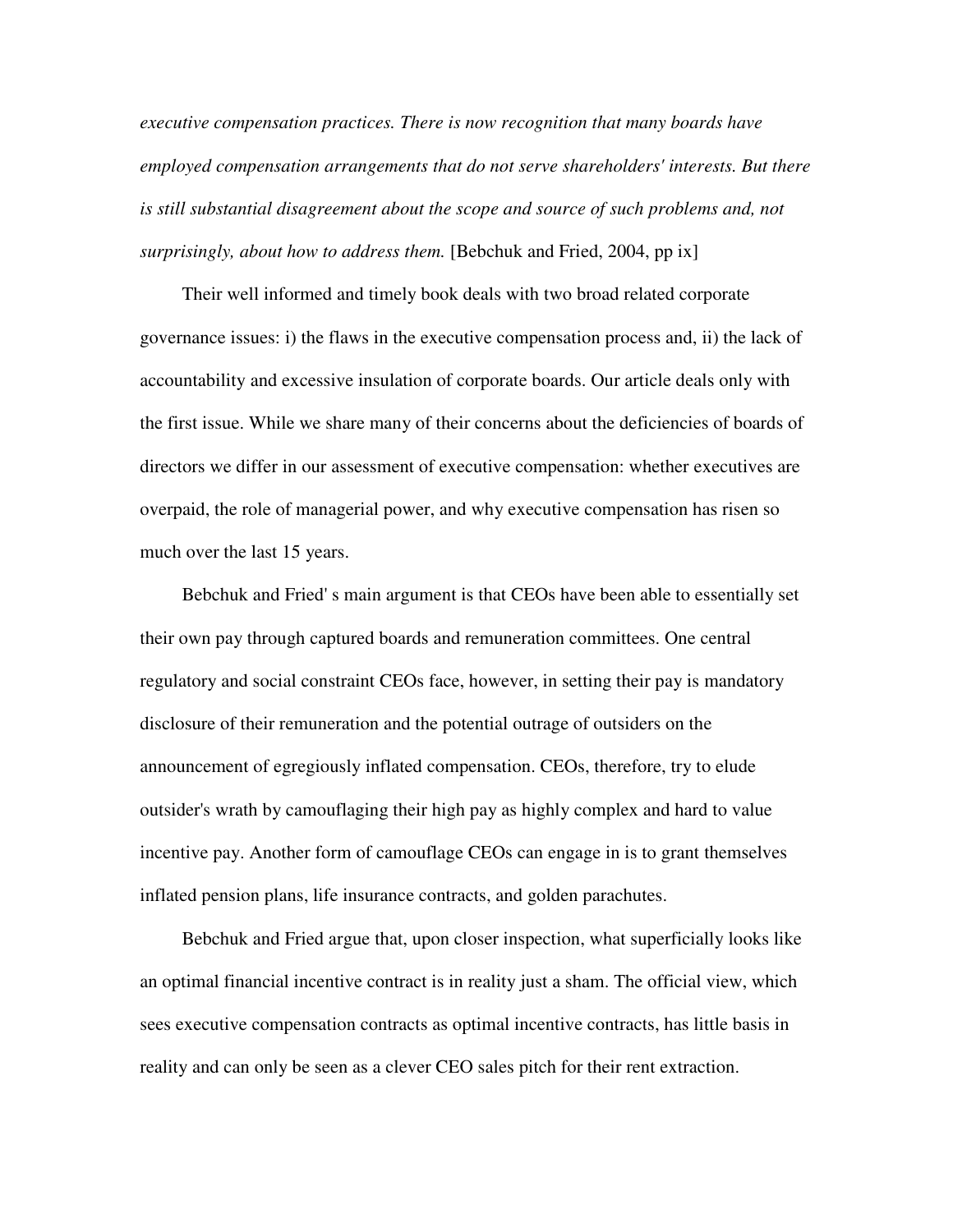As perspicacious as Bebchuk and Fried' s observations may be, an obvious concern with their theory of camouflage of executive compensation is that it may not always live up to the basic Popperian test of falsifiability. As they do not articulate precisely how to distinguish the reported forms of camouflaged compensation from forms of compensation that are consistent with optimal incentive contracting, it is not possible to determine which disclosed compensation contracts in reality might be inconsistent with their theory.<sup>3</sup>

 But this is more of an academic quibble than our main critique to their theory. Rather, our main reservation is that, while they rightly point to important ways in which the reality of executive pay negotiations is far from the idealized arm's-length bargaining situation of the Principal-Agent paradigm, they do not provide a compelling explanation for how and why both the level of pay and the sensitivity to stock-price performance have risen so much over the 1990s. They do point to a trend towards higher and higher pay driven by the practice of benchmarking CEO compensation at or above the average pay in peer-group companies. That is, they argue that the outrage constraint has been gradually relaxed over the 1990s, as CEO pay has been rising across the board in all companies. True, they also allude to the bull market and the growing importance of stock-options, as we emphasize, but it is not clear how the rise in stock valuations fits into their managerial power theory of executive compensation. What is the mechanism

<sup>&</sup>lt;sup>3</sup>Other parts of their theory are more easily tested, however, such as their prediction that other things equal, the level of CEO compensation is rising with CEO power vis-à -vis boards and shareholders, or that hidden forms of compensation will be performanceinsensitive.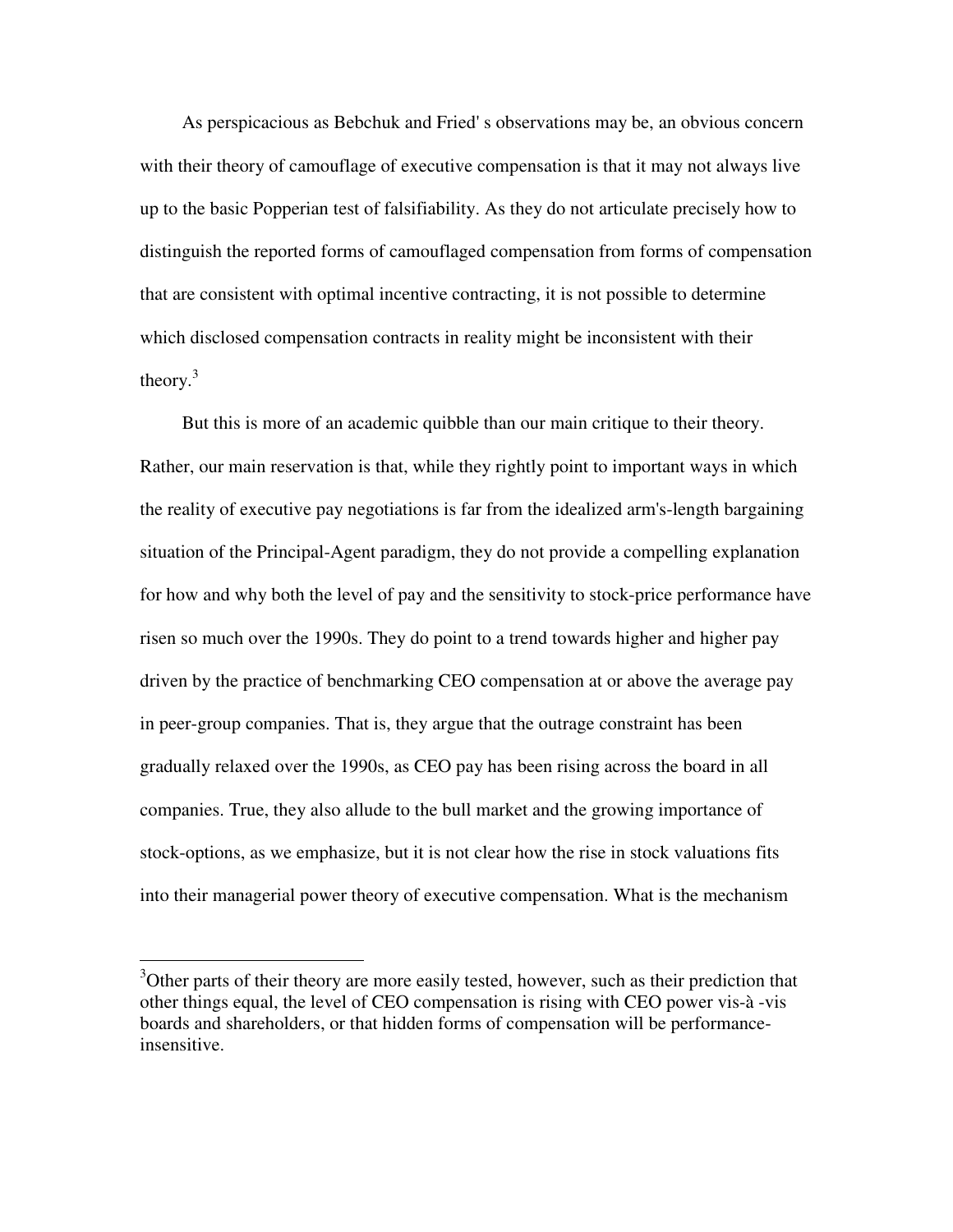that links the two phenomena? Have rising stock prices made higher pay for CEOs more acceptable to the public at large? Or, has greater performance-based compensation induced better performance and in turn fuelled the bull market?

 As others have pointed out, their explanation that CEO power has increased during the bubble years does not square well with other trends over the 1990s towards greater board independence, a higher proportion of externally recruited CEOs, a decrease in the average tenure of CEOs, and higher forced CEO turnover. These latter trends bring us closer to the ideal arm's-length bargaining situation, yet they have not been accompanied by pay moderation.

 It is entirely possible, that in contrast to their theory's prediction, the strengthening of boards over the 1990s may actually have been a cause of higher CEO pay. Indeed, in a more competitive environment, with riskier and more demanding jobs, CEOs may have required better compensation, as Hermalin (2004) argues.

 While, Hermalin's theory provides a consistent alternative explanation for the rise in CEO pay we would argue that both Hermalin (2004) and Bebchuk and Fried (2004) seriously underplay the most important development over this period: the advent of the internet and the technology bubble.

 As in previous historical episodes, when a new general purpose technology is developed, such as the railway, the automobile, the telegraph and telephone, or the internet, uncertainty is created as to how deeply the technology will transform the economy and who will appropriate the economic gains. This uncertainty is likely to translate into differences of opinion among investors. As we will argue, these differences of opinion in turn fuel speculation in stock markets and can bring about a stock market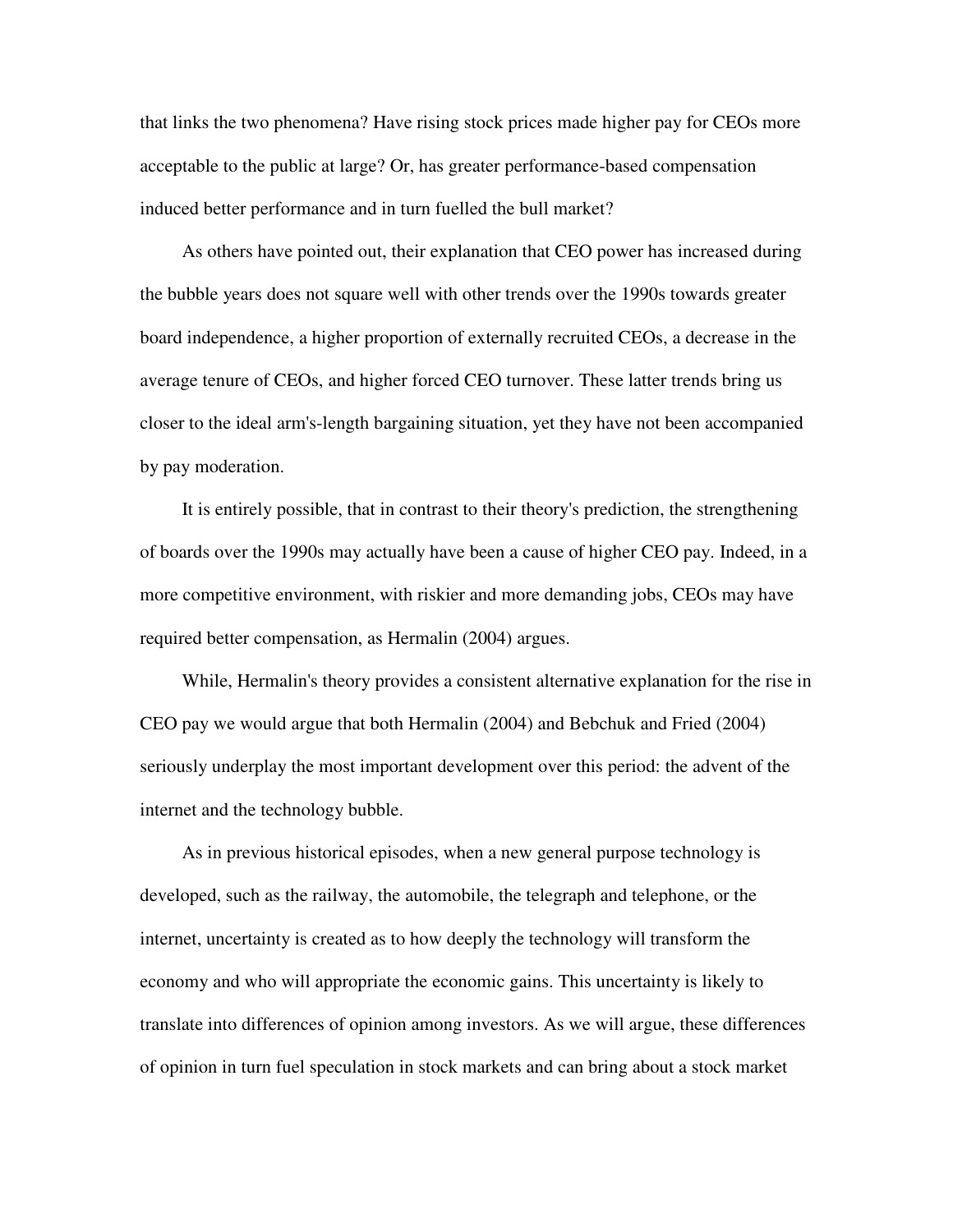bubble.

 $\overline{a}$ 

 Looking back, it may well be that historians will see the technology bubble as the major historical event of the latter half of 1990s, and in our view, this episode of speculation is also the main factor that has affected the evolution of executive pay over this period.

 In Bolton, Scheinkman and Xiong (2003) we expand the classical Principal-Agent framework of optimal incentive contracting (the official view, in Bebchuk and Fried's terminology), to incorporate the possibility that equilibrium stock prices do not always provide an unbiased measure of firm fundamentals<sup>4</sup>. That is, we allow for stock valuations that may be significantly higher than fundamental value during speculative episodes driven by sharp differences of opinion among investors. In this expanded framework we determine the incentive contract that optimally trades off risk-sharing and CEO incentives. Our key finding is that when there are large differences of opinion, the optimal compensation contract induces a greater short-term CEO orientation and encourages actions that fuel speculation and short-term stock price performance at the expense of long-run firm fundamental value.

While remaining within the classical agency framework we are thus able to explain why it is optimal for shareholders to offer compensation contracts that allow CEOs to profit early from a speculative stock price surge even if at a later date share prices collapse. We are also able to explain why stock-based compensation rises in speculative

<sup>&</sup>lt;sup>4</sup>Patrick Bolton, Jose Scheinkman and Wei Xiong (2003), Executive compensation and short-termist behavior in speculative markets", NBER Working Paper No. W9722. http://ssrn.com/abstract=410649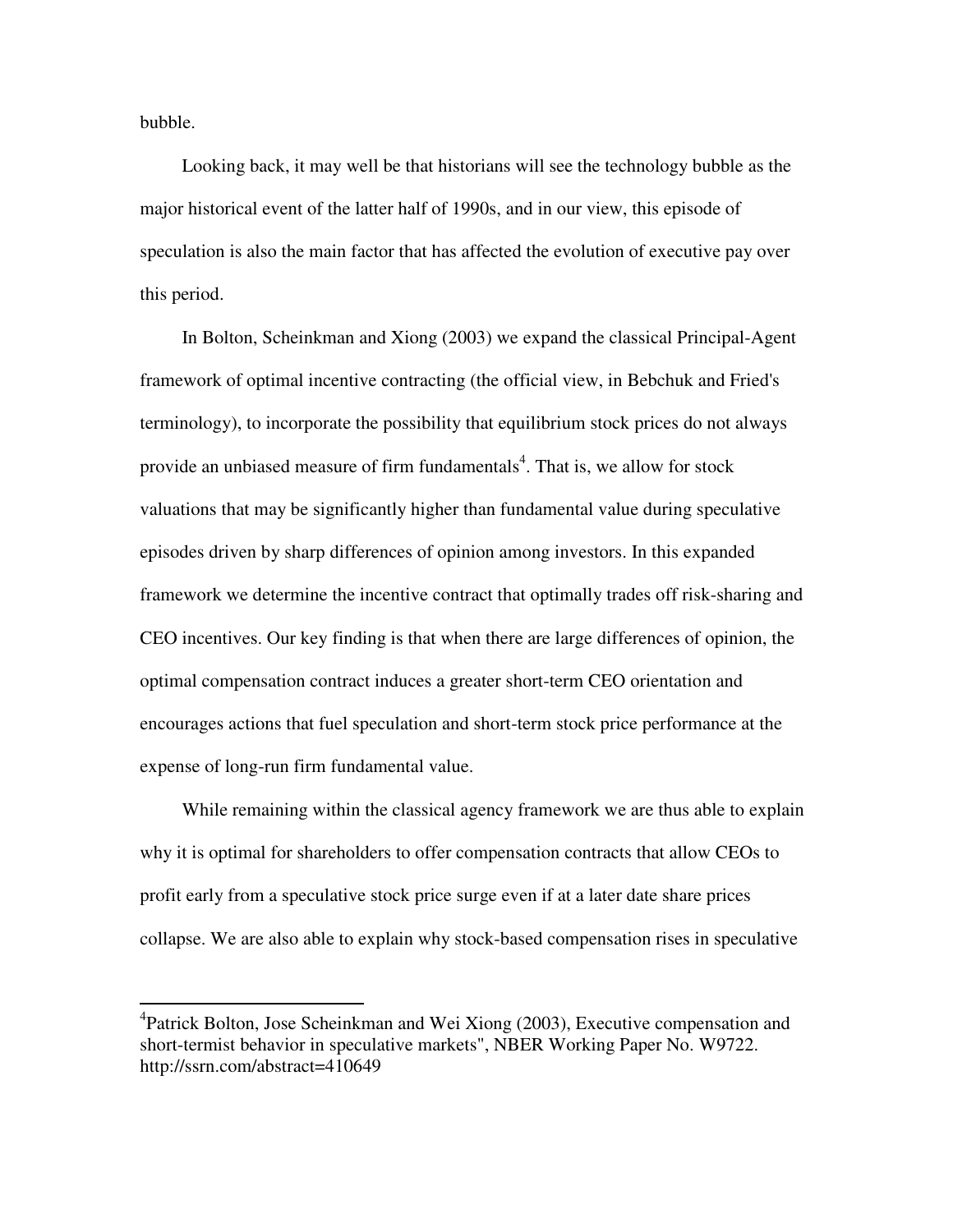markets. In our theory the critical departure from the official view is not the gradual erosion of shareholders' bargaining power, as in Bebchuk and Fried's theory, but a broader perspective on stock markets that allows for the possibility of speculative bubbles. We believe that the most important event influencing executive compensation in the latter half of the 1990s is the technology bubble and not a fundamental break in the bargaining process. Thus, while we agree with Bebchuk and Fried that anything that brings the bargaining process closer to the ideal arm's-length bargaining situation is desirable, we think that by focusing on the bargaining process they are not identifying the root cause of the change in executive compensation in the last decade. The root cause lies elsewhere, in the technology bubble<sup>5</sup>.

 In this article our focus is on earnings manipulation. We also consider a somewhat simpler setting than in Bolton, Scheinkman and Xiong  $(2003)^6$ . As is by now well

See, Michael Jensen (2004), "Agency costs of overvalued equity", Working paper, The European Corporate Governance Institute, and Michael Jensen and Kevin Murphy (2004), "Remuneration: Where we've been, how we got to here, what are the problems, and how to fix them," Working paper, The European Corporate Governance Institute.

<sup>6</sup>Cited in footnote 4.

 $<sup>5</sup>$ It is worth noting that, in independent writing to ours, the leading proponents of the</sup> official view, Michael Jensen and Kevin Murphy have also singled out the technology bubble as the root cause of the perceived failures of current executive pay. Using vigorous and vivid language Michael Jensen has thus written that:

*<sup>&</sup>quot;the recent dramatic increase in corporate scandals and value destruction is due to what I call the agency costs of overvalued equity. I believe these costs have amounted to hundreds of billions of dollars in recent years. When a firm's equity becomes substantially overvalued it sets in motion a set of organizational forces that are extremely difficult to manage, forces that almost inevitably lead to destruction of part or all of the core value of the firm."*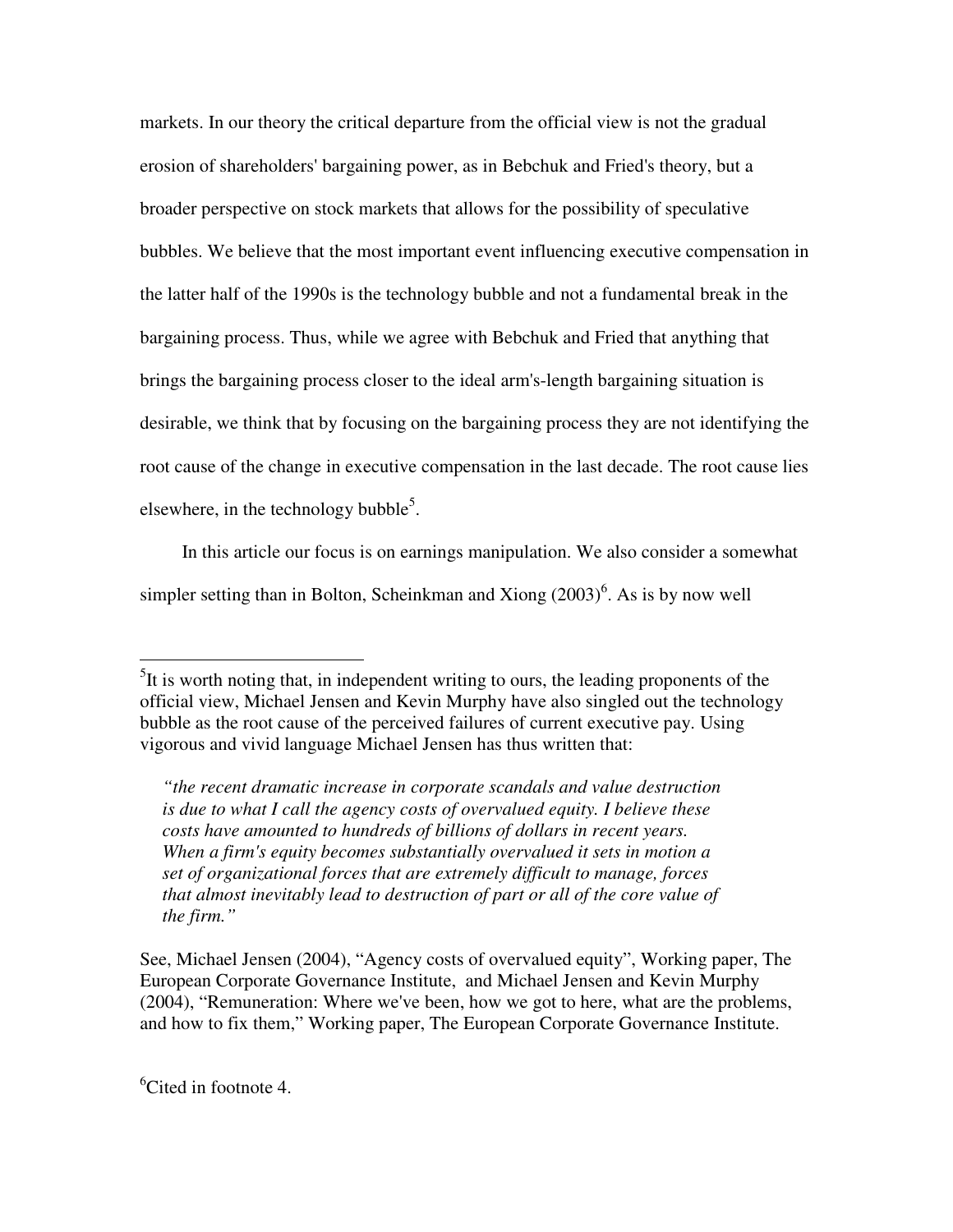recognized, the technology bubble has induced (or been accompanied by) a number of new trends, one of which being the growth in earnings manipulation, ranging from fairly innocuous earnings smoothing to outright accounting fraud. This is reflected, for example, in the enormous growth in earnings restatements over the 1990. While there have been only 6 restatements in 1992, and 5 in 1993, there were over 700 restatements over the period of 1997 to 2000. In this article we explain how speculative markets create incentives for such manipulation.

 Importantly, we highlight how earnings manipulation is not directly linked to an agency problem between the CEO and shareholders. Rather, it is primarily driven by a fundamental conflict between *current* and *future* shareholders. To emphasize this point we begin our analysis by considering incentives to manipulate earnings by a privately held firm run by a single owner-manager prior to going public. We show that even in such a firm, where there is no separation of ownership and control, and therefore no scope for any form of rent extraction by the CEO, there will be speculative incentives to manipulate earnings if the stock market is not fully rational. By beginning our analysis with this example we aim to emphasize an important point that has been largely overlooked in the current debate on executive compensation, namely that besides the usual agency conflict with the CEO, there is also a conflict among shareholders that is exacerbated in speculative markets.

 The CEO has a duty of loyalty towards current shareholders and not future shareholders. Thus, if he artificially drives up the stock price in the short run at the expense of long-run value he may be acting in the interests of his current Principals.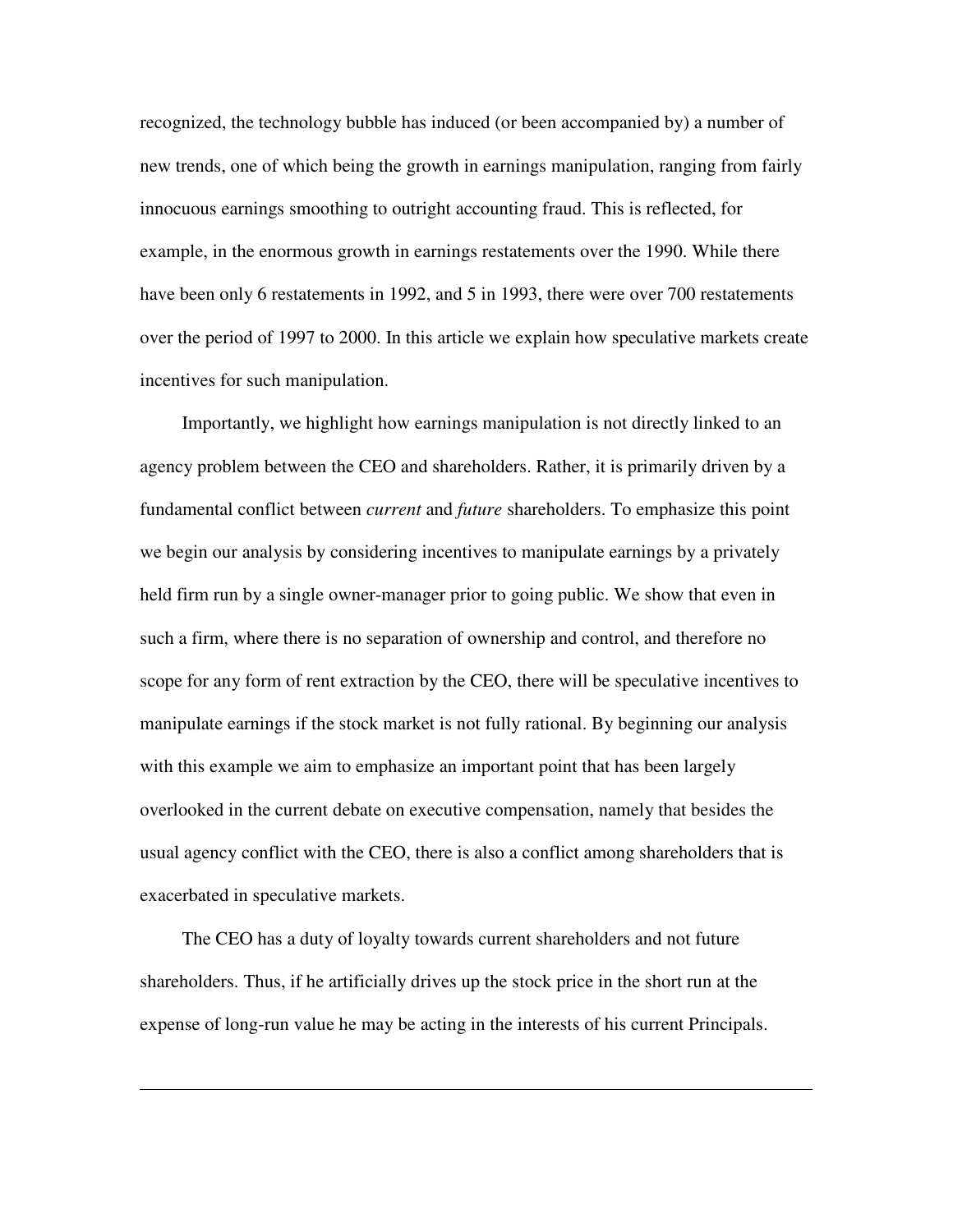Current shareholders may well choose to incentivize the CEO for short-term stock performance, even if they understand that this also creates incentives for the CEO to manipulate earnings. The reason is simply that they want the CEO to pursue their interests even if this comes at the expense of future shareholders. Importantly, this conflict between current and future shareholders can only arise in a speculative or *irrational* market. In the efficient market presumed by the official view current value can only be increased along with future value. This is why the classical agency perspective does not identify a conflict between current and future shareholders. But, as we show in our model, when some investors are sometimes (or always) *overconfident* or *inattentive*, and when stock markets are undergoing a speculative phase, then earnings manipulation that destroys long-run fundamental value will drive up short-term stock performance<sup>7</sup>. The remainder of our article is structured as follows. Section 2 discusses how speculative bubbles may arise in markets with short-sales constraints when there are large differences of opinion among investors. Section 3 introduces an example that shows how a basic conflict between current and future shareholders emerges in speculative markets and how this conflict gives rise to earnings manipulation. Section 4 continues the analysis by

l

Michael Lewis, "The Irresponsible Investor", *New York Times*, June 6, 2004 Sunday.

 $\sqrt{7}$ Our analysis is redolent of the commonly held view among corporate managers, forcefully articulated by Michael Lewis below, that short-term oriented shareholders played a pernicious role at the height of the technology boom:

*The investor cares about short-term gains in stock prices a lot more than he does about the long-term viability of a company. Indeed, he does not seem even to notice that the two goals often conflict. .... The investor, of course, likes to think of himself as a force for honesty and transparency, but he has proved, in recent years, that he prefers a lucrative lie to an expensive truth. And he's very good at letting corporate management know it.*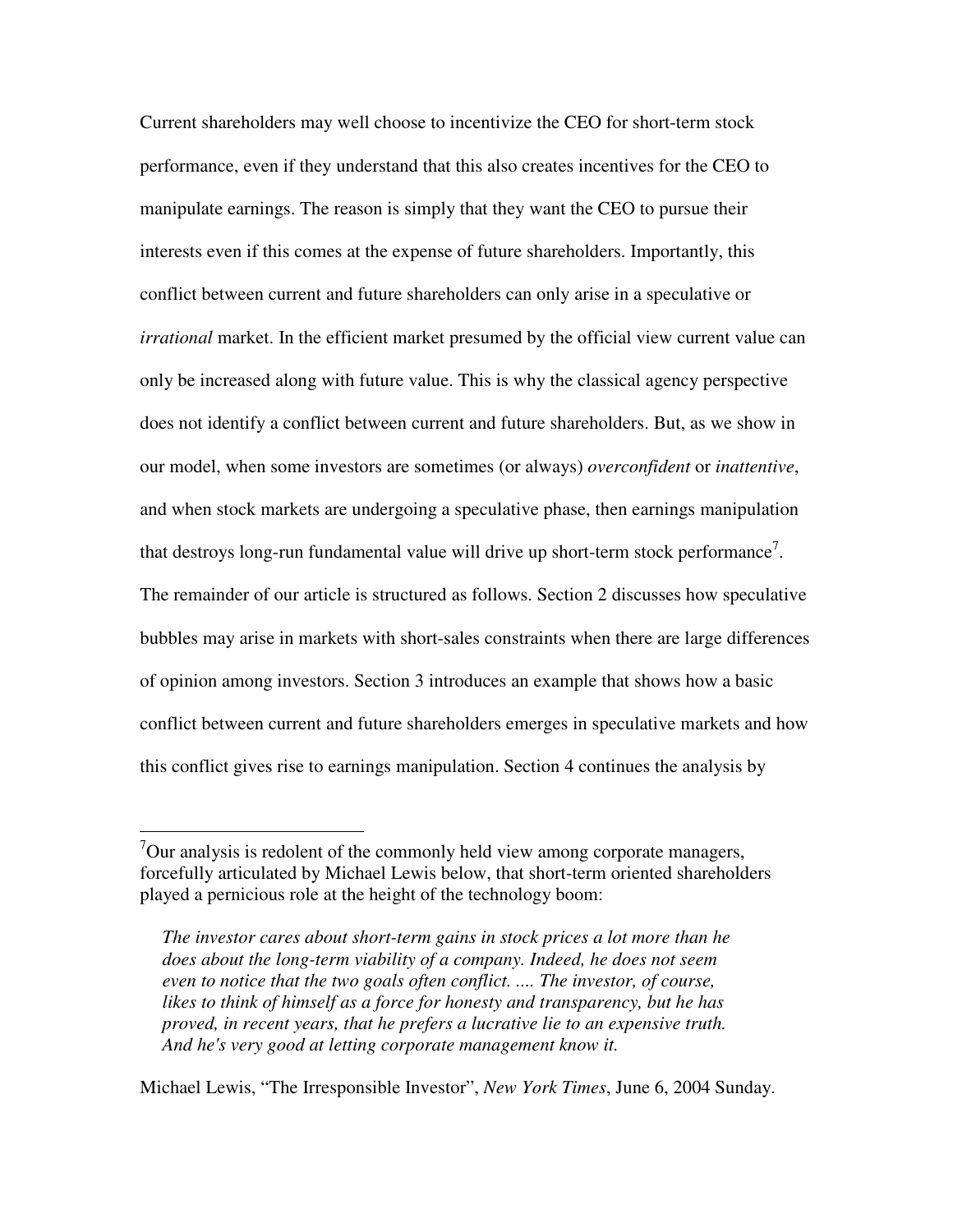expanding the example to deal with a classical agency problem and deriving implications for the optimal executive compensation contract in the presence of speculative markets. Section 5 discusses some of the key observed provisions in CEO compensation contracts in light of Bebchuk and Fried's managerial power theory, the official view, and our shareholder conflict theory. Finally, section 6 discusses regulatory implications and recommendations for reform of executive pay. In the appendix we exposit a simple mathematical model that extends the discussions of Sections 3 and 4 and derive the optimal compensation of executives when stock prices contain a speculative component.

#### **2 Overconfidence, differences of opinion and stock market bubbles**

 $\overline{a}$ 

The evidence that stock prices can deviate from fundamental values for prolonged periods of time is accumulating.<sup>8</sup> That the NASDAQ run-up of the latter half of the 1990 was an episode of considerable overvaluation is by now a widely shared view<sup>9</sup>. An

<sup>9</sup>Many economists including Robert Shiller, Burton Malkiel and Michael Jensen commented on the valuation of many internet and high-tech firms during the years 1999-

<sup>&</sup>lt;sup>8</sup>Classical asset pricing models typically assume that investors rationally project future cash-flow based on public and privately processed information, and then discount the cash-flow based on risk-adjusted discount rates. Thus, an investor can only earn higher average returns by bearing more systematic risks. However, over the past two decades, economists have uncovered many puzzles in stock returns that are difficult to explain based only on variations in systematic risk. For example, researchers have identified the so-called firm size effect, value-glamour effect, January effect, short-term momentum and long-term reversal effect, etc. See for example the literature reviews by Andrei Shleifer (2000), *Inefficient Markets - An Introduction to Behavioral Finance*, Oxford University Press, Oxford; and David Hirshleifer (2001), Investor psychology and asset pricing," *Journal of Finance* 56, 1533-1597, for a summary and discussion of this evidence.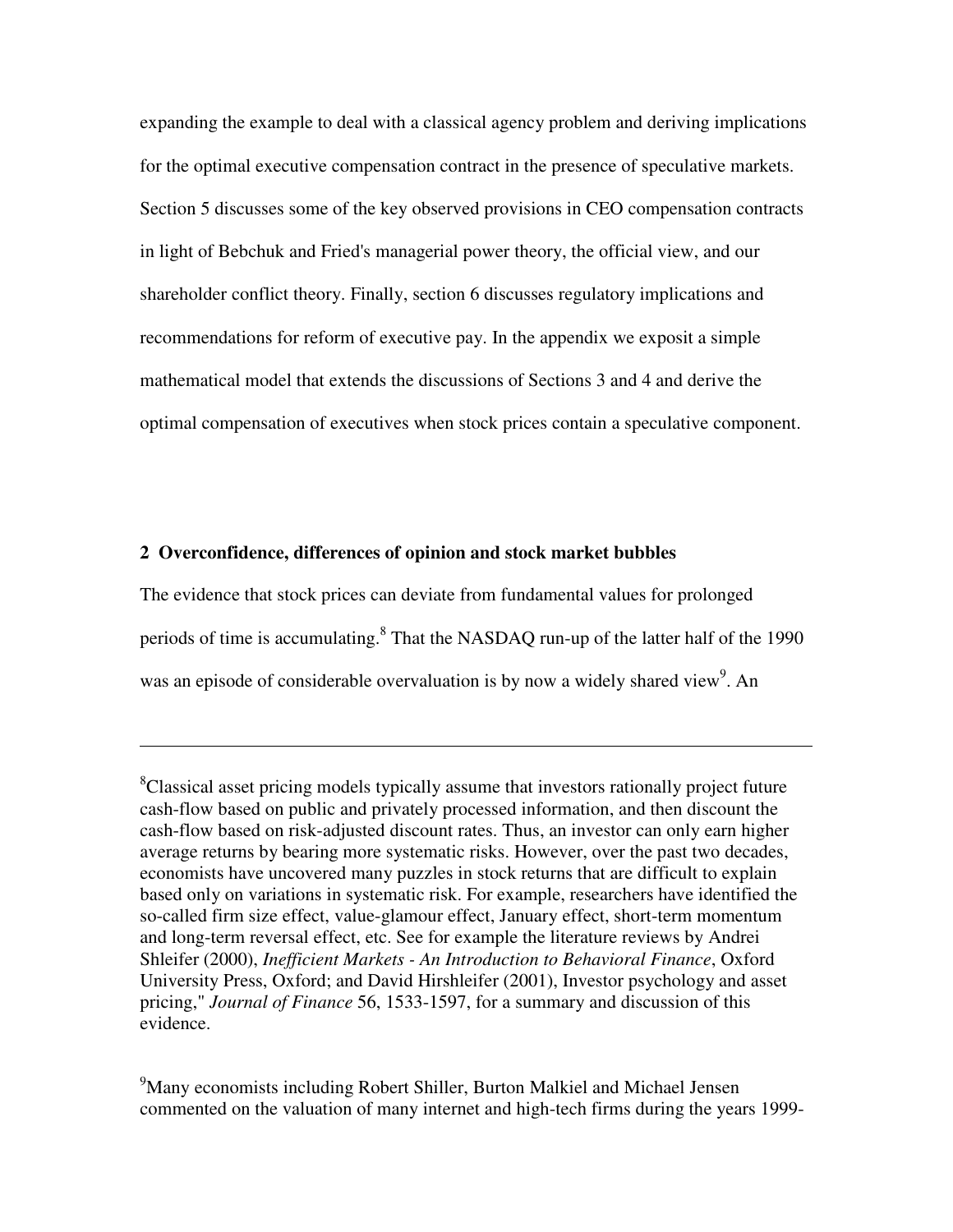example that epitomizes these excessive valuations is the market valuation of *Palm*, the by now well known manufacturer of personal digital assistants, which at some point during this period had higher valuations than its parent company *3com* by as much as 23 billion dollars, a glaring violation of the law of one price that underlies any rational asset pricing model based on fundamental values. $10$ 

 However, as much as commentators might agree that we have witnessed a major bubble, it is still far from well understood how such episodes come about and what the underlying forces are that generate and fuel such a bubble. Our favored explanation relies on three fundamental observations.

 First, many investors are not fully rational and exhibit various psychological biases in their financial decision making.<sup>11</sup> Overconfidence is one of the most documented biases. Extensive studies in psychology have revealed that people are generally overconfident in their judgement. That is, they assign too much weight on their own

2000 as evidence of a bubble. See Robert Shiller (2000), *Irrational Exuberance*, Princeton University Press, Princeton; Burton Malkiel (2003), The efficient market hypothesis and its critics," *Journal of Economic Perspectives* 17, 59-82; and Michael Jensen (2004), Agency costs of overvalued equity," Working paper, The European Corporate Governance Institute.

 $\overline{a}$ 

 $10$ See Owen Lamont and Richard Thaler (2003), Can the market add and subtract? Mispricing in tech stock carve-outs," *Journal of Political Economy* 111, 227-268.

 $11$ Many psychological biases, such as overconfidence, representativeness, anchoring, limited attention, ``aversion to losses" have been invoked in the behavioral finance literature to explain a number of investor behavior patterns and stock price dynamics. See, for example, the reviews in David Hirshleifer (2001), Investor psychology and asset pricing," *Journal of Finance* 56, 1533-1597; and Nicholas Barberis and Richard Thaler (2003), A survey of behavioral finance," in George Constantinides, Milton Harris and Rene Stulz (ed.), *Handbook of the Economics of Finance*, North-Holland.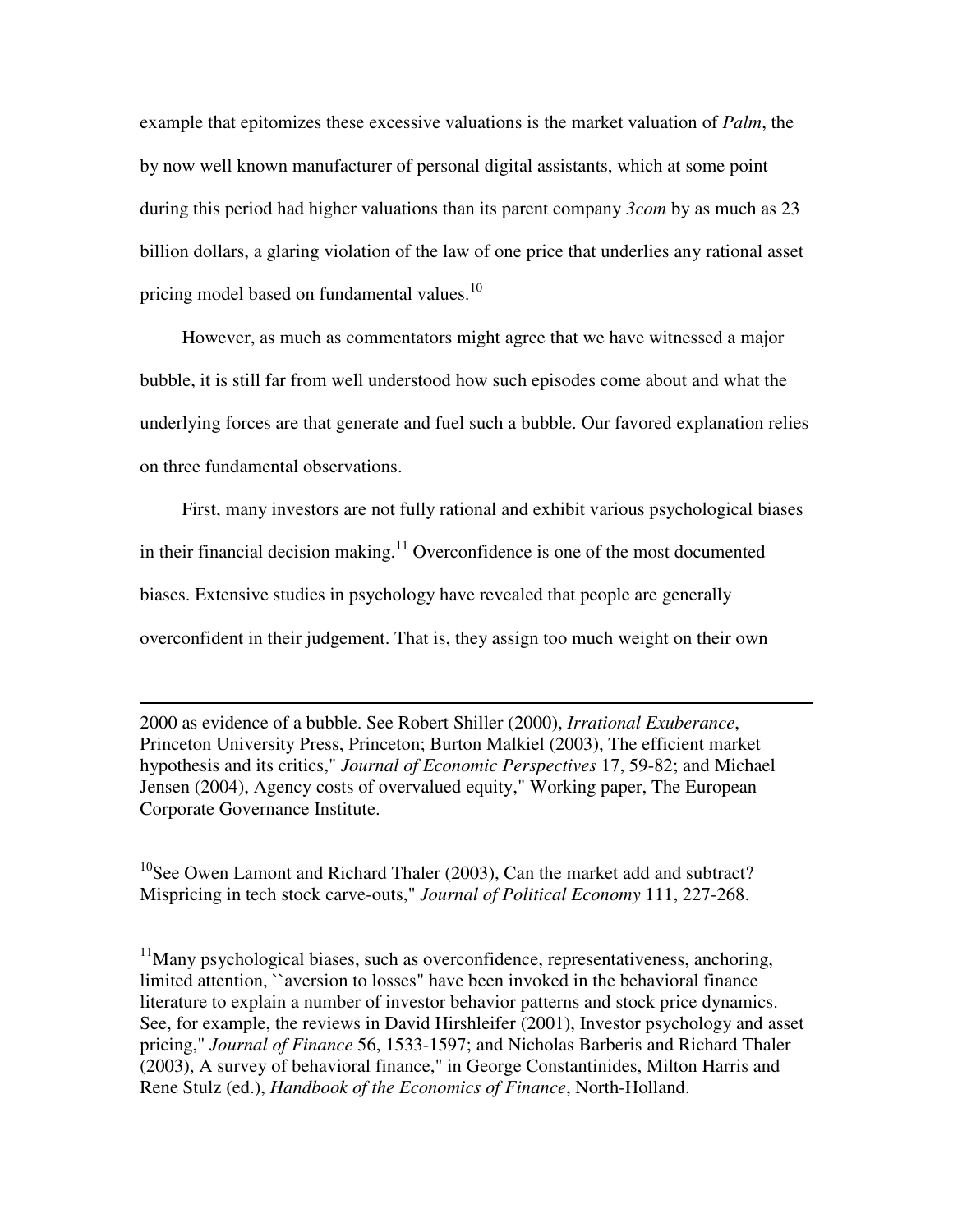knowledge or forecasting ability, and are found to assign overly narrow confidence intervals to their estimates of quantities they are asked to evaluate or predict.<sup>12</sup>

 Overconfidence is especially relevant given the fact that investors have limited information processing abilities and can only absorb a limited amount of available information at any time.<sup>13</sup> Consequently, some investors may put too much weight on the reported number of clicks on a firm's website, or on sales growth figures, as many have done during the dot.com boom. Overconfidence prevents these investors from considering the possibility that other valuable information may have been ignored. Alternatively, as we model here, some investors may take reported earnings at face value, without looking deeper into a firm's accounts.

Second, investors' intrinsic overconfidence generates differences of opinion, since

l

<sup>&</sup>lt;sup>12</sup>For example, an experimental study by Alpert and Raiffa shows that  $98\%$  confidence intervals assigned by human subjects include the true quantity only 60% of the time. See Marc Alpert and Howard Raiffa (1982), A progress report on the training of probability assessors," in Daniel Kahneman, Paul Slovic, and Amos Tversky, ed.: *Judgement under Uncertainty: Heuristics and Biases,* Cambridge University Press, Cambridge. Another study by Fischhoff, Slovic and Lichtenstein finds that events that people think are certain to occur actually occur only around 80% of the time, and the vents that they deem impossible to occur happen approximately 20% of the time. See B. Fischhoff, P. Slovic and S. Lichtenstein (1977), Knowing with certainty: the appropriateness of extreme confidence," *Journal of Experimental Psychology: Human Perception and Performance* 3, 552-564.

 $13$ There is growing empirical evidence that investors may not incorporate all the available public information at a reasonable speed. For example, according to a case study by Huberman and Regev, the stock price of a pharmaceutical company, EntreMed, did not react to the initial news of its new cancer curing drug until the news was re-iterated on the front page of the New York Times several months later. See Gur Huberman and Tomer Regev (2001), Contagious speculation and a cure for cancer: a non-event that made stock prices soar," *Journal of Finance* 56, 387-396.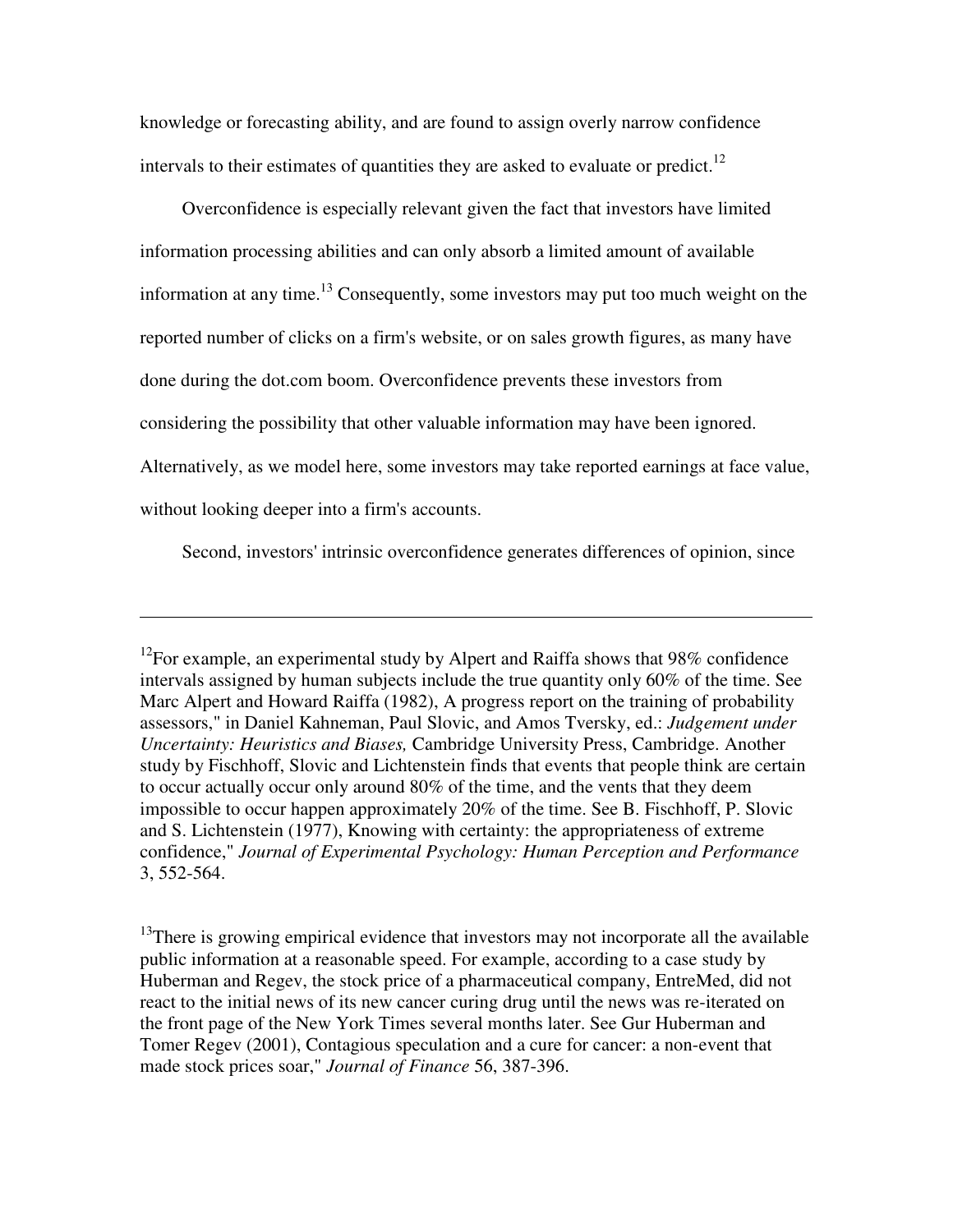at any given time investors overweigh their own information and at the same time they underweigh others' information. Thus, at any moment in time there will be optimists about a firm's (or the economy's) prospects and pessimists. These differences of opinion in turn generate speculation, where optimists buy shares from pessimists. Economists have always been puzzled by the excessive amount of trading in stock markets, as measured by what one could reasonably predict based on a rational asset pricing model.<sup>14</sup> As is widely documented, secondary market trading was especially intensive for internet and high-tech stocks during the internet boom. To return to our favorite example *Palm*, its stock turned over at an astonishing rate of once every week!<sup>15</sup> In fact, researchers have found that stock valuations are positively related with their trading volume. In other words, firms with more intensive speculation are also valued higher.<sup>16</sup> Investor overconfidence and the resulting heterogeneous beliefs, thus, provide a plausible mechanism to generate both tremendous trading volume and high stock valuations.

Third, the existence of short-sales constraints prevents the pessimists or more

 $14By$  examining the trading activity of a group of investors in a discount brokerage firm, Odean finds evidence that these investors trade excessively in the sense that their returns are, on average, reduced through trading. See Terrance Odean (1999), Do investors trade too much?", *American Economic Review* 89, 1279-1298.

<sup>&</sup>lt;sup>15</sup>Internet stocks contributed 20% to the total trading volume on NASDAQ during the bubble, although their total market value was only 6% of NASDAQ. See Eli Ofek and Matthew Richardson (2003), Dotcom mania: The rise and fall of internet stock prices," *Journal of Finance* 58, 1113-1137.

 $16$ Stocks in both NYSE and NASDAO with higher turnover rates during the period 1996-2000 also had higher prices relative to their book values. See John Cochrane(2002), Stocks as money: convenience yield and the tech-stock bubble," NBER Working Paper 8987.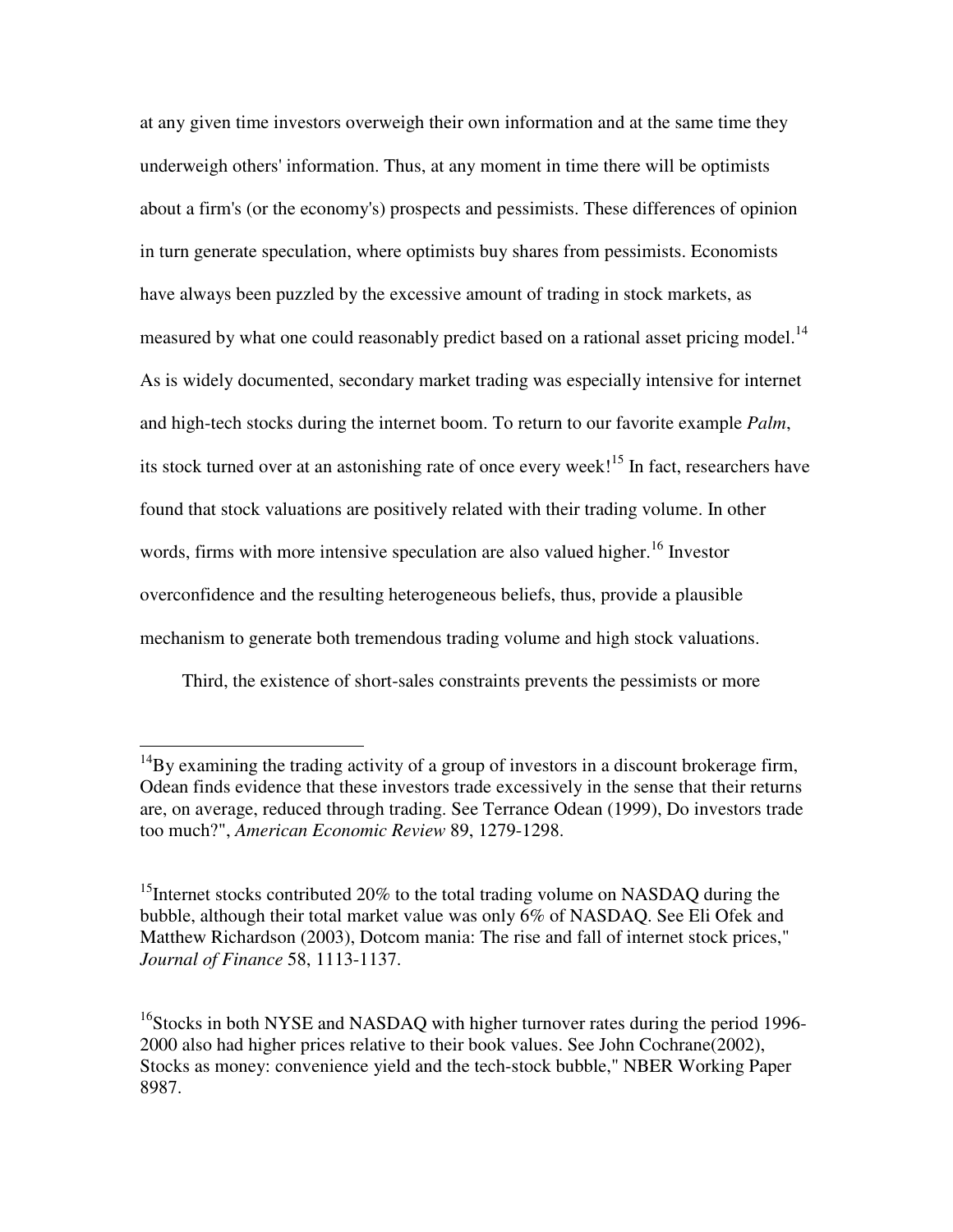rational investors from putting a lot of sell pressure on overvalued stocks, $17$  so that stock prices tend to reflect mainly the beliefs of the most optimistic investors at any given time. Because of short sales constraints, speculation not only takes the form of bets between optimists and pessimists at any point in time, but the expectation of future differences of opinion itself becomes an additional motive for buying a stock. Indeed, the option of selling to more optimistic investors in the future at a higher price itself has value, which will be reflected in the stock price.

 Combining these three observations one obtains a model of stock valuations which allows for the possibility of *speculation*. As plausible as it sounds, this is not yet a

 $17$ The short-sales constraints arise through many different institutional reasons. First, the charters of many mutual funds explicitly restrict them from taking short positions and trading derivatives securities. Roughly 70% of mutual funds explicitly state (in Form N-SAR that they file with the SEC) that they are not permitted to sell short. See A. Almazan, Beth Brown, Murray Carlson, and David Chapman (2001), ``Why Constrain Your Mutual Fund Manager?" *Journal of Financial Economics*, forthcoming. Seventynine percent of equity mutual funds make no use of derivatives whatsoever (either futures or options), suggesting that funds are also not finding synthetic ways to take short positions. See Jennifer Lynch Koski and Jeffrey Pontiff (1999), ``How Are Derivatives Used? Evidence from the Mutual Fund Industry," *Journal of Finance*, 54, 791-816. Second, to short sell a stock, one has to borrow the physical shares before the selling. However there is not a well organized central market for investors to borrow and lend stocks, creating difficulty for pessimists to short. And often lenders of shares will charge extra amount of fees if the shares are in high demand for shorting. Short-sellers also face the potential risk of having to return the borrowed shares buying back at a higher price that is pushed up by manipulators who intend to squeeze short-sellers. In fact, empirical evidence shows that there had been very little short-selling of internet and high-tech stocks during the internet boom and the lack of short-selling is at least partially related to short-sale costs. See Christopher Geczy, David Musto and Adam Reed (2002), ``Stocks are special too: an analysis of the equity lending market," *Journal of Financial Economics* 66, 241-269; and Gene D'Avolio (2002), ``The market for borrowing stock," *Journal of Financial Economics* 66, 271-306.

Last, but not least, firms are usually hostile to short-sellers and sometimes even file lawsuits direct to short-sellers. See Owen Lamont (2003), "Go down fighting: Short sellers vs. firms", Working paper, Yale University.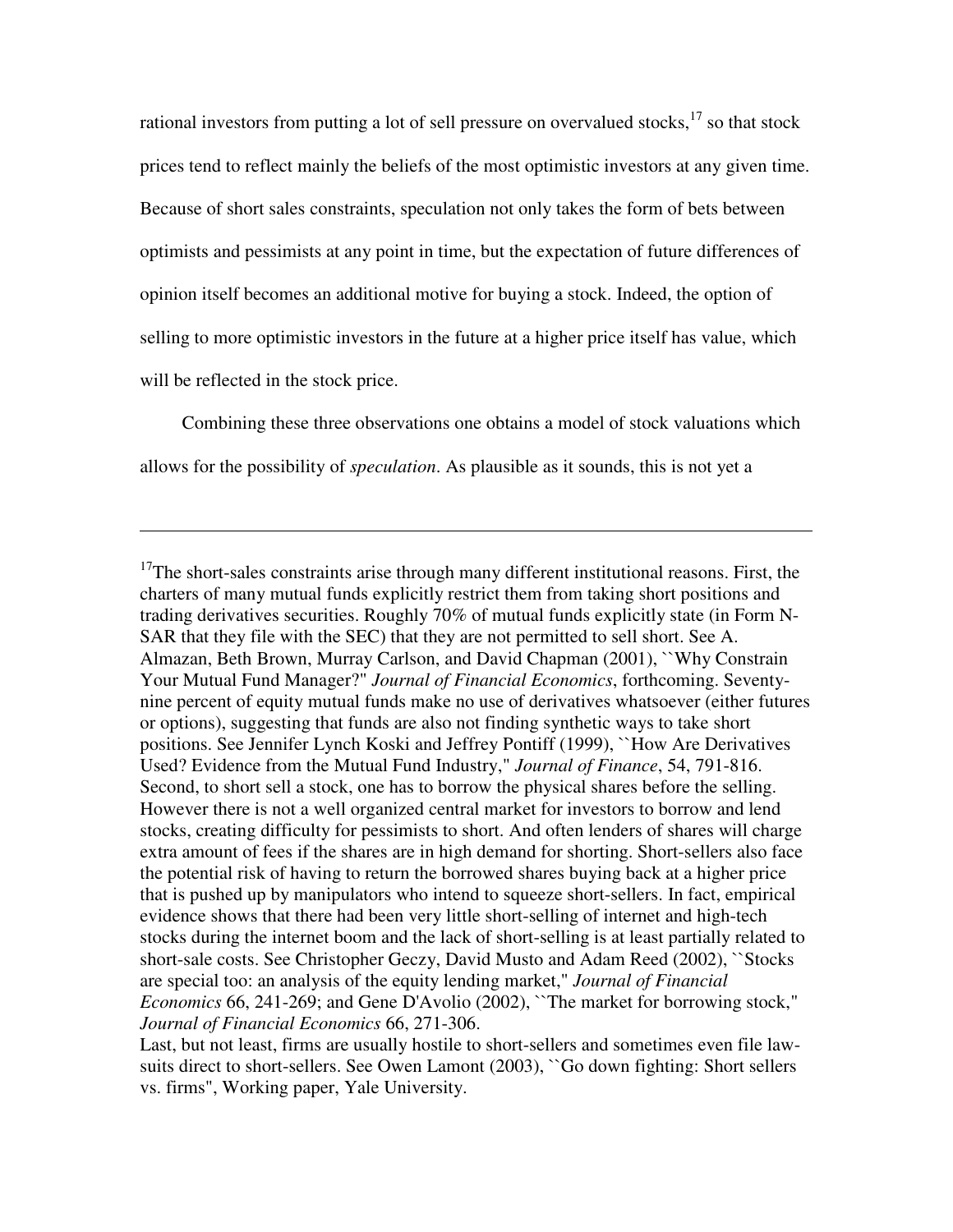mainstream asset pricing model that is covered in most modern Finance texts. Still, the basic idea that short sale constraints combined with differences of opinion give rise to overvalued stocks has a long ancestry in Finance. John Maynard Keynes and a few years later John Burr Williams described the idea.<sup>18</sup> Miller  $(1977)^{19}$  and Harrison and Kreps  $(1978)^{20}$  have proposed the first models of asset pricing with differences of opinion and short sale constraints. We rely more specifically on the recent formulation of a dynamic asset-pricing model in this vein by Scheinkman and Xiong  $(2003)^{21}$ . This model establishes for the first time a pricing formula for a stock that decomposes the market value of the stock into two components: *fundamental value* and a *speculative option value*, that results from the option to resell later. We adopt their terminology here and refer to this resale option value as a *bubble*.

 Importantly, the size of this bubble is increasing in the expected future difference of opinions among investors. As we argued above, we should expect these differences to be most pronounced and persistent following a major new event, such as the arrival of a new

<sup>18</sup>See John Keynes (1931), *The General Theory*, Harcourt, Brace and World, New York; and John Burr Williams (1938), *The Theory of Investment Value*, Harvard University Press, Cambridge.

<sup>19</sup>Edward Miller (1977), Risk, uncertainty and divergence of opinion," *Journal of Finance* 32, 1151-1168.

 $\overline{a}$ 

<sup>20</sup>Michael Harrison and David Kreps (1978), Speculative investor behavior in a stock market with heterogeneous expectations," *Quarterly Journal of Economics* 92, 323-336.

 $^{21}$ Jose Scheinkman and Wei Xiong (2003), Overconfidence and speculative bubbles," *Journal of Political Economy* 111, 1183-1219.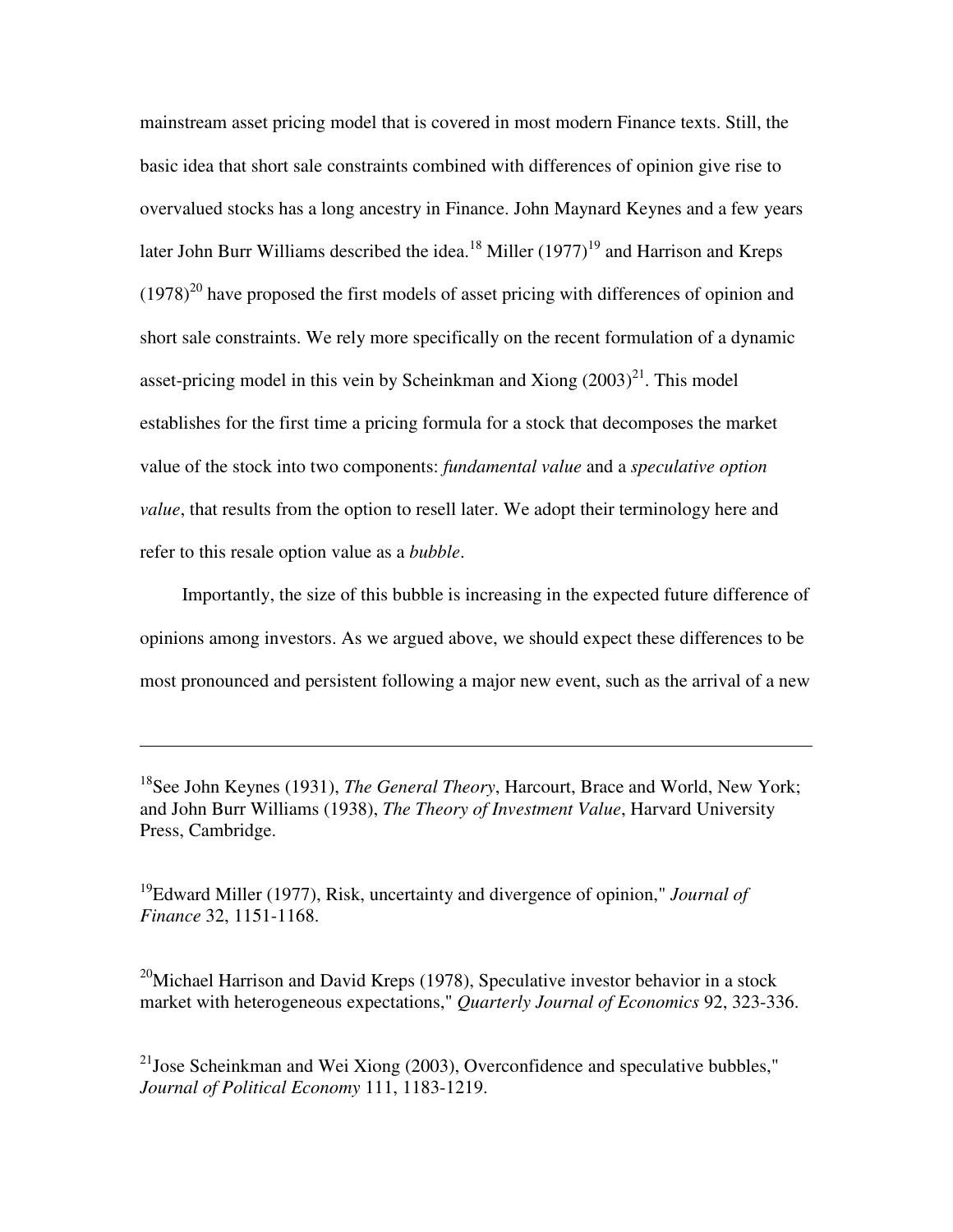general purpose technology. Faced with this new event, investors begin by forming very different beliefs about its likely impact on firm fundamentals. The difference in their opinions will only gradually narrow, as investors get more information and a better understanding of the effects of the new technology. This is why it is to be expected that following such events there is likely to be a bubble.

 Another factor fuelling the bubble is entry by a new group of investors, who are lured into the market by reports of high stock returns.<sup>22</sup> The technology bubble has attracted new types of investors, such as *day traders*, and many smaller investors, who had previously stayed out of the market but have been persuaded by the talk of a new era and by predictions of some of the wildest optimists that the Dow-Jones would hit 36000.

 As many observers and participants in the latest technology bubble have witnessed an additional force that can fuel a bubble is traders' incentives to *ride the bubble* for a while. That is, even if they believe that a stock is overvalued, investors may choose to hold on to it instead of selling because they expect everyone else to hold on as well.<sup>23</sup> These incentives to stay in an overvalued market are strongest for institutional investors, who always face the risk that their clients will leave them should they perform worse than a market benchmark. Indeed, some far-sighted fund managers paid dearly for their

 $^{23}$ See Dilip Abreu and Markus Brunnermeier (2003), Bubbles and crashes", *Econometrica* 71, 173-204.

 $^{22}$ This type of behavior is sometimes called by economists as positive feedback trading. See J.B. De Long, A. Shleifer, L. Summers and R. Waldmann (1990), Positive feedback investment strategies and destabilizing rational speculation," *Journal of Finance* 45, 375- 395.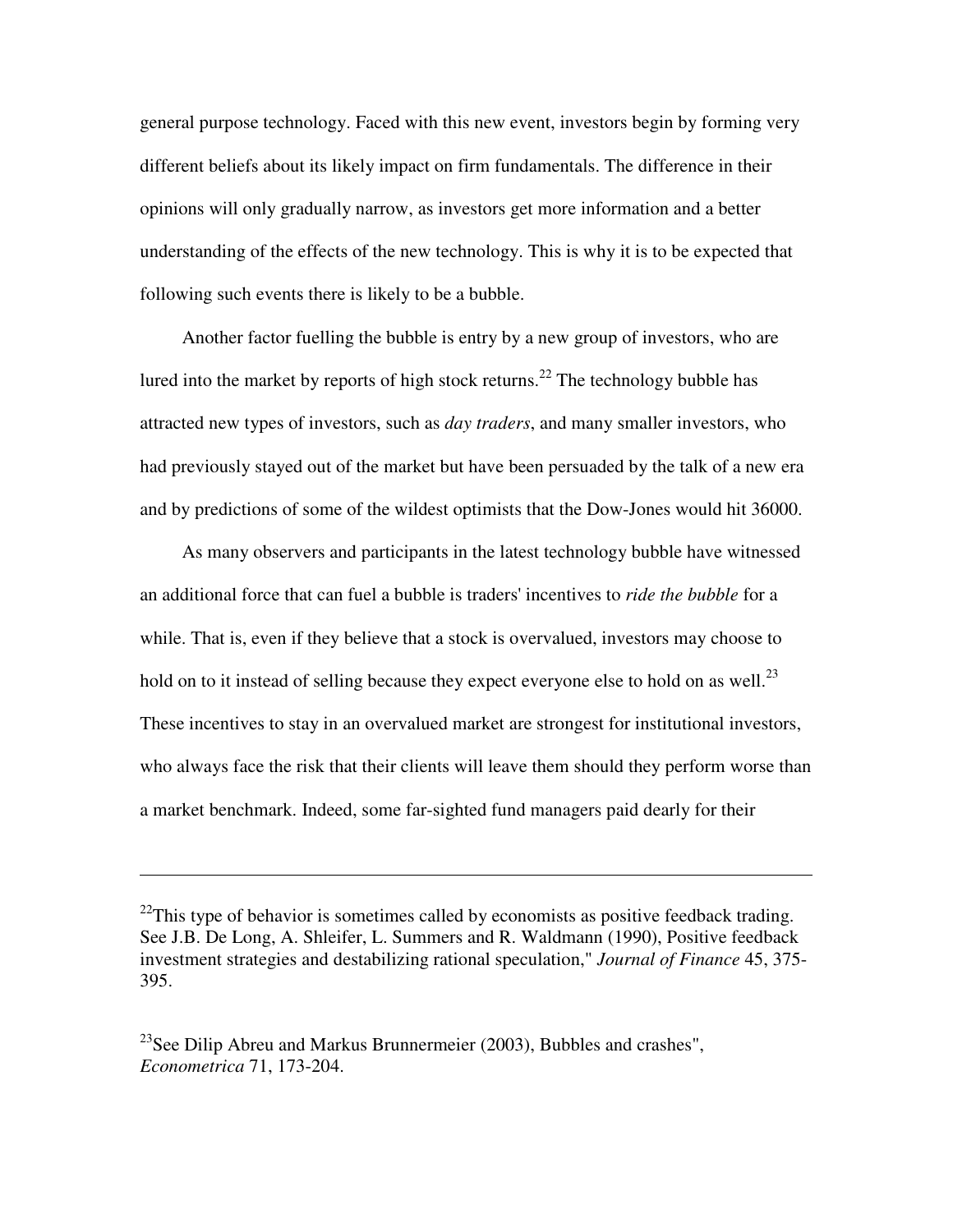decision to get out of the technology market in anticipation of an impending crash. Although they foresaw the eventual burst of the bubble their clients had long abandoned them and their fund had to be closed before the bubble burst.  $24$ 

Interestingly, firm managers face similar pressures when they are exposed to a bubble. If all their peers and competitors engage in earnings manipulation to boost the stock price in the short term, and they do not, they may well be punished by their shareholders for underperforming the market and be dismissed before the information comes out that they were actually maximizing the long-run value of the firm.

**3 Accounting Manipulation and the** *current shareholder-future shareholder* **conflict**  Having explained why differences of opinion can emerge and how bubbles can arise when there are short-sales constraints and differences of opinion, we now turn to a simple example that illustrates how firms can profit from manipulating their earnings during speculative bubbles. In the appendix we outline the underlying analytical model on which our simple numerical example is based.

In our example we divide time into three dates  $t = 0, 1, 2$ , the minimum dates required to make our point. We begin by considering the problem of a privately held owner-managed firm seeking to go public at date  $t = 1$ . The owner-manager of the firm reports the firm's earnings in period 1 before putting the company up for sale in the public market. In period 2 earnings are reported by whoever is then in charge of the

<sup>&</sup>lt;sup>24</sup>See Markus Brunnermeier and Stefan Nagel (2004), Hedge funds and technology bubble", *Journal of Finance* 59, 2013-2040.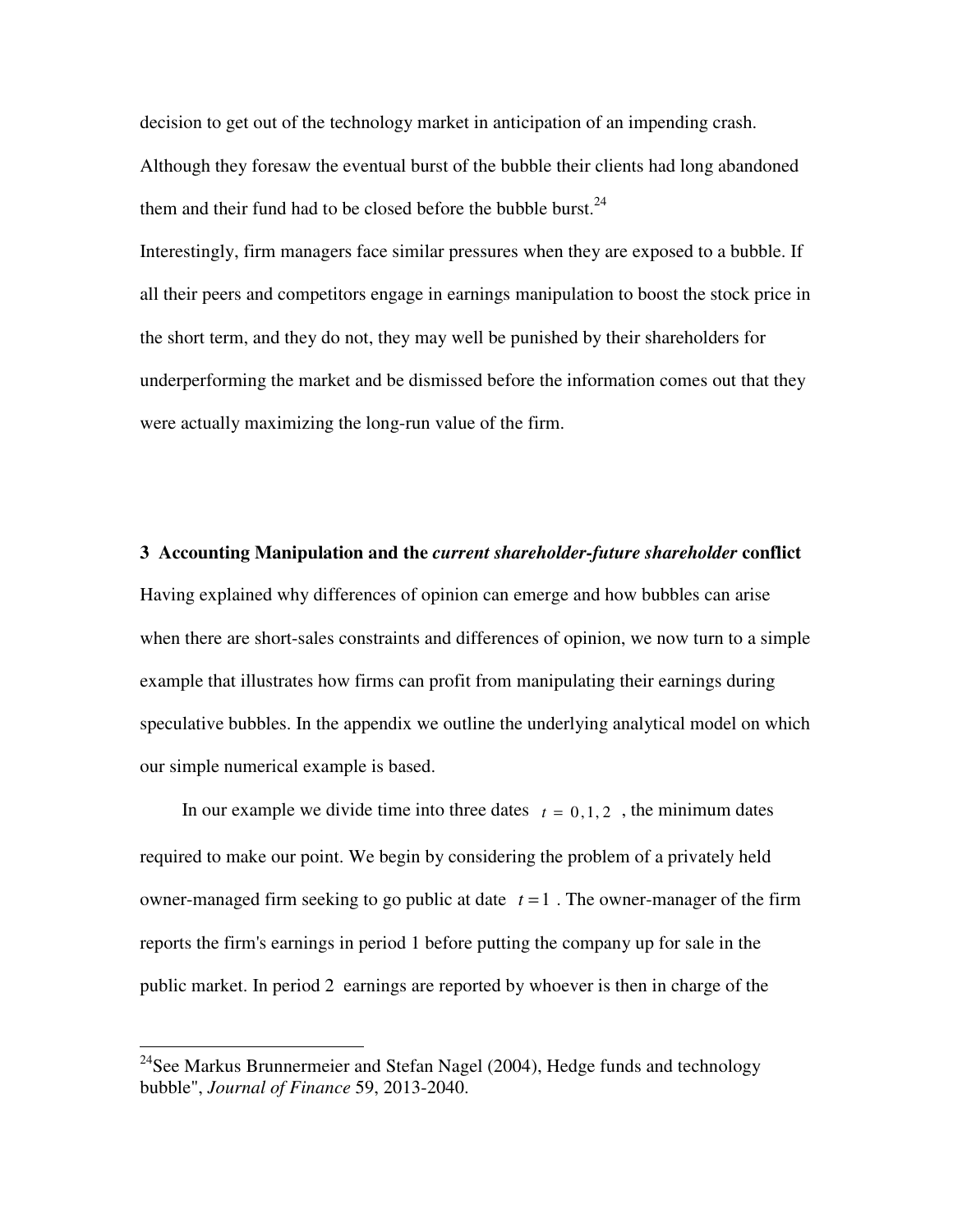company. The owner-manager can manipulate period 1 earnings by moving period 2 earnings forward at a cost. What we have in mind here, for example, is the common practice during the height of the technology boom of bringing forward sales in time through steep discounts to be able to report higher current sales and meet earnings forecasts. But there are many other examples of earnings manipulation that fit our broad description of higher reported period 1 earnings achieved at the expense of future earnings, including delayed investments, R & D expenditure, and replacement of obsolete equipment.

In our example the firm would produce  $$20$  million of profits (in present value) without manipulation in each of the two periods 1 and 2. The firm can also report higher earnings in period 1 of  $$25$  or  $$35$  million by moving forward earnings from period 2. There is, however, a *deadweight loss* in this operation: under the first (smaller) inflated earnings the firm can only generate earnings of  $$14.5$  million in period 2, and under the second (much larger) inflated earnings the firm is unable to generate any further earnings in period 2 and only makes a profit of zero.<sup>25</sup> The owner-manager' s objective is to maximize the value of the firm's shares in period 1 , when he wants to sell them to a new owner. Which of these three earnings reporting strategies maximizes firm value in period 1 ?

 Consider first the firm's optimal earnings report when it faces an efficient stock market at date  $t = 1$ . Our working definition of an efficient market here is somewhat

 $^{25}$ Part of the deadweight cost may be the cost of litigation, should there be a lawsuit in the event that the manipulation is discovered.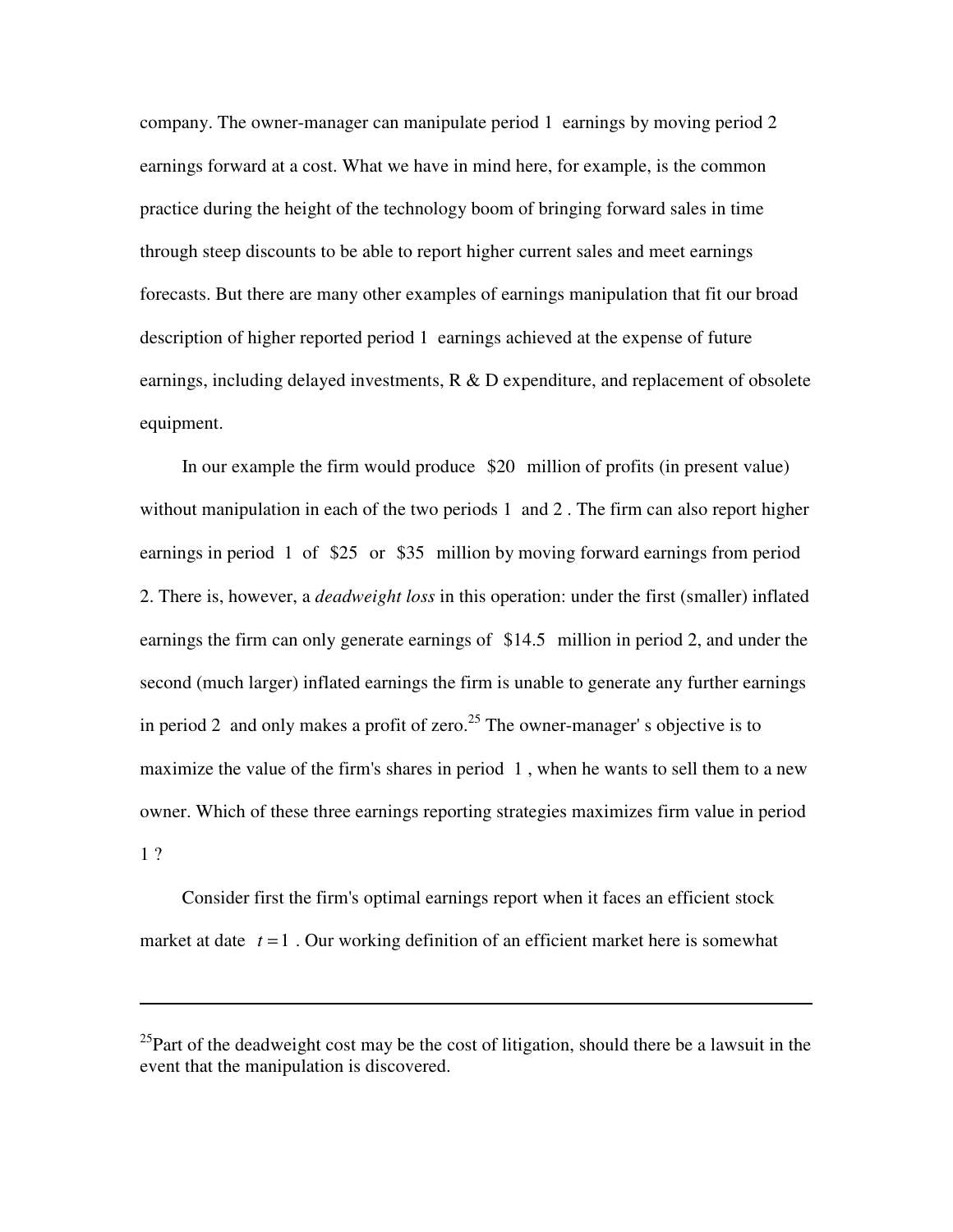stronger than the usual meaning that all investors in such a market are fully rational. We shall take it that in an efficient market investors are able to determine through their financial analysis the true value of the firm's fundamental. This is just a convenient simplification which allows us to sidestep the somewhat technical discussion of how rational investors draw inferences about firm fundamentals from reported earnings. Clearly under our definition, in an efficient market investors are able to see through any form of manipulation. Since manipulation is costly this means that the market value of the firm is maximized when there is no manipulation. Although our definition of efficient markets is somewhat extreme, note that it is not far from the conception of many economics, finance and accounting scholars, who argue that changes in accounting rules, such as different ways of allocating fixed costs or goodwill and the non-expensing of stock options don't affect firm value, as rational investors are always able to correctly value compensation reported in footnotes, and more generally see through any calculations or aggregation reported in income statements or balance sheets. We summarize the outcome under efficient markets in our example in the table below:

| <b>Reporting Policy:</b>                        | truthful   | inflated     | highly inflated |
|-------------------------------------------------|------------|--------------|-----------------|
| <b>Reported</b><br><b>Earnings in</b> $t = 1$ : | \$20 mil.  | $$25$ mil.   | $$35$ mil.      |
| <b>Realized</b><br>Earnings in $t = 2$ :        | $$20$ mil. | $$14.5$ mil. | \$0 mil.        |
| <b>Realized</b><br>Firm Value in $t=1$ :        | \$40 mil.  | $$39.5$ mil. | $$35$ mil.      |

*Table* 1: *Ef f icient M arkets*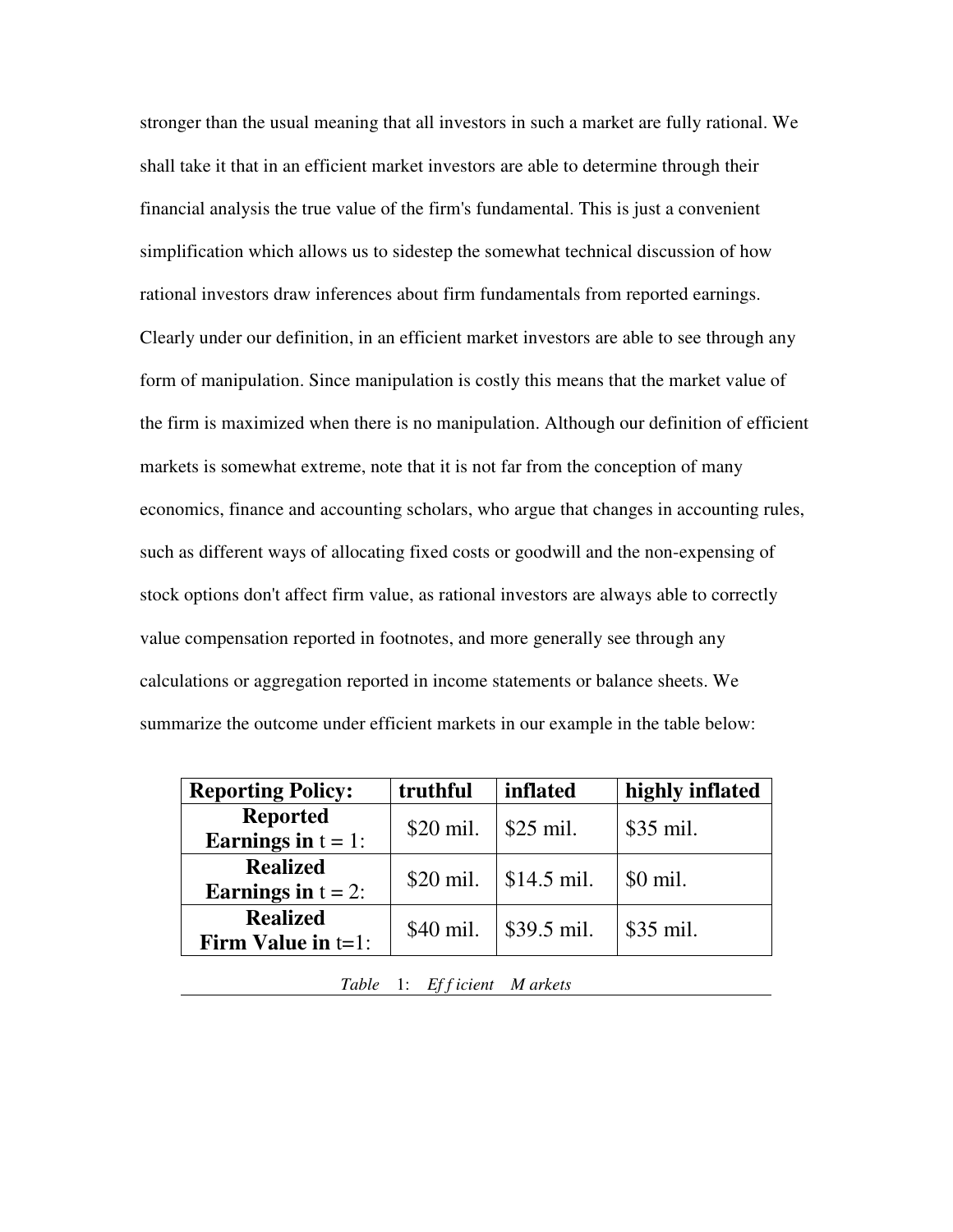Suppose now that stock markets are no longer efficient in the way we have defined and that differences of opinion may emerge because some naive investors actually take reported numbers at face value. Suppose in addition that investors cannot take short positions in the stock. Now, the presence of irrational investors together with the limits of arbitrage imposed by the short-sales constraint can create an incentive for the firm to engage in earnings manipulation to boost the short-term stock price, even at the expense of long-run fundamental value.

Specifically, suppose that with a  $10\%$  chance a sufficient number of naive investors would not see through the deception and would mistakenly believe that the announced profits in period 1 actually reflect the fundamental value of the firm and that the same earnings will be realized in period 2. This mistake, as we discussed in the previous section, may be due to a combination of overconfidence and inattention. Upon observing an earnings report of  $$25$  million in period 1, these investors are then prepared to pay a price of \$50 million for the company in period 1, and if a profit of \$35 million is announced, of \$70 million. Rational investors, who may well be the overwhelming majority, on the other hand, are not willing to buy the company at these prices. They would instead want to sell the stock short, but the best they can do is just to stay out of the market. As a result, when the firm chooses to manipulate its earnings, the stock price will be overvalued in period 1 when, with  $10\%$  chance, a sufficient number of naive investors appear in the market and misinterpret the firm's reported earnings. The table below summarizes the outcome under a *bubble* driven by the presence of naive investors: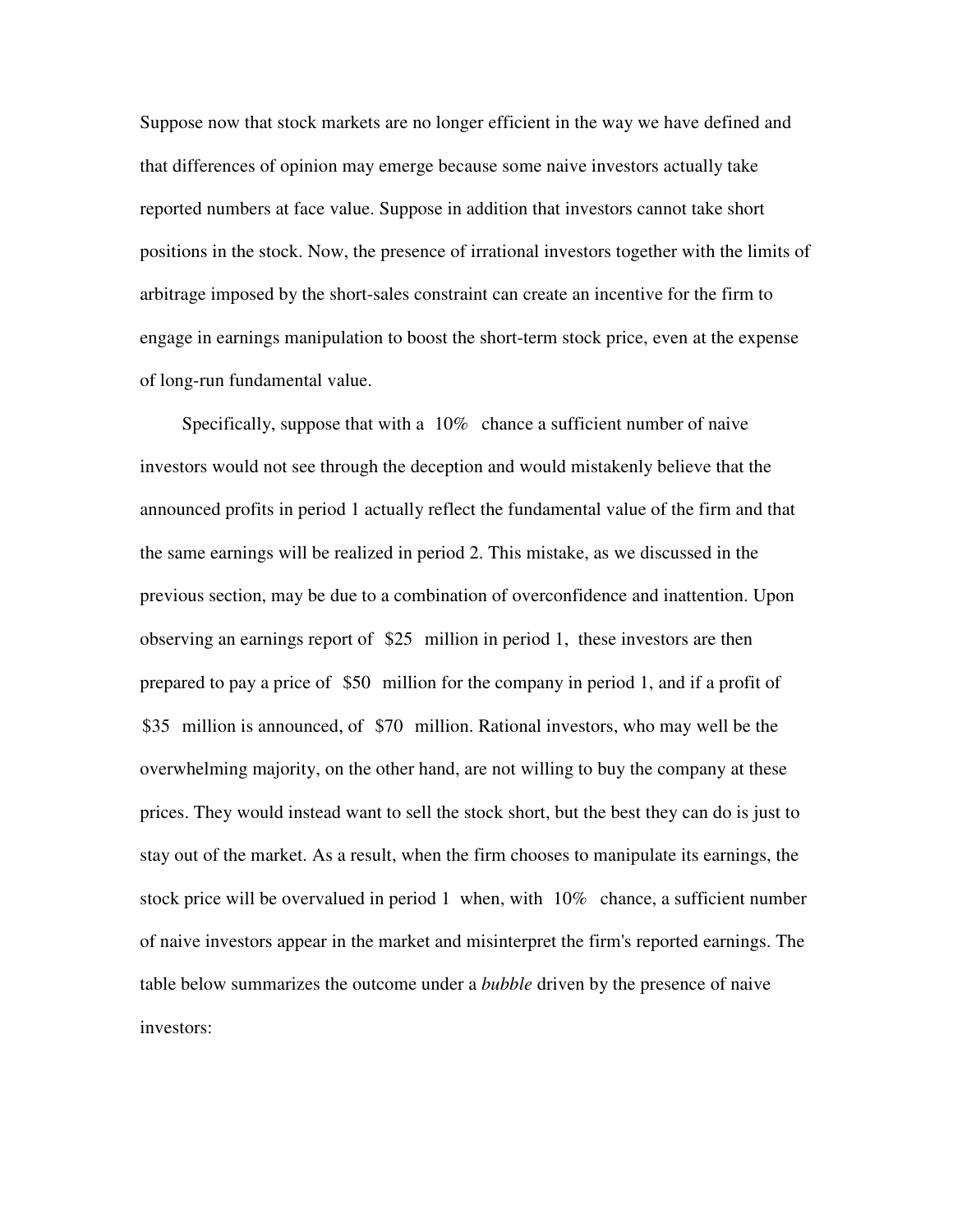| <b>Reported</b><br>\$20 mil.<br>$$25$ mil.<br>\$35 mil.<br>Earnings in $t = 1$ :         |  |
|------------------------------------------------------------------------------------------|--|
|                                                                                          |  |
| <b>Realized</b><br>$$14.5$ mil.<br>\$20 mil.<br>\$0 mil.<br><b>Earnings in</b> $t = 2$ : |  |
| <b>Possible</b><br>\$40 mil.<br>\$50 mil.<br>\$70 mil.<br>Firm Value in $t=1$ :          |  |

*Table* 2: *"Bubble" with naive investors* 

Although, this situation only occurs with a  $10\%$  chance, it may still induce the firm to engage in earnings manipulation. Indeed, the owner-manager's objective is to maximize the expected value of the sale in period 1. If the owner-manager reports  $$20$ million of profits in period 1, he would sell the firm for  $$40$  million for sure. If he reports  $$25$  million, then with a  $90\%$  chance he would sell the firm for  $$39.5$ million, but with a  $10\%$  chance he would sell the firm for \$50 million. Hence his expected value is

### .9  $$39.5 \equiv 1$   $$50$   $$1$40.550$ .

On the other hand, if he reports \$35 million, the expected value of his proceeds from selling the firm would be

$$
.9 \leq 35 = 1 \leq 70 \leq 38.5.
$$

Clearly he is better off by choosing to bring \$5 million forward even though the real present value of realized earnings is then lower. We summarize the expected outcome when the emergence of a bubble is uncertain in the table below: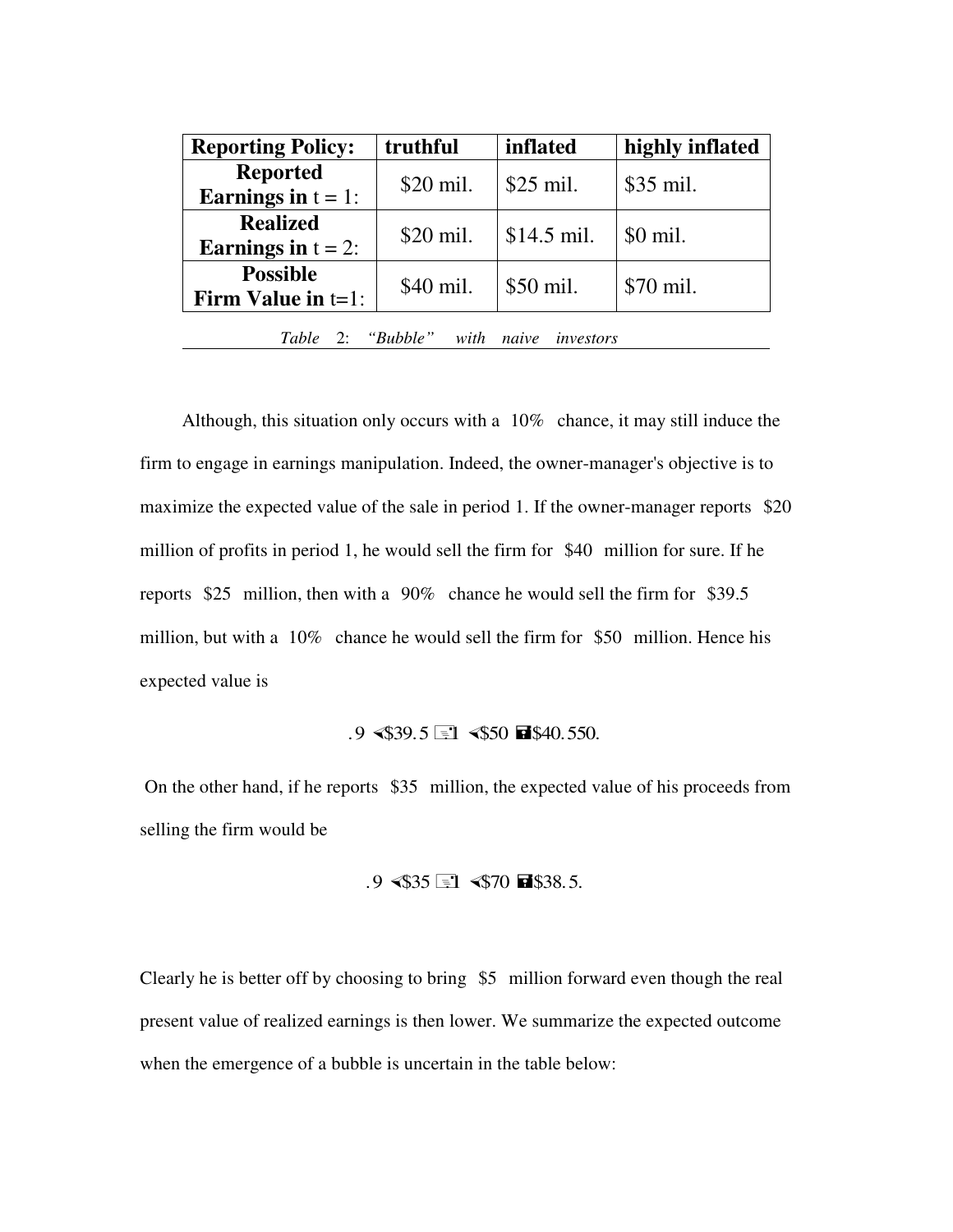| <b>Reporting Policy:</b>                 | truthful  | inflated      | highly inflated |
|------------------------------------------|-----------|---------------|-----------------|
| <b>Reported</b><br>Earnings in $t = 1$ : | \$20 mil. | $$25$ mil.    | $$35$ mil.      |
| <b>Realized</b><br>Earnings in $t = 2$ : | \$20 mil. | $$14.5$ mil.  | \$0 mil.        |
| <b>Expected</b><br>Firm Value in $t=1$ : | \$40 mil. | $$40.55$ mil. | $$38.5$ mil.    |

*Table* 3: *Expected Values to Owner−Manager* 

It should be intuitive that the temptation to manipulate earnings increases with the probability that enough naive investors appear. In fact if that chance was raised to  $50\%$ , reporting \$35 million would lead to an expected value of the sale of  $.5 \times $35$  million  $+ .5 \times $70$  million = \$52.5 million whereas reporting \$25 million would yield an expected value of the sale of  $.5 \times $25$  million +  $.5 \times $50$  million = \$42.5 million. In this case earnings manipulation would increase.

 Here manipulation is driven by a conflict between the *current* owner-manager, who has the short run objective of maximizing the share price at date  $t = 1$ , and the naive *future* investors, who may buy the firm from the current owner. Several other studies in the accounting literature have also emphasized that manipulation is driven by investors' behavioral biases.<sup>26</sup>

We believe that this is an important conflict, which a narrow perspective of capital

<sup>&</sup>lt;sup>26</sup>See David Hirshleifer and Siew Hong Teoh (2003), Limited attention, financial reporting and disclosure," *Journal of Accounting and Economics* 36, 337-386; and David Hirshleifer, Seongyeon Lim and Siew Hong Teoh (2003), Disclosure to a credulous audience: The role of limited attention," Working paper, Ohio State University.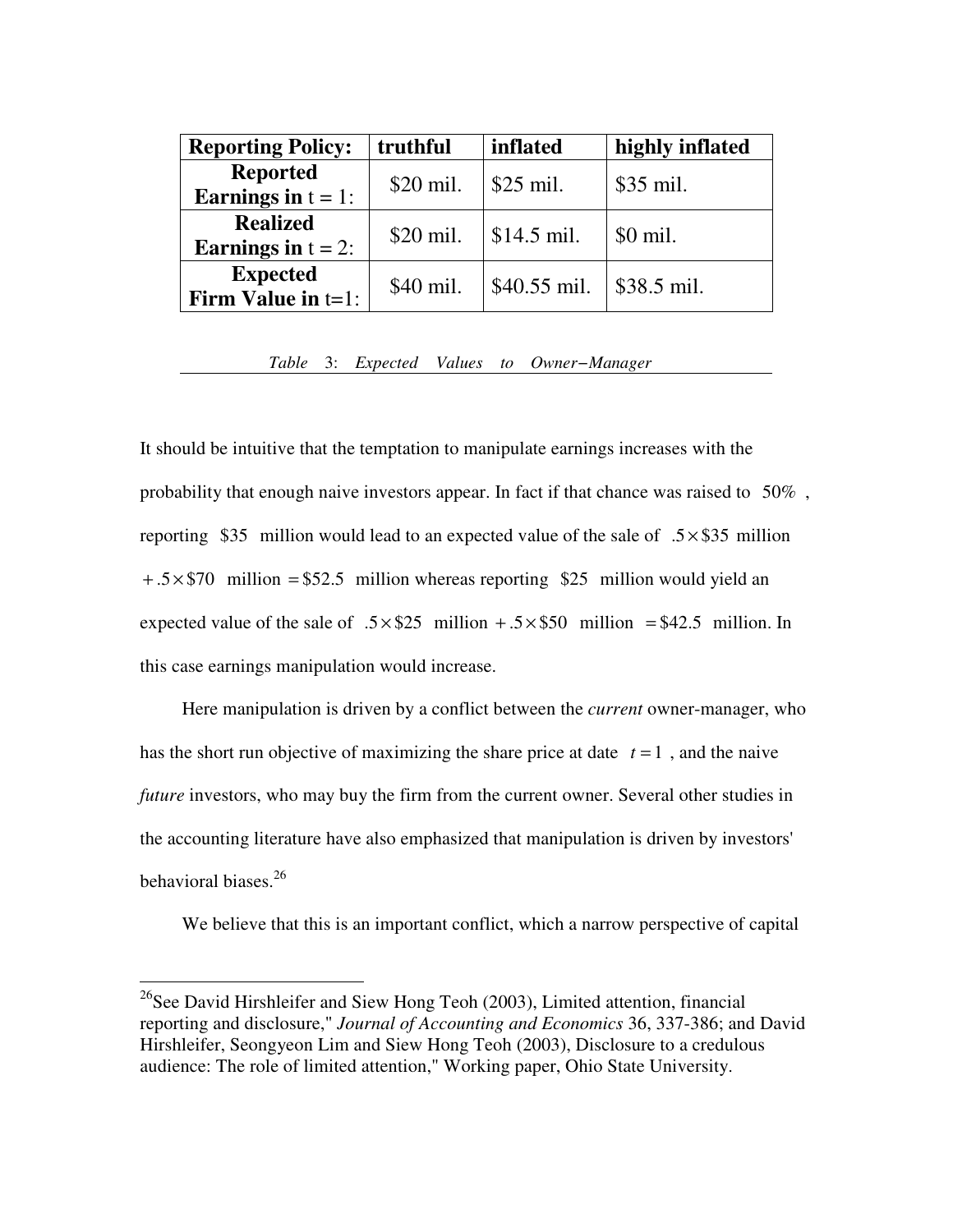markets as fully informationally efficient markets suppresses. This conflict is exacerbated during speculative episodes, when a new set of often naive investors enter the market and drive up stock prices. As our simple example highlights, when such a speculative episode becomes more likely, firms are encouraged to manipulate their earnings more, thus, raising stock prices further in the short term and fuelling more speculation. Conceivably, such speculative episodes may even lower the potential cost of manipulation. Indeed, if firms don't get penalized for restating their earnings, as was the case at the height of the bubble, then manipulation can be as easy as simply reporting erroneous numbers, omitting losses, etc. The firm knows that it will have to restate its earnings at a later date, but there will be little consequence to that.

 Manipulation of earnings is generally associated with an agency conflict between managers and shareholders and the idea that manipulation might arise even when there is no separation of ownership and control might seem far-fetched. But, we believe that such an assumption is supported more by the intellectual habit of presuming that stock prices always reflect rational investors' valuations in informationally efficient capital markets than by facts. Indeed, there is growing evidence that not all investors are as smart as efficient market models have assumed and that firms do take advantage of these investors.

 The earnings reported in firms' financial statements contain cashflows from operations and accruals. The accrual component is more transitory than the cashflow component, and is often subject to firms' discretion and therefore vulnerable to manipulation. However, a revealing study by Sloan (1996) finds evidence that investors often fail to distinguish between these two components in firms' earnings announcements.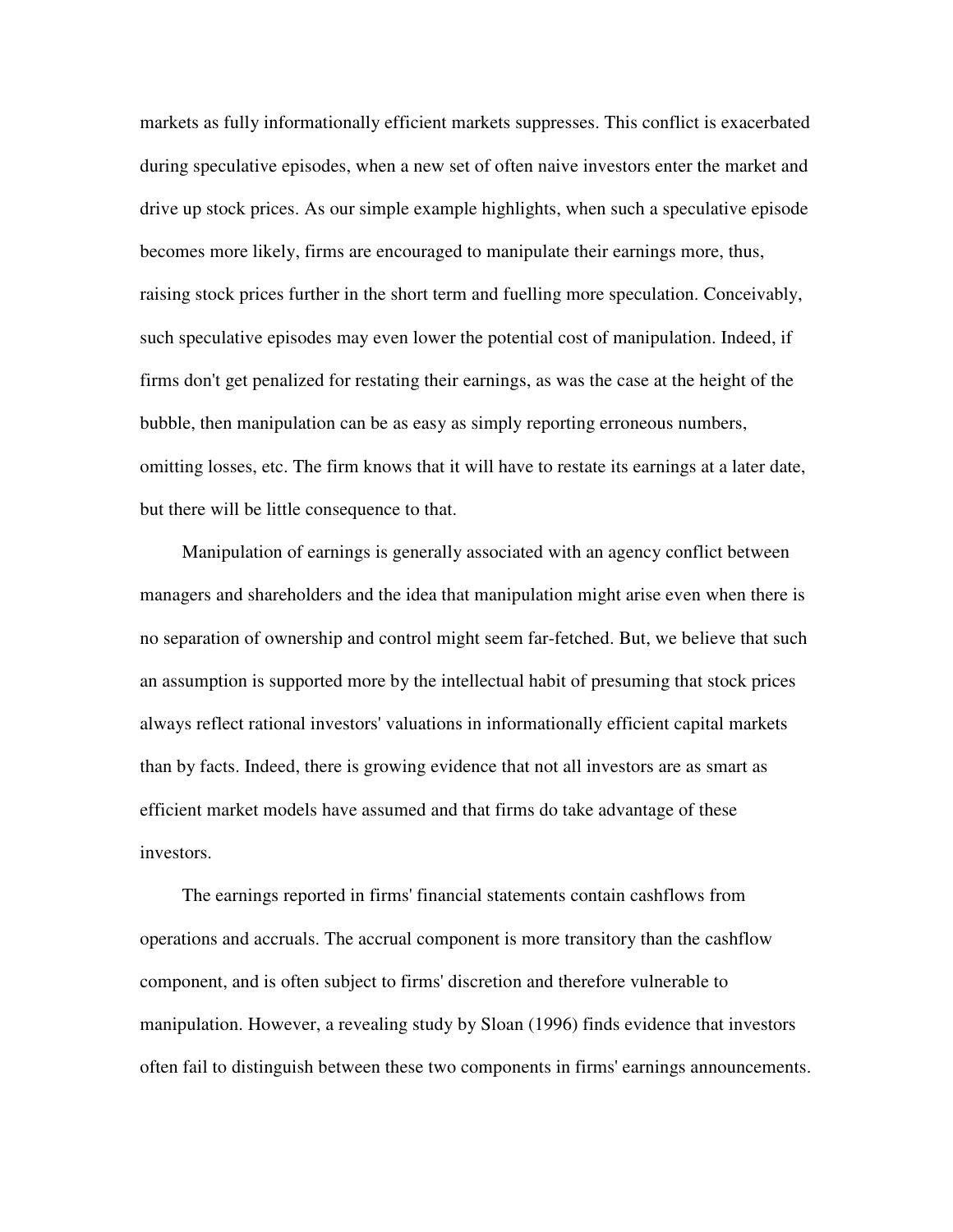In other words, investors exaggerate the persistence of current earnings if the accrual component is above average, and they underestimate this persistence if it is below average. Sloan argues that a trading strategy based on buying stocks with a low accrual component and simultaneously shorting stocks with a high accrual component could produce excessive returns that cannot be explained with systematic risk.<sup>27</sup>

 An important study of reverse leveraged buyouts by DeGeorges and Zeckhauser  $(1993)^{28}$  that predates the technology bubble finds indirect evidence of manipulation of earnings by these firms in the three years preceding their IPO. Indeed the authors find that these firms systematically report above-average earnings prior to the IPO and belowaverage earnings in subsequent years. In a later, more general study on IPOs, Teoh, Welch and Wong (1998) use abnormal discretionary accruals as a measure of earnings manipulation and find that unusually high accruals pre IPO predict low performance post IPO: firms in the most aggressive earnings management quartiles underperform those in the least aggressive quartiles by 20% in the three years following the IPO  $^{29}$ . Finally, in their study of R&D expenditure in the years prior to an IPO, Darrough and Rangan

 $27$ See Richard G. Sloan (1996), Do stock prices fully reflect information in accruals and cash flows about future earnings?", *Accounting Review*, Vol. 71, No. 3. (Jul., 1996), pp. 289-315.

 $^{28}$ Reverse leveraged buyouts (LBOs) are firms that had delisted in the 1980s by buying back and exchanging all traded shares for debt. Subsequently, a significant fraction of these LBOs returned to the capital markets by again going public. See DeGeorges and Zeckhauser (1993) The Reverse LBO Decision and Firm Performance: Theory and Evidence, *Journal of Finance* 48, no 4, September 1993, pp 1323-1348.

<sup>&</sup>lt;sup>29</sup>See Teoh, S. H., I., Welch and T. J. Wong (1998) Earnings management and the longrun market performance of initial public offerings, *Journal of Finance* 53, pp 1935-1974.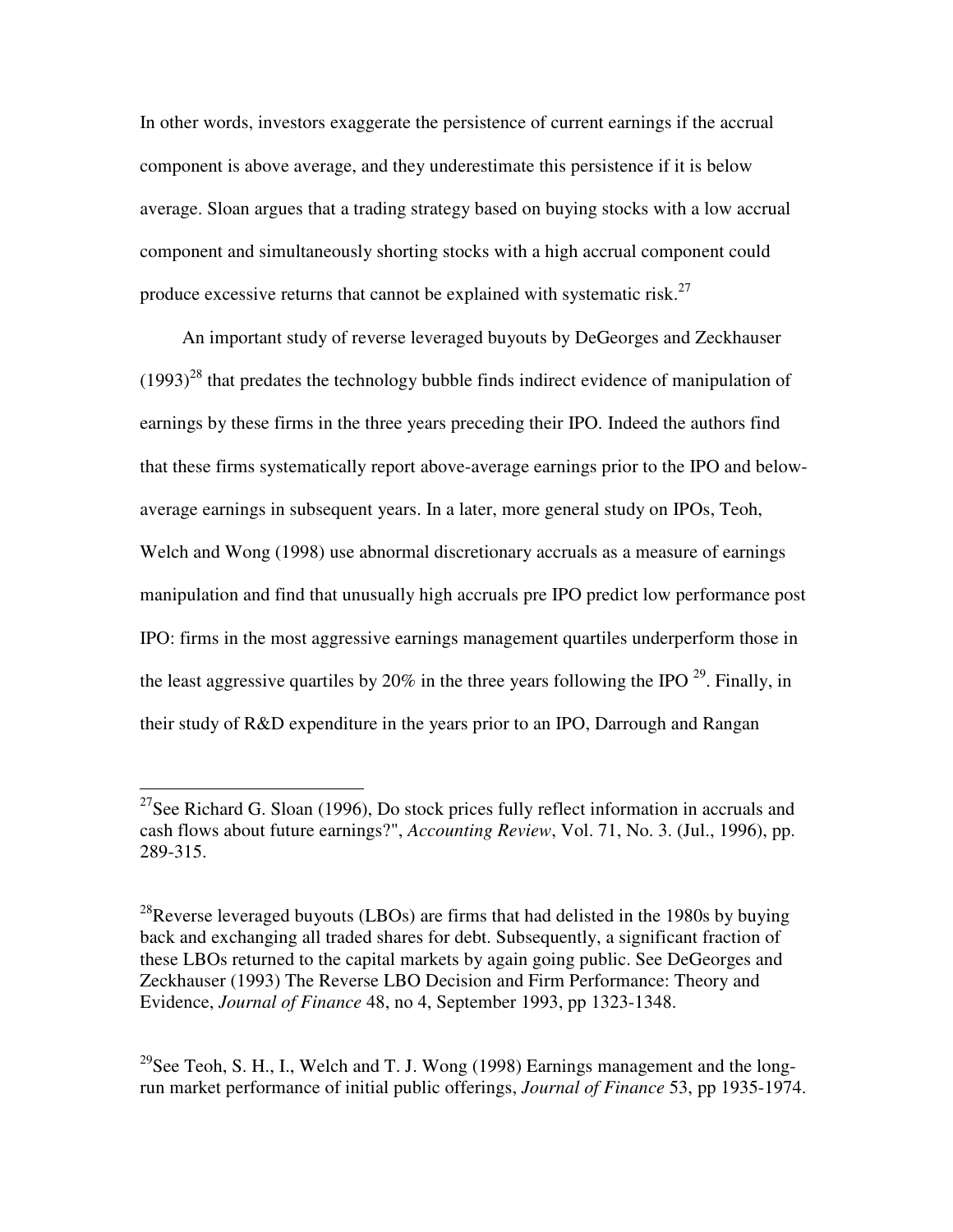(2004) find evidence to the effect that investors attach greater informational value to earnings reports than R&D investment, which induces these firms to manipulate earnings by suspending investment in R&D before going public<sup>30</sup>.

 In the presence of a conflict between current and future shareholders it is no longer clear what arm's-length bargaining on executive pay will achieve. The basic issue is which shareholder objectives will the manager be expected to pursue. It would be surprising if executive compensation were structured to encourage managers to mainly pursue the interests of future shareholders. Indeed, it is more likely that the shareholders who have a short-term focus on share price (e.g. large institutional investors) will have the greatest influence on the company. In addition, if the prevailing view is that capital markets are efficient and that stock prices reflect firm fundamentals then there will be no reason to focus on any other performance measure than stock price. This is perhaps the main reason why executive compensation has led to such a strong short-term orientation during the technology bubble. Finally, trading in secondary markets will result in the more optimistic and naive investors holding the stock. It will be difficult for management to persuade these investors that the stock may be overvalued and that the firm should take a long-run view. Just as the value-oriented fund managers, who decided to ride out the technology bubble, could not stop their clients from leaving their fund in droves, managers of companies with over-valued stock will have a hard time persuading their investors to be patient.

 $30$ Darrough, Masako and Rangan, Srini (2004) Do Insiders Manipulate Earnings when they Sell their Shares in an Initial Public Offering? . http://ssrn.com/abstract=566885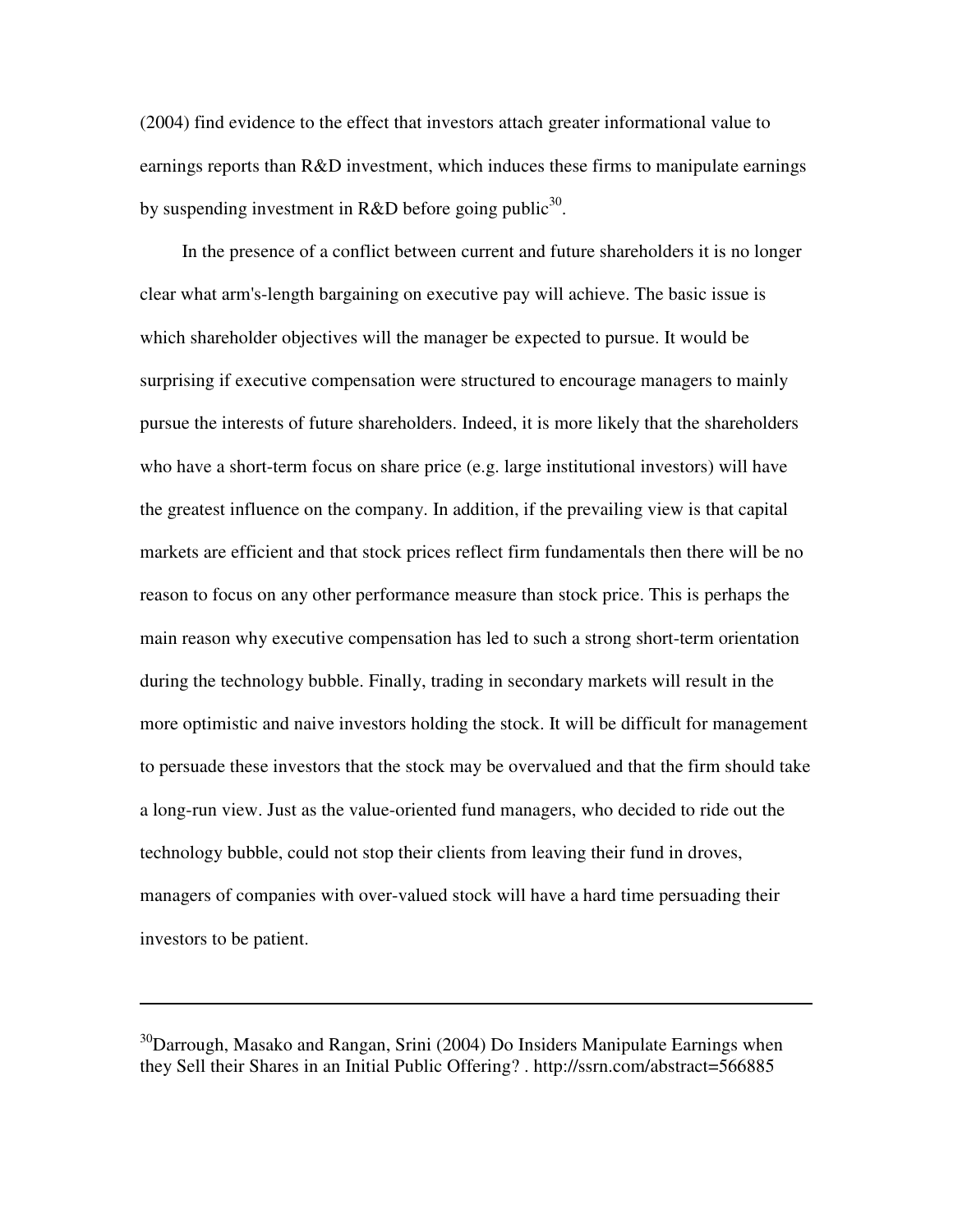#### **4 The agency problem**

 $\overline{a}$ 

We now turn to the analysis of the problem faced by a publicly traded company with dispersed owners and run by a CEO. How will executive compensation be structured by the board representing current shareholders, when there is both a classical agency conflict between the manager and the firm's owners and a conflict among *current* and *future* shareholders?

 As in the classical agency formulation of the conflict of interest between the CEO and shareholders, we shall suppose that the manager can improve firm fundamentals at a private cost.<sup>31</sup> In addition, unlike most of the agency literature we also suppose that the CEO can manipulate earnings<sup>32</sup>. We otherwise frame the optimal contracting problem as in the classical arm's-length bargaining problem discussed in Bebchuk and Fried's book, where *current* shareholders, who may want to sell their shares at date  $t = 1$ , and the CEO determine an optimal compensation contract in period 0. Our main conclusion here

 $31$ See for example Jensen, M.-C., and W.-H. Meckling (1976): Theory of the Firm: Managerial Behavior, Agency Costs and Ownership Structure, *Journal of Financial Economics*, 3, 305-60, Holmstrom, B. (1979): Moral Hazard and Observability, *Bell Journal of Economics*, 10, 74-91, and Holmstrom, B., and J. Tirole (1993): Market Liquidity and Performance Monitoring, *Journal of Political Economy*, 101, 678-709.

 $32<sup>32</sup>$ An important exception to the agency literature, which considers the implications for financial contracting of earnings manipulation, is Lacker, Jeffrey M & Weinberg, John A, 1989. Optimal Contracts under Costly State Falsification, *Journal of Political Economy*, University of Chicago Press, vol. 97(6), pages 1345-63. Their analysis, however, is substantially different from ours, as they only consider a static problem and only have rational investors. The equilibrium in their contracting problem is such that there is no manipulation and for a wide set of paramenters the manager optimally owns an equity stake in the company, under which he has no incentive to misreport earnings.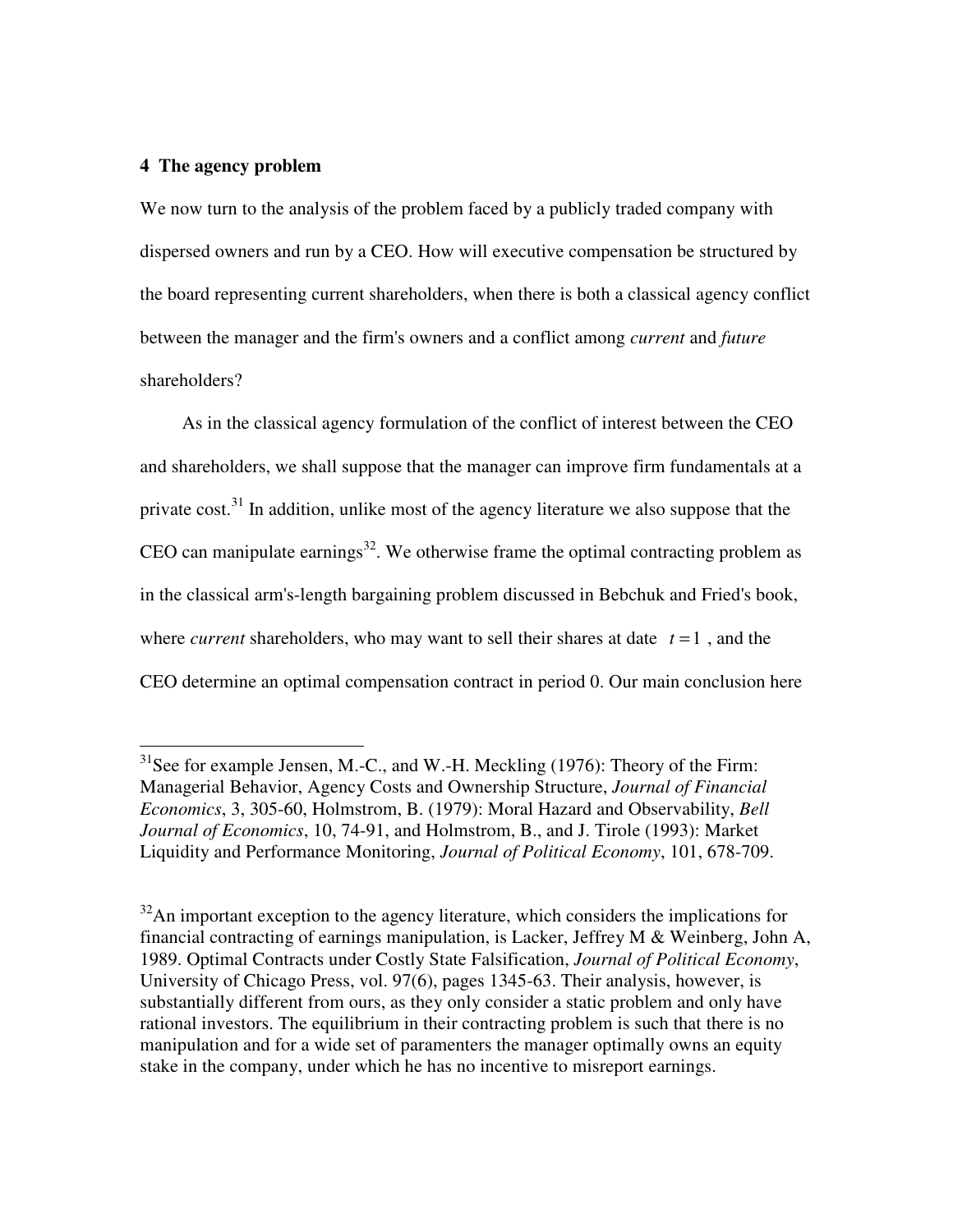will be that, far from trying to discourage earnings manipulation, initial shareholders will structure the CEO incentive contract to align their objectives and the CEO's with respect to earnings manipulation.

Following Jensen and Meckling (1976) we shall suppose that the CEO, as the agent of shareholders, is risk-neutral but does not have sufficient wealth to buy all shares in the company. To highlight our main point it is convenient to consider the extreme situation where, in fact, the CEO has no personal wealth at all and must be given a stock-based compensation contract to align his objective with those of shareholders. The incentive contract consists of three components:  $s_1 \ge 0$ , the CEO's share of stocks that vests at date  $t = 1$ ,  $s_2 \ge 0$  the share of stocks that only vests at date  $t = 2$ , and *d* a fixed payment that can be positive or negative  $33$ . Consistent with the assumption that the CEO has no personal wealth, we shall also assume that he cannot borrow more than an amount  $\overline{d}$ .

 Shareholders design the CEO's compensation to induce him to pursue two objectives - maximize firm fundamental value by exerting costly effort and manipulate earnings to maximize the share price at time  $t = 1$ . It is easy to understand that the CEO can only be induced to supply hidden effort by tying his compensation to performance. It is less obvious why he cannot simply be instructed to manipulate earnings and why manipulation has to be incentivized. We suggest at least two reasons why it may be preferable for shareholders and the Board of directors to provide incentives towards

l

 $33$ If it is positive this payment can be interpreted as the present value of all wage payments, sign-up fees, pension plans, etc. If it is negative it can be interpreted as a loan to purchase the equity stake  $\mathbf{\Theta}_1 \sqsubseteq \mathbf{\Phi}_2 \mathbf{\Theta}$ , either from the company directly or from a bank.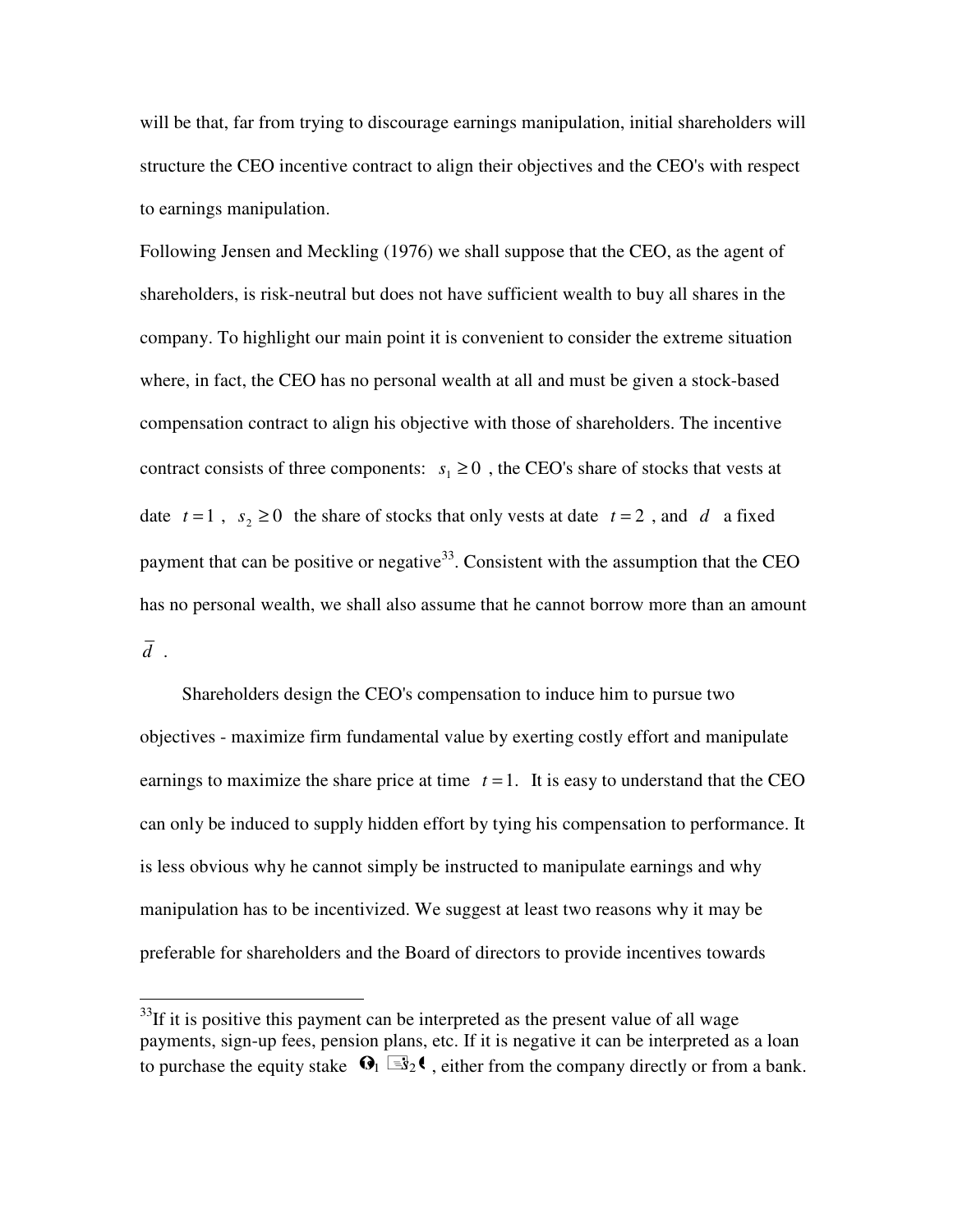manipulation rather than instructing the CEO to engage in specific reporting practices. First, the board may lack precise information concerning the costs of manipulation. Second, giving incentives for manipulation instead of directly ordering the manager to manipulate earnings may protect the board from liability.

Our example here is simplified by assuming that the earnings manipulation problem can be separated from the problem of exerting effort to increase firm fundamental value. Specifically, we assume that the deadweight costs of earning manipulation are independent of the efforts made by the CEO to increase fundamental value. In reality these two problems don't generally separate so neatly. For example, the incentives to manipulate earnings may be greater if the manager slacks off on maintaining or increasing firm fundamentals. We abstract from this complication here, as it is not critical to our main argument.

 Concretely, in our example we shall take it that to optimally align the CEO's objective with respect to the provision of effort he should be given a total equity stake  $(s_1 + s_2)$  equal to 10% of the total number of shares. Given that the effort provision and earnings manipulation problems separate as described above, the CEO's choice of effort only depends on the *total* number of shares he is given and not on the proportion of his equity stake that vests in period 1. In the appendix, we illustrate how the CEO's optimal total equity stake is determined.

While the CEO's incentives to supply effort are driven by his total equity stake, his decision whether to manipulate earnings only depends on the relative proportion of his shares that vest in periods 1 and 2. To illustrate, let  $f_1 = \frac{s_1}{s_1 + s_2}$  $\frac{s_1}{s_1+s_2}$  $f_1 = \frac{s_1}{s_1 + s_2}$  denote the fraction of the CEO's shares that vest in period 1 and  $f_2 = \frac{s_2}{s_1 + s_2}$  $\frac{s_2}{s_1+s_2}$  $f_2 = \frac{s_2}{s_1 + s_2}$  the fraction that vests in period 2.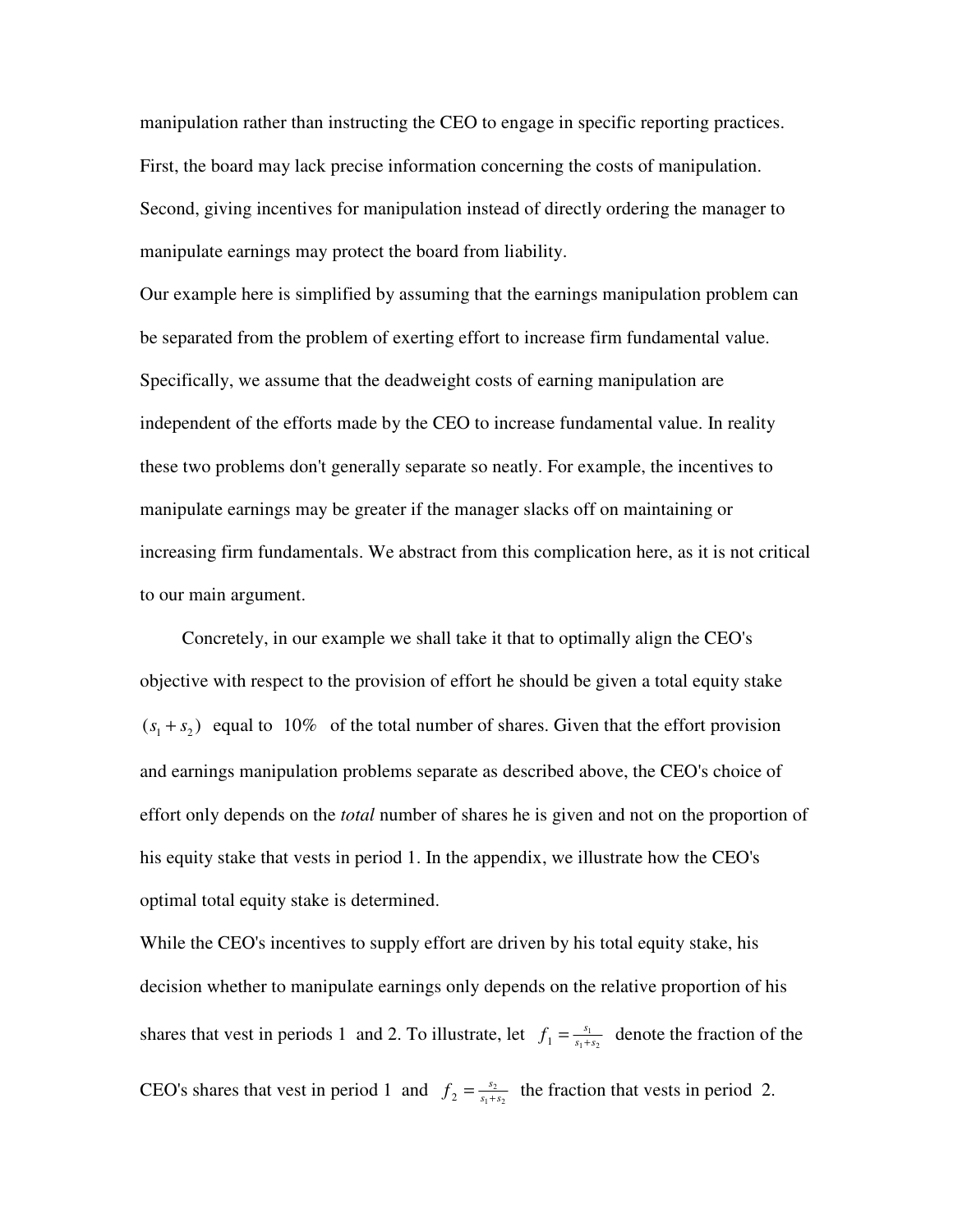Table 4 shows the expected payoff to the CEO for two different contracts under the three scenarios of earnings manipulation. In contract L, all the shares vest only in period 2. Given such a contract, the CEO would never choose to manipulate earnings, since the deadweight loss from manipulation would be apparent to all market participants at the moment when he is allowed to cash in his shares. In contract *S* , all the shares vest in period 1. For this contract, it is important to note that the expected payoffs to the CEO across the three choices of earnings manipulation are exactly proportional to the expected payoffs to the owner-manager (Table 3). Thus, once given such a contract, the CEO will have the same preferences as the initial shareholders over the three possible choices of earnings manipulation, and will choose to move \$5 million of profits forward. Although we only allow for three possible scenarios of manipulation here, we show in the Appendix ap-agency that, even when more choices of manipulation are available, it is preferable for initial shareholders to use contracts where all the granted shares vest in period 1, since such contracts completely eliminate any possible agency cost related to earnings manipulation.

 We should point out here that the CEO's effort choice is not affected by his decision on whether to manipulate earnings, as expected fundamental value increases by the same amount when the CEO supplies effort, independently of the extent by which earnings are manipulated. Also, the effort level preferred by shareholders is the same across the different scenarios of earnings manipulation. This is again an implication of our assumption that the deadweight costs of earnings manipulation are independent of the CEO's efforts to increase the fundamental value of the firm. If, as in our first example, in the presence of low effort, shareholders prefer that \$5 million dollars of earnings be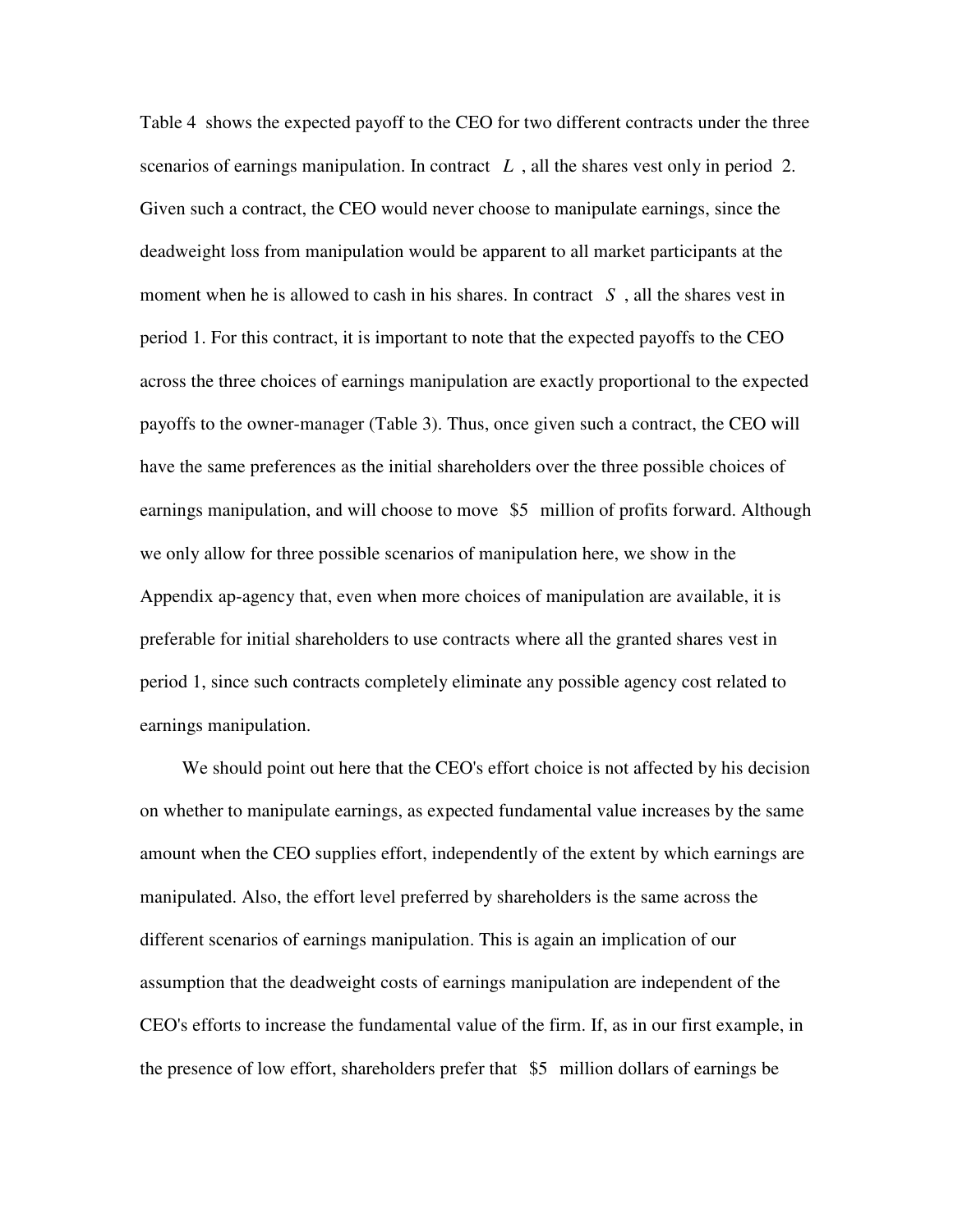brought forward, they would also prefer that the same amount of earnings be brought forward when the CEO makes a higher level of effort.

| <b>Reporting Policy:</b>     | truthful  | inflated     | highly inflated |
|------------------------------|-----------|--------------|-----------------|
| <b>Reported</b>              | \$20 mil. | $$25$ mil.   | \$35 mil.       |
| Earnings in $t = 1$ :        |           |              |                 |
| <b>Realized</b>              | \$20 mil. | $$14.5$ mil. | \$0 mil.        |
| <b>Earnings in</b> $t = 2$ : |           |              |                 |
| <b>Expected</b>              | \$40 mil. | \$40.55 mil. | $$38.5$ mil.    |
| Firm Value in $t=1$ :        |           |              |                 |
| <b>Realized</b>              | \$40 mil. | \$39.5 mil.  | \$35 mil.       |
| Firm Value in $t=2$ :        |           |              |                 |

Panel A: Firm Values

Panel B: Expected Payoffs to the CEO

| <b>Contract S</b><br>$\frac{1}{2}4.055$ mil.<br>\$4 mil.<br>$$3.85$ mil. | <b>Contract L</b><br>$f_1 = 0\%, f_2 = 100\%$ : | \$4 mil. | $\frac{1}{2}$ \$3.95 mil. | $\frac{1}{2}$ \$3.5 mil. |
|--------------------------------------------------------------------------|-------------------------------------------------|----------|---------------------------|--------------------------|
|                                                                          | $f_1 = 100\%, f_2 = 0\%$ :                      |          |                           |                          |

*Table* 4: *Expected Payoff to the CEO* 

Thus, in our example the separation of ownership and control does not give rise to different incentives to manipulate earnings. The fact that a CEO will not invest as much as an owner-manager is a general prediction of the agency literature and is not surprising. On the other hand, the fact that incentives towards earnings manipulation are aligned is less obvious.

 It is worth emphasizing the significance of this result. It means that if managers engage in earnings manipulation they are only doing what initial shareholders want them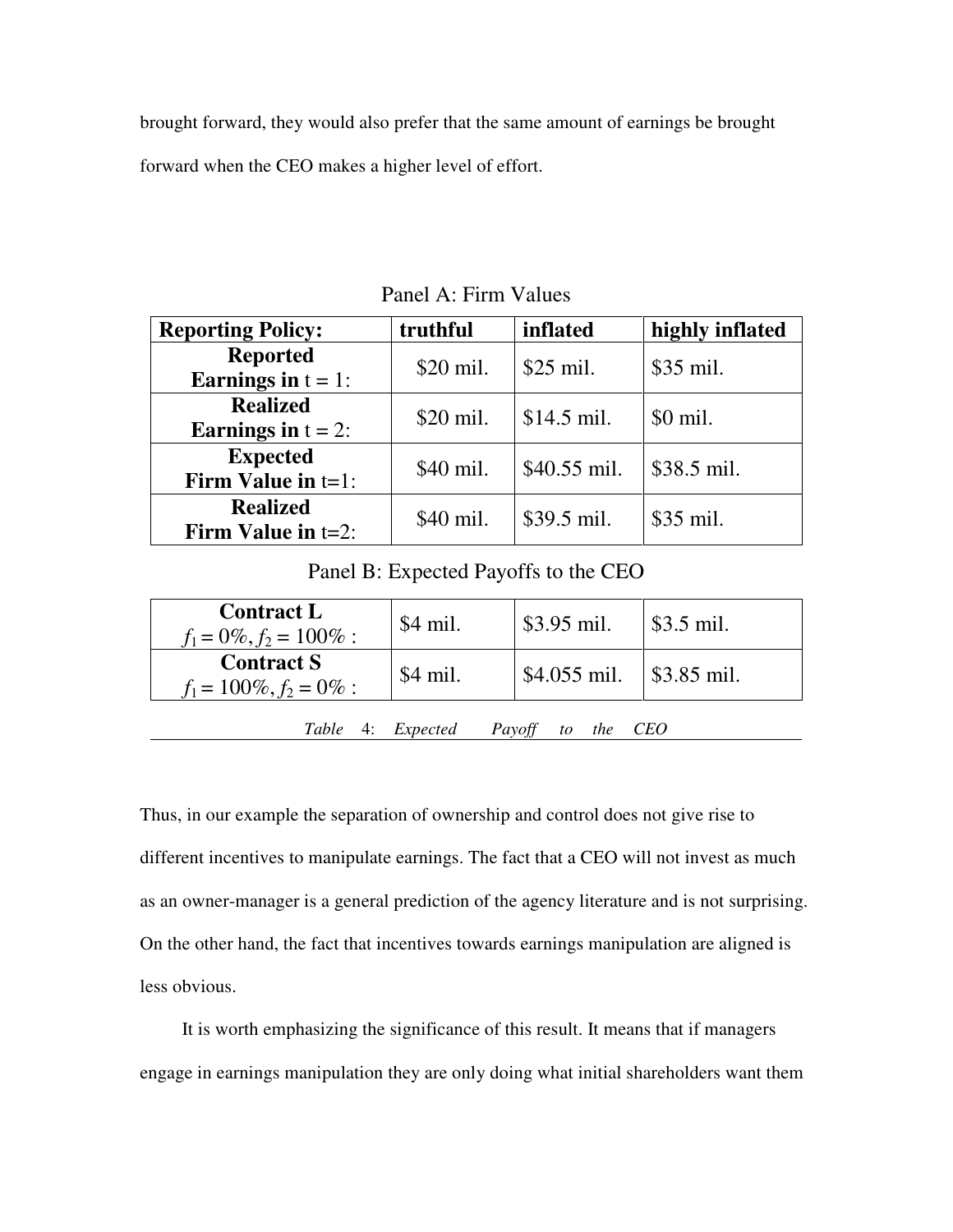to do. Put somewhat differently, if shareholders disapprove of earnings manipulation they can easily remedy this problem by removing the financial incentives of managers towards manipulation. In our highly simplified model this can be done at no cost by prolonging the vesting period until date  $t = 2$ . In reality, however, there is likely to be a cost, as a longer vesting period imposes an illiquidity cost on the CEO. Even so, the general point remains that CEOs are not alone to blame for earnings manipulation and short-termism. If they are incentivized to engage in such practices then shareholders also share responsibility.

 The recent survey by Graham, Harvey and Rajgopal (2004) of over 400 financial executives on their decisions relating to financial reporting corroborates our general analysis in this section. Their survey finds that executives put great emphasis on meeting or beating short-term earnings benchmarks or forecasts <sup>34</sup>. To this end, 80% of respondents report that they would be prepared to decrease discretionary spending on R&D, advertising and maintenance to meet earnings targets. More disconcertingly, more than half the respondents state that they would be willing to burn real cashflows by, say, delaying new projects and capital expenditures for the sake of reporting expected accounting numbers. Their survey further reveals that the most important reason why managers care so much about earnings announcements is the effect on stock price. More than 80% of survey participants agree that meeting benchmarks helps maintain or increase the firms stock price. Some participants even explicitly point out in interviews

<sup>&</sup>lt;sup>34</sup>John Graham, Campbell Harvey and Shivaram Rajgopal (2004), The economic implications of corporate financial reporting, Working paper, Duke University. http://ssrn.com/abstract=491627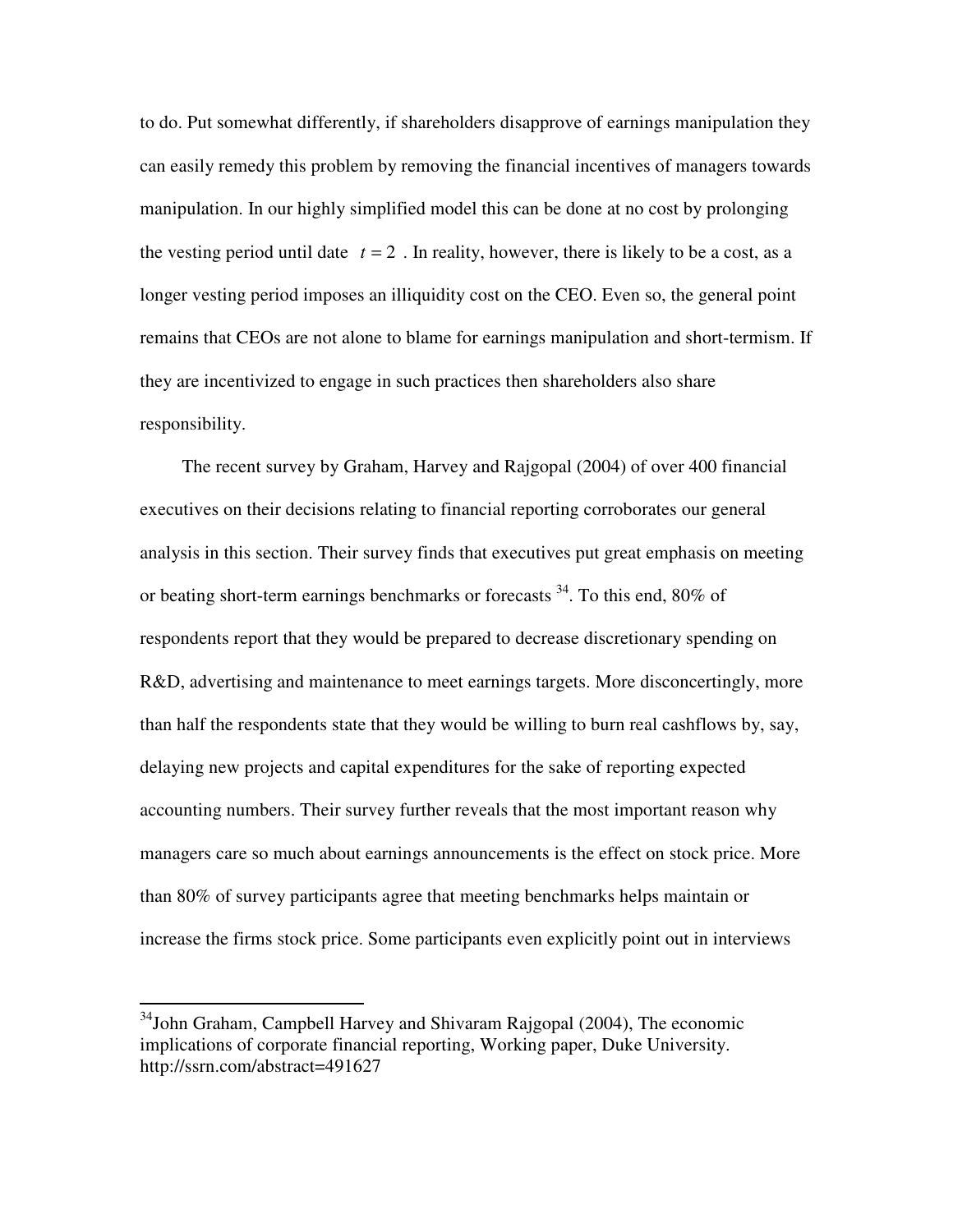that there is a constant tension between short-term and long-term objectives of firms. In addition, three-fourths of respondents also agree that their inability to meet earnings targets is seen by the managerial labor market as a managerial failure which could potentially cost them their job. These survey results are clearly consistent with our theory that firm executives are spurred by speculation in stock markets to take on short-term actions like earnings manipulation and even delaying profitable real investment to boost short-term stock prices<sup>35</sup>.

 While our analysis assumes that current shareholders, who set the compensation contract, are perfectly rational, it should be clear that this assumption is not essential. The critical assumption for our theory is that there may be differences of opinion among shareholders and that some shareholders attach too much informational value to earnings reports. Current shareholders could themselves be irrational or overconfident, they would still want to provide CEOs with incentives to boost share price. And if the CEO sees that earnings manipulation is a simple way of raising stock price he will engage in such manipulation when his pay is tied to share price. Only rational buy-and-hold shareholders, who are aware of the consequences of earnings manipulation for long-run

l

 $35$ It is worth highlighting that our theory of earnings manipulation and speculation differs in fundamental ways from the efficient-market based theories of short-termist behavior and earnings manipulation by Stein (1989) and von Thadden (1995). First, according to these theories there would be no manipulation at all in the absence of an agency problem. Second, when ownership is separated from control, any form of manipulation of shortterm performance is fully anticipated by shareholders in equilibrium and therefore cannot give rise to short-term stock-price increases : See Jeremy Stein (1989), Efficient capital market, inefficient firm: A model of myopic corporate behavior, *Quarterly Journal of Economics* 104, 655-669; Ernst-Ludwig Von Thadden (1995), Long-term contracts, short-term investment, and monitoring, *Review of Economic Studies* 62, 557-575.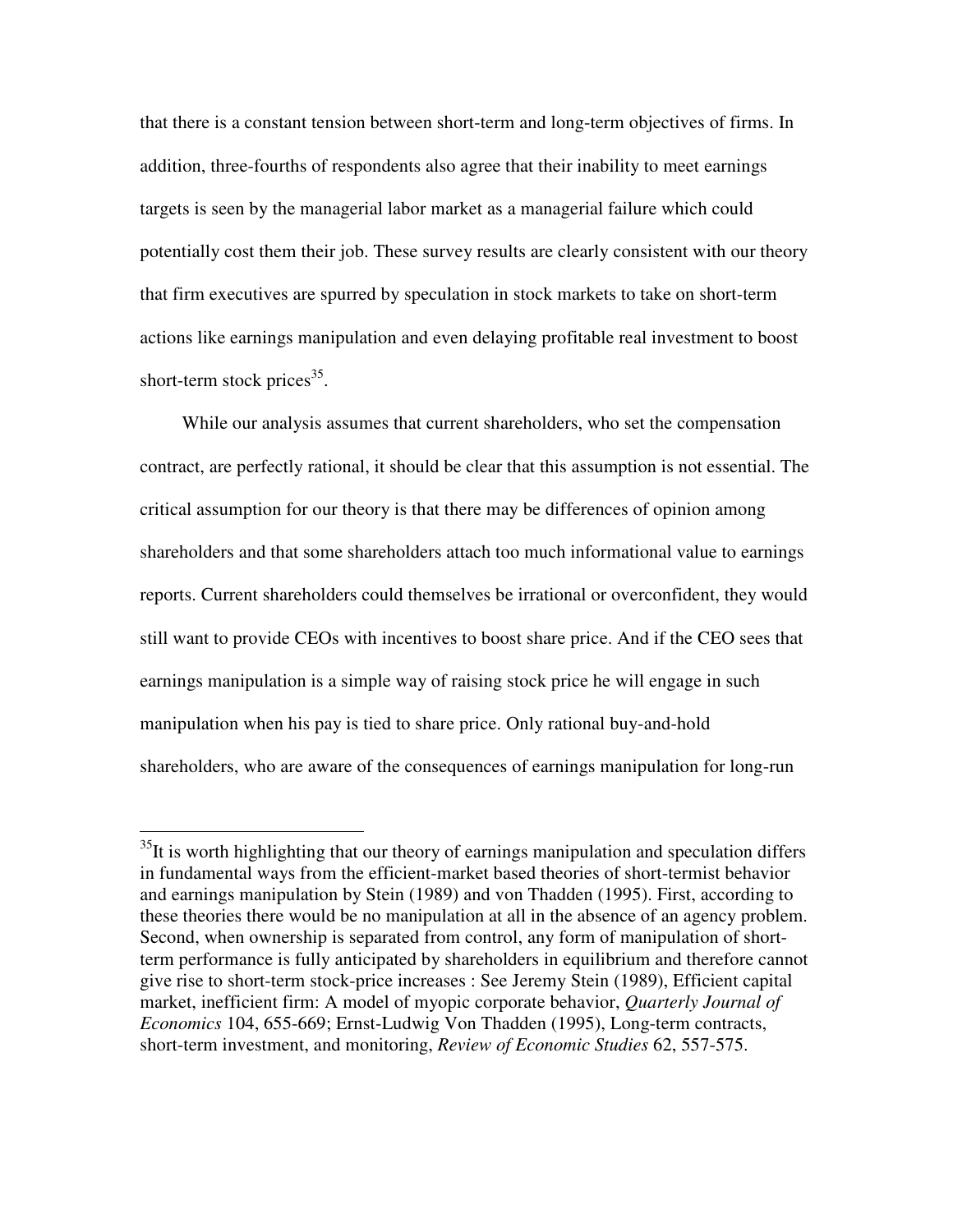fundamentals, are concerned about temporary price increases at the expense of long-run value. If these shareholders are in control they would indeed structure the CEOs incentives to put more weight on long-run value. However, in reality such shareholders are neither likely to be in charge of setting pay, nor are they likely to be overly concerned about reporting practices that have all the appearance of innocuous accounting gimmicks to believers in efficient markets.

 Our analysis also assumes that the CEO has full tenure and is not replaced at date  $t = 1$ . Again, this is not an essential assumption. If anything, job insecurity would enhance the CEOsincentives to boost short-run stock performance as a way of reducing the risk of being fired.

 To summarize, the analysis in this section reveals that incentives towards earnings manipulation by firm managers can be perfectly aligned with the interests of the firms current shareholders. This means, in particular, that a well governed firm will not necessarily crack down on earnings manipulation. Instating good governance practice may not be sufficient to eliminate such manipulation. Rather, regulatory intervention in the form of stricter auditing rules and harsher penalties for misrepresentation, as under Sarbanes-Oxley, may be required to fully address this problem. Interestingly, our simple framework highlights what the objective of regulators should be. Just as bank regulatorsrole is to represent and protect the interests of small dispersed depositors, securities regulatorsrole is to represent and protect future shareholders.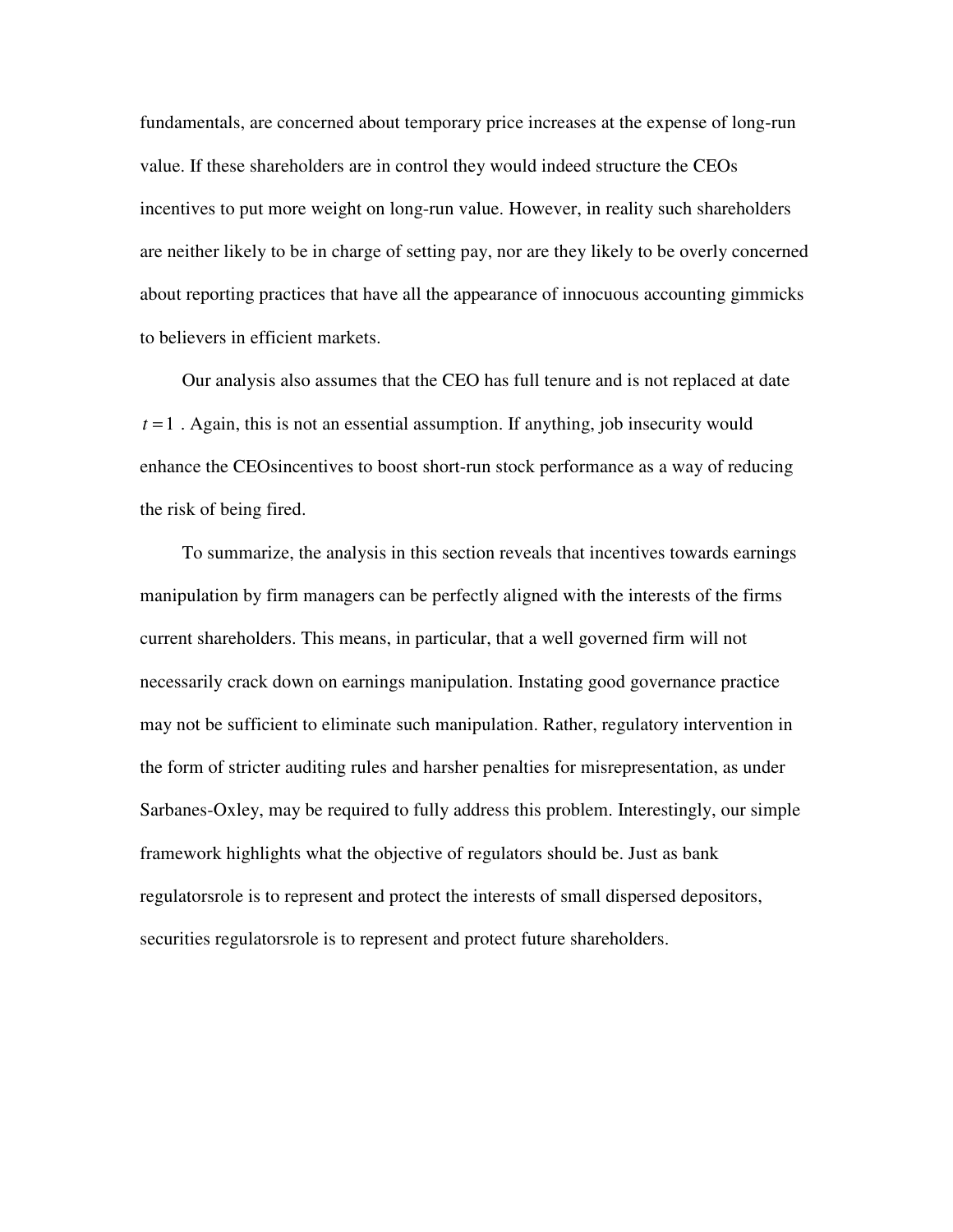#### **5 Optimal Incentive Contracts or Managerial Power?**

Having outlined our perspective of the implications for executive compensation of speculative bubbles, we now turn to a more wide-ranging analysis of the structure of CEO compensation contracts and more specifically the structure of executive stock options.

 Bebchuk and Frieds contention is that several key features of existing stock-options are difficult to reconcile with an optimal incentive contracting perspective. And their preferred explanation is that these features are best understood as thinly disguised attempts to extract rents from shareholders while steering clear of the possible outrage of outsiders. The features they single out as particularly problematic are:

1) the common practice of granting options at the money,

2) the reloading of options once they vest and have been exercised,

3) the resetting of the strike price should the option turn out to be widely out of the money,

4) the non-indexing of the strike price to general market movements,

5) the early vesting of options.

Besides stock-options they also highlight how golden parachutes and generous pension plans may be difficult to rationalize as features that belong in optimal compensation contracts.

 We briefly discuss each of these features in turn and argue that contrary to Bebchuk and Frieds claims these features are not always difficult to rationalize from an agency perspective, especially when viewed from a dynamic and multi-task agency perspective. The general economic issue that Bebchuk and Fried are concerned with - whether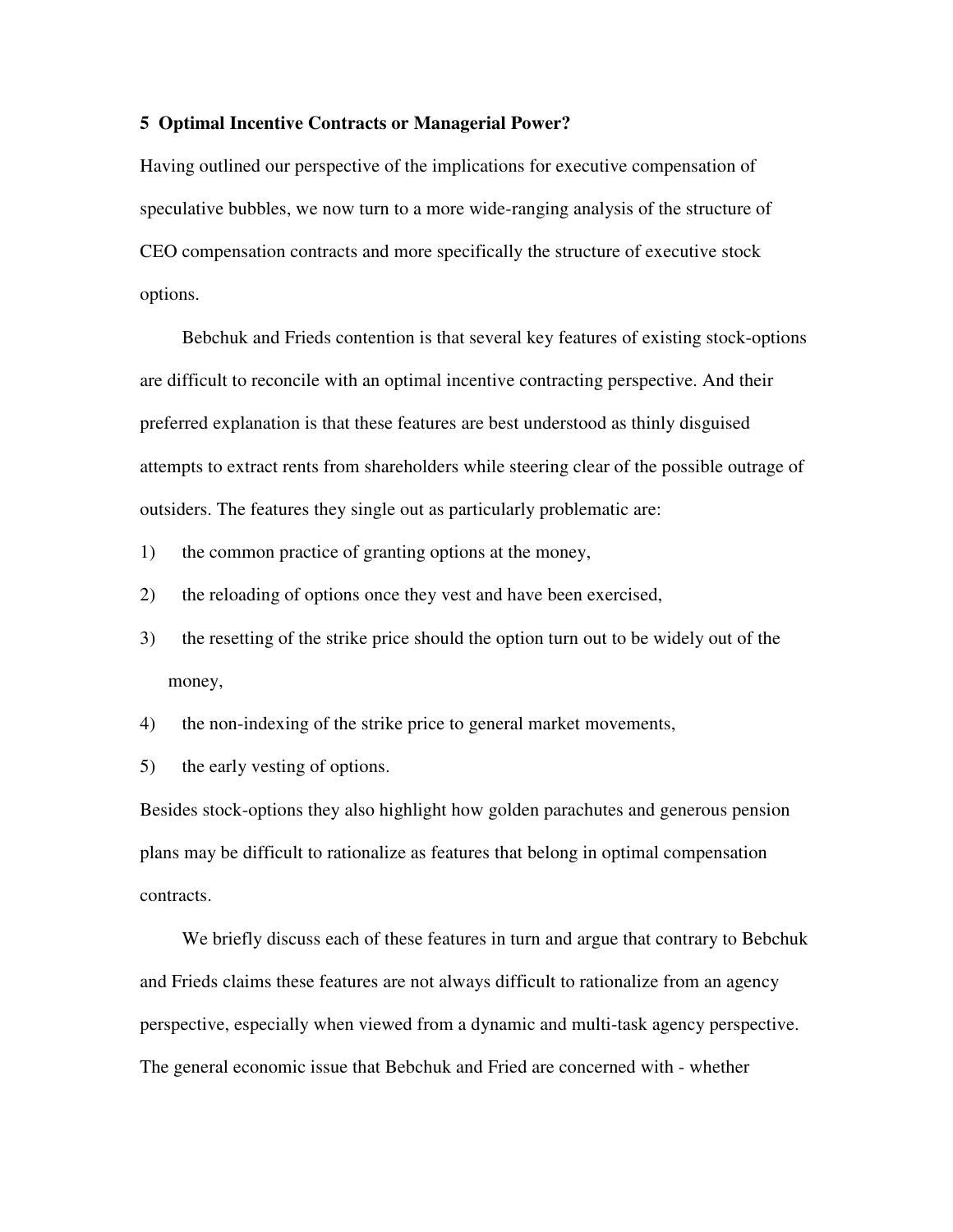observed CEO pay is fair and efficient, and whether it reflects CEOsvalue-added to the company - is a notoriously difficult question. A major obstacle anyone addressing this question faces is the difficulty in distinguishing between ex-post pay outcomes, and compensation as viewed from an ex-ante perspective. What looks like an outrageous reward ex post may be seen as perfectly reasonable from an ex ante perspective. This difficulty has been highlighted in the starkest and clearest terms in a classic study by Lazear and Rosen (1981).

 They make the striking observation that when agents are risk neutral then a winnertake-all tournament or contest among agents, where the best performer gets a huge prize and all other agents get nothing can be equivalent to a piece-rate incentive contract, where every agent is rewarded in proportion to their performance. Specifically, these contractual arrangements are equivalent in that they induce the same incentives and they provide the same ex ante expected compensation. However, from an ex-post perspective they look dramatically different and the winner of the tournament looks like he received a reward that is way out of proportion to his contribution.

 This result should obviously be seen mainly as a metaphor highlighting the difficulty in evaluating pay arrangements from an ex-post perspective. However, it is worth pointing out that promotions in firms, and specifically promotions to the job of CEO can be seen as a form of tournament. Thus, even if it were true that CEOs are able to extract significant rents it would not necessarily follow that this is inefficient when viewed from the perspective of the organization as a whole.

Another important result from the optimal incentive contracting literature worth highlighting here is that the structure of the optimal contract does not change with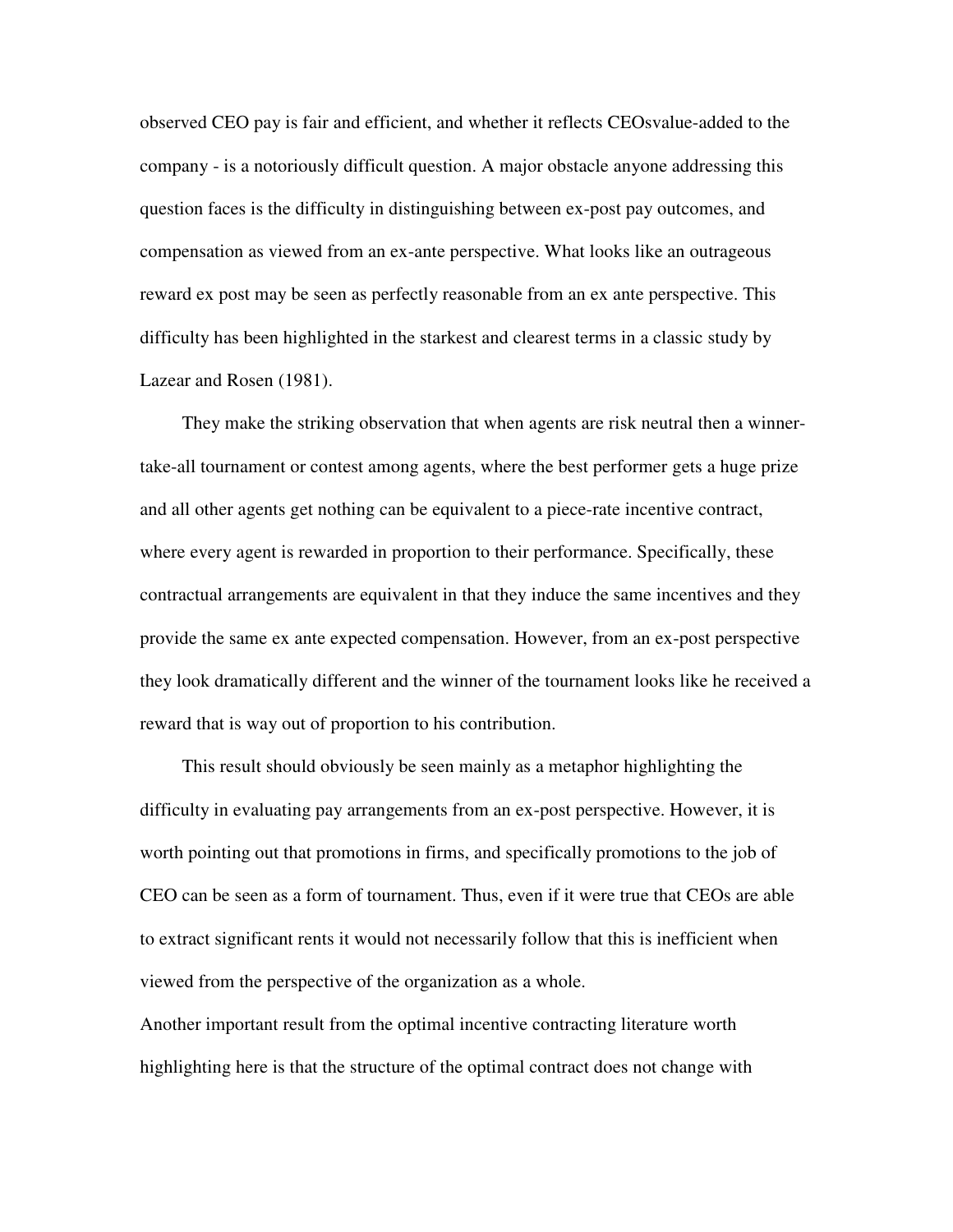changes in the relative bargaining strengths of the parties. The CEOsrelative stock-based compensation component will be the same, whether the CEOspay is negotiated at armslength or whether it is set by the CEO. Only the level of pay varies with the distribution of bargaining power and not the structure of pay. Thus, the critical elements of Bebchuk and Frieds theory that give rise to different predictions on the observed structure of CEO pay than the official view are their outrage constraints and camouflage technology. Simply observing that CEO pay is set by captured boards in itself does not yield different predictions on the structure of pay than the official view. It is only when the observed pay structure is clearly inefficient from an incentive contracting perspective that there are grounds to suspect that other forces are at play besides efficient incentive contracting. With these words of caution we now turn to a discussion of the five commonly observed features of executive compensation contracts listed above.

#### **5.1 At-the-money options**

 $\ddot{ }$ 

Bebchuk and Fried share Warren Buffets characterization of at-the-money options as just a royalty for the passage of time. However, from a dynamic agency perspective it is not immediately obvious that it is optimal to offer an out-of-the-money option as the analyses of Cadenillas, Cvitanic and Zapatero (2003) and Hall and Murphy (2002) highlight.<sup>36</sup> In addition, it is not clear why at-the-money options should be the best way of extracting rents while circumventing the outrage constraint. Why not set options that are slightly in

<sup>&</sup>lt;sup>36</sup>See Abel Cadenillas, Jaksa Cvitanic and Fernando Zapatero (2003), Leverage decision and manager compensation with choices of effort and volatility," *Journal of Financial Economics*, forthcoming; and Brian Hall and Kevin Murphy (2002), Stock options for underversified executives," *Journal of Accounting and Economics* 33, 3-42.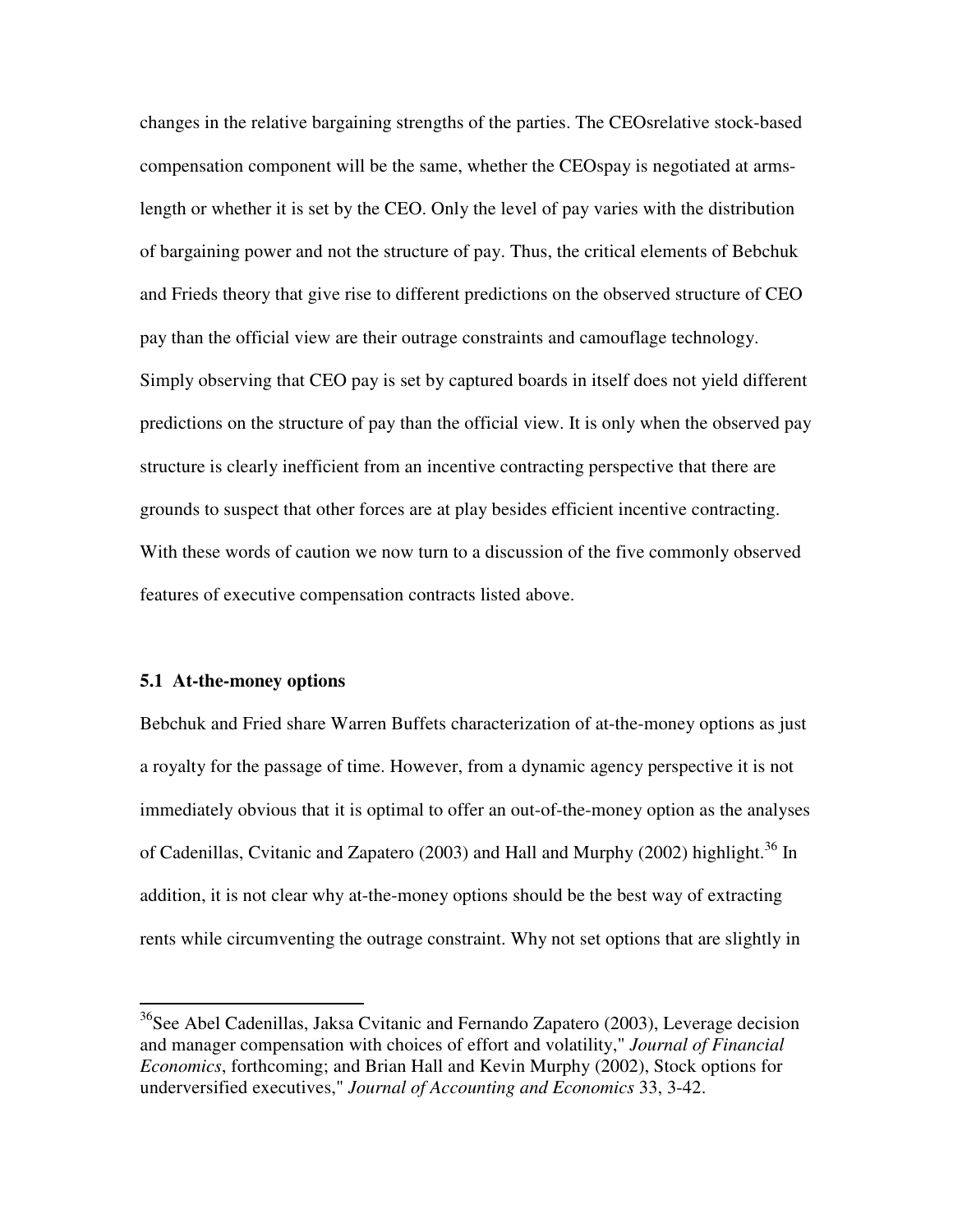the money instead? It is not obvious that granting such options would immediately trigger outrage, especially if there is a minimum vesting period.

 As for the notion that an at-the-money option provides a royalty for the passage of time given that the share price is expected to grow over time, this observation ignores the fact that the current share price already reflects investorsexpectation of future prices. Thus, if there is a high expected growth rate in a stock this can only be reconciled with equilibrium no-arbitrage pricing if the underlying stock is very risky. The value of an atthe-money-option only increases with the stocks expected growth rate because higher growth rates are associated with higher volatility.

 Where Bebchuk and Fried have a point, however, is that there is evidence of poor understanding by directors and compensation committees of the true present value of the options granted to  $CEOs<sup>37</sup>$ . Another observation they make, which is difficult to reconcile with an optimal incentive contracting perspective, is that there is very little variation across firms and over time in the strike price specified in options contracts: willy-nilly all options contracts seem to be at the money options. While this is clearly evidence against a strict incentive contracting perspective, however, it is not clear why this would be uncontrovertible proof in support of the managerial power explanation. This practice could just as easily be explained as a form of industry benchmarking that helps CEOs make quick comparative valuations of competing compensation packages they are offered. It is also not clear how much more efficient out-of-the-money option contracts would be. Assessing the incentive effects of different strike prices is a difficult technical

l

 $37$ See Jensen and Murphy (2004) op. cit.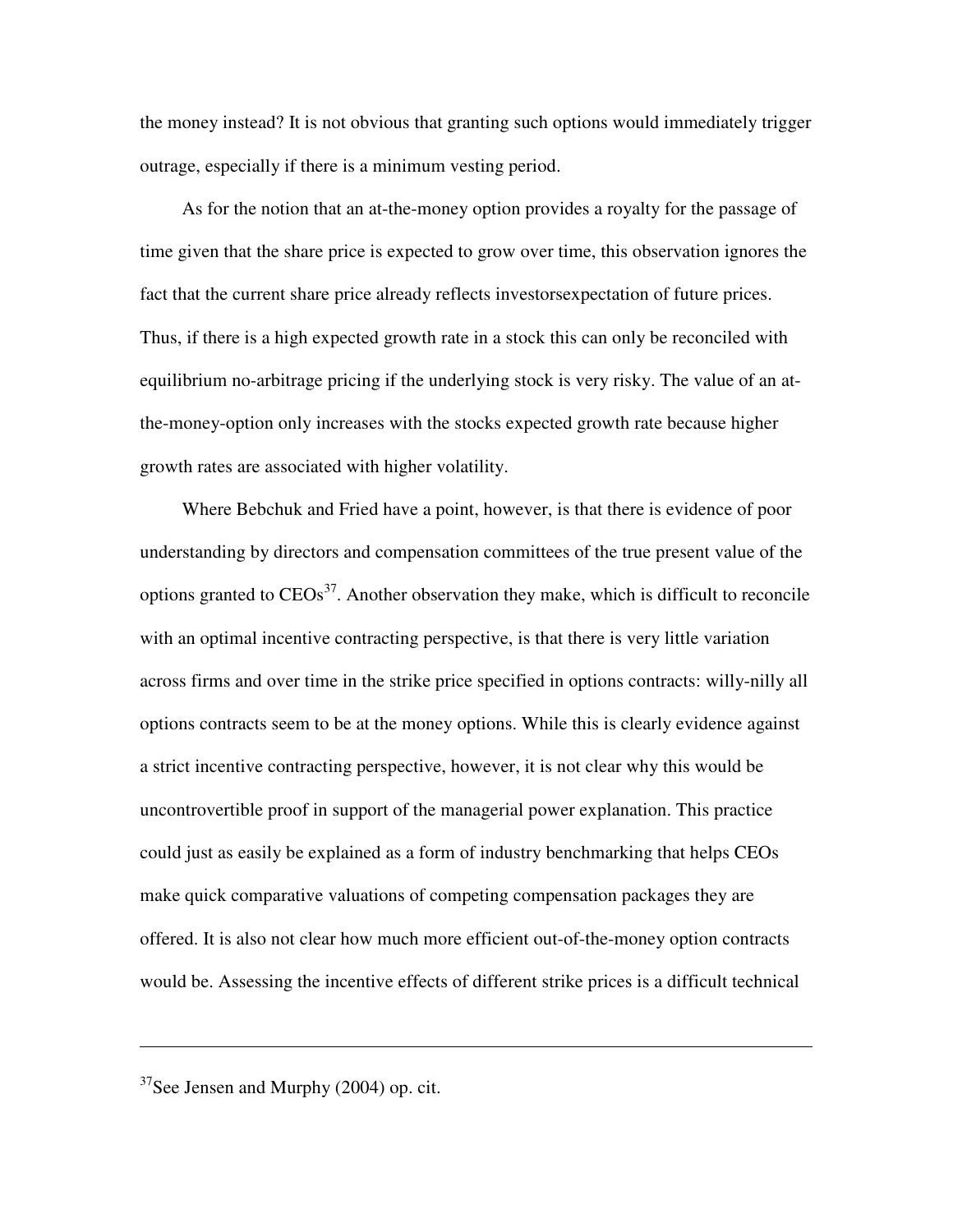exercise, as the study by Cadenillas, Cvitanic and Zapatero (2003) highlights. Given these technical complexities it is entirely possible that offering at-the-money optons is a good rule of thumb.

#### **5.2 Reloading options and early vesting**

 $\ddot{ }$ 

Another feature of executive compensation contracts that Bebchuk and Fried take issue with is the widespread practice of granting new options when the old ones have been exercised. They argue that this practice is difficult to reconcile with an optimal incentive contracting perspective. However, the reloading of options can be rationalized as one way of implementing an optimal long-term incentive contract. Indeed, a central result in the literature on dynamic incentive contracts is that it is quite generally possible to implement an optimal long-term contract with a sequence of short-term contracts<sup>38</sup>. In other words, a sequence of options, with short vesting periods and reloading may just be a simple way of implementing an optimal long-term contract. That is to say, reloading *per se* cannot obviously be characterized as clearly inefficient. Bebchuk and Fried also argue that there is a more efficient way of structuring incentives, which is to limit CEOs freedom to unwind stocks once they have exercised their options. Coming from a different perspective than theirs we also conclude that regulatory intervention in the form of longer required vesting periods may be socially desirable. But from our point of view it is not clear that shareholders would impose these restrictions on their CEO if they had

<sup>&</sup>lt;sup>38</sup>See for example, Fudenberg, Holmstrom, Milgrom (1990) for a statement and proof of this result: Fudenberg, D., B. Holmströ m, and P. Milgrom. Short-Term Contracts and Long-Term Agency Relationships. *Journal of Economic Theory*, 51, 1--31.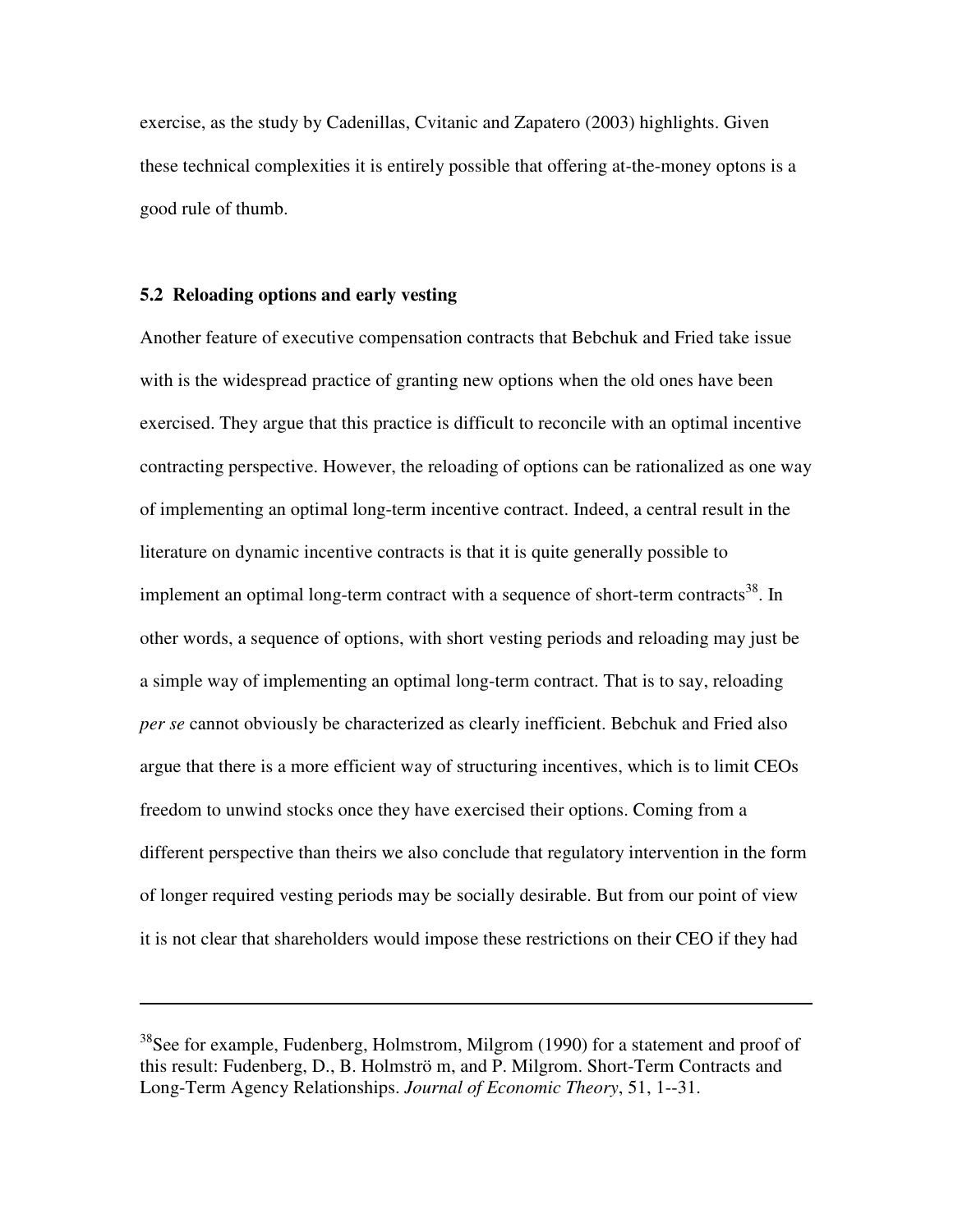more say on the determination of CEO pay. First of all there could be costs in terms of inefficient risk-sharing associated with such restrictions<sup>39</sup>, and second, as we have highlighted in earlier sections, the more long-term CEO orientation induced by longer vesting periods may well be undesirable for current shareholders.

#### **5.3 Resetting the strike price**

Bebchuk and Fried describe the practice of backdoor repricing as a way of rewarding managers for failure, but this issue is clearly more complex than they let on. Obviously, as they point out, ex-ante incentives are undermined when CEOs expect the repricing, but then ex-post incentives may be improved if the option ends up too far out-of-the money. Thus, the backdoor repricing can be seen as a delicate way of balancing ex-post and exante incentives<sup>40</sup>. In addition, the repricing may be necessary to prevent the manager from quitting because his compensation going forward is no longer competitive.

#### **5.4 Non-indexed options**

l

A common criticism of executive compensation contracts is that they reward CEOs for absolute performance, but by the theory of optimal incentive contracting they should only

 $39$ See Fudenberg and Tirole (1990) for an analysis of optimal unwinding of shares by CEOs once they have made the important investment decisions affecting long-run firm value: Fudenberg, D. and J. Tirole, Moral Hazard and Renegotiation in Agency Contracts. *Econometrica*, 58, 1279--319.

 $^{40}$ Thus, for example Acharya, John and Sundaram (2000) show that when plausible constraints are imposed on the set of feasible compensation contracts then permitting resetting of the strike price may well be in shareholders' ex-ante interest: Acharya, Viral V., John, Kose and Sundaram, Rangarajan K., "Contract Renegotiation and the Optimality of Resetting Executive Stock Options", *Journal of Financial Economics*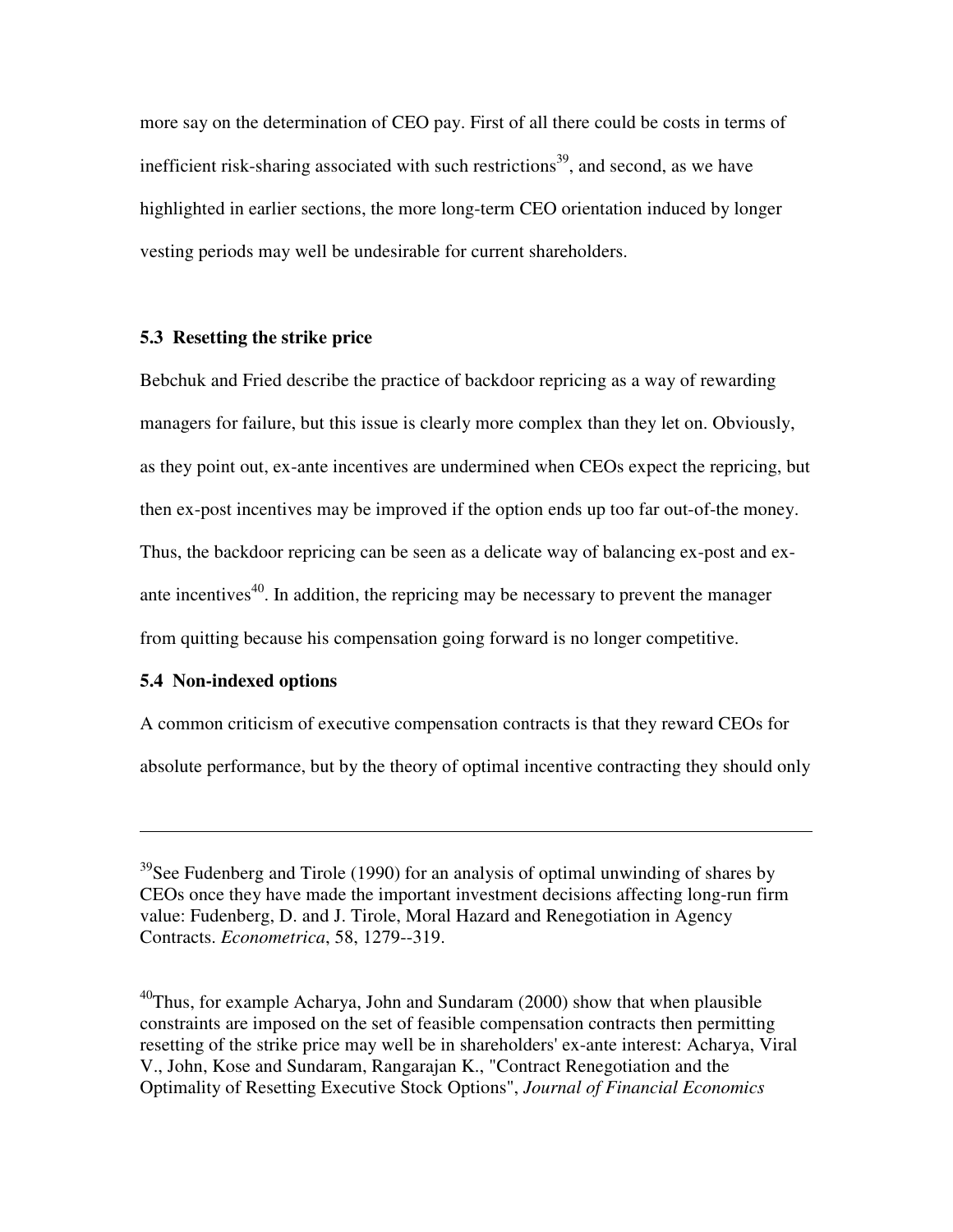be rewarded for their performance relative to a market index, such as the S&P  $500^{41}$ . Bebchuk and Fried also emphasize this point and dismiss familiar explanations for this practice based on the favorable accounting treatment and tax incentives for non-indexed options. As their discussion of this issue highlights, there may also be economic reasons why it might not be sensible to offer indexed options<sup>42</sup>. One reason, in particular, may be that the return on managerial effort may be positively correlated with the market: good management may be worth more in good times than in bad times. Another reason why we may so few indexed options is that it may be just as easy for CEOs to construct their own market hedge by shorting the S&P  $500^{43}$ . It is obviously debatable which of these reasons is most important. But one thing is clear, there seems to be no sound rationale for providing a tax and accounting advantage to non-indexed options.

#### **5.5 Expensing Options?**

 $\overline{a}$ 

A major and surprisingly controversial accounting reform that we broadly support along with Bebchuk and Fried, Jensen and Murphy (2004) and others is the expensing of stock

<sup>&</sup>lt;sup>41</sup>See for example Bertrand, Marianne and Sendhil Mullainathan (2001), Are CEOs rewarded for luck? The ones without principals are, *Quarterly Journal of Economics* 116, 901-32.

<sup>&</sup>lt;sup>42</sup>See in particular their discussion on pages 154-155 and 157.

 $^{43}$ See, Garvey, Gerald and Todd Milbourn (2003), Incentive compensation when executives can hedge the market: evidence of relative performance evaluation in the cross-section, *Journal of Finance,* 58, 1557-1582; Jin, Li (2002), CEO compensation, diversification, and incentives, *Journal of Financial Economics* 66, 29-63.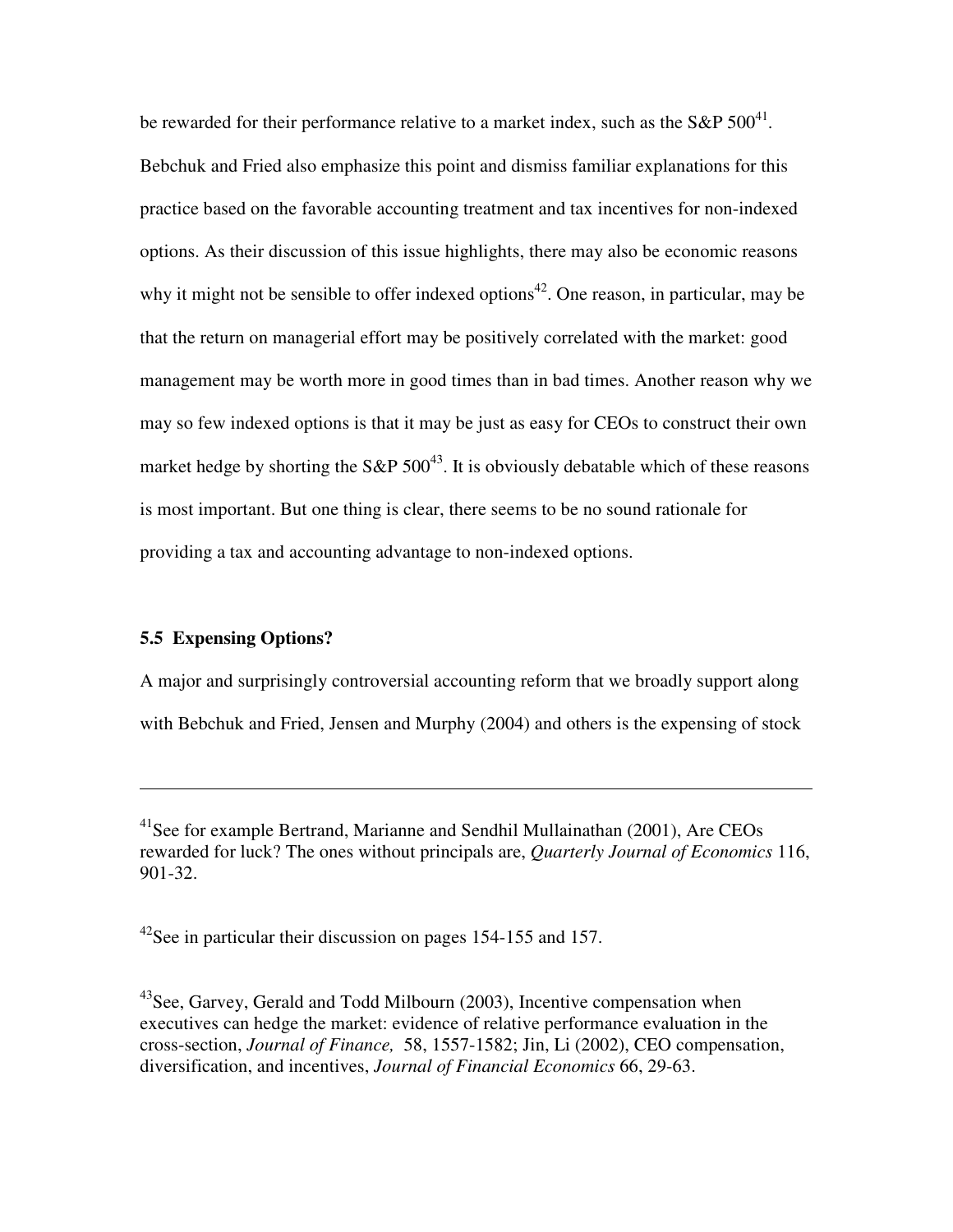options. While Bebchuk and Fried back this reform because expensing of stock options would result in better disclosure and greater pay moderation, we also point out that expensing would raise the cost of earnings manipulation. Once stock options are expensed it will be more difficult to report artificially high earnings by reducing the salary component of pay and raising the stock-option component. Of course, the success of this reform will rest on the availability of simple valuation methods that do not themselves open the door to more sophisticated forms of manipulation<sup>44</sup>.

#### **6 Conclusion, Recommendations and Regulatory Implications**

 >From a policy perspective, it obviously matters which explanation for the observed level and structure of CEO pay one favors. If, as is widely believed, the main problem with CEO compensation in the US is a failure of corporate governance, then, as Bebchuk and Fried propose, a natural regulatory response is to strengthen the board of directors, the audit committee and the remuneration committee. But there has already been a substantial strengthening of board oversight over the 1990s and yet it does not seem to have resulted in any visible pay moderation.

 If, as we propose, the leading explanation is that the recent CEO compensation excesses are a by-product of the technology bubble, then rather different policy implications emerge. Indeed, further strengthening of boards might not make a major difference. What would provide better protection to future shareholders, however, is to

<sup>&</sup>lt;sup>44</sup>See Sircar and Xiong (2004) for a general tractable methodology for valuing executive compensation contracts: Ronnie Sircar and Wei Xiong (2004) "A General Framework for Evaluating Incentive Options", Working paper, Princeton University. http://ssrn.com/abstract=420820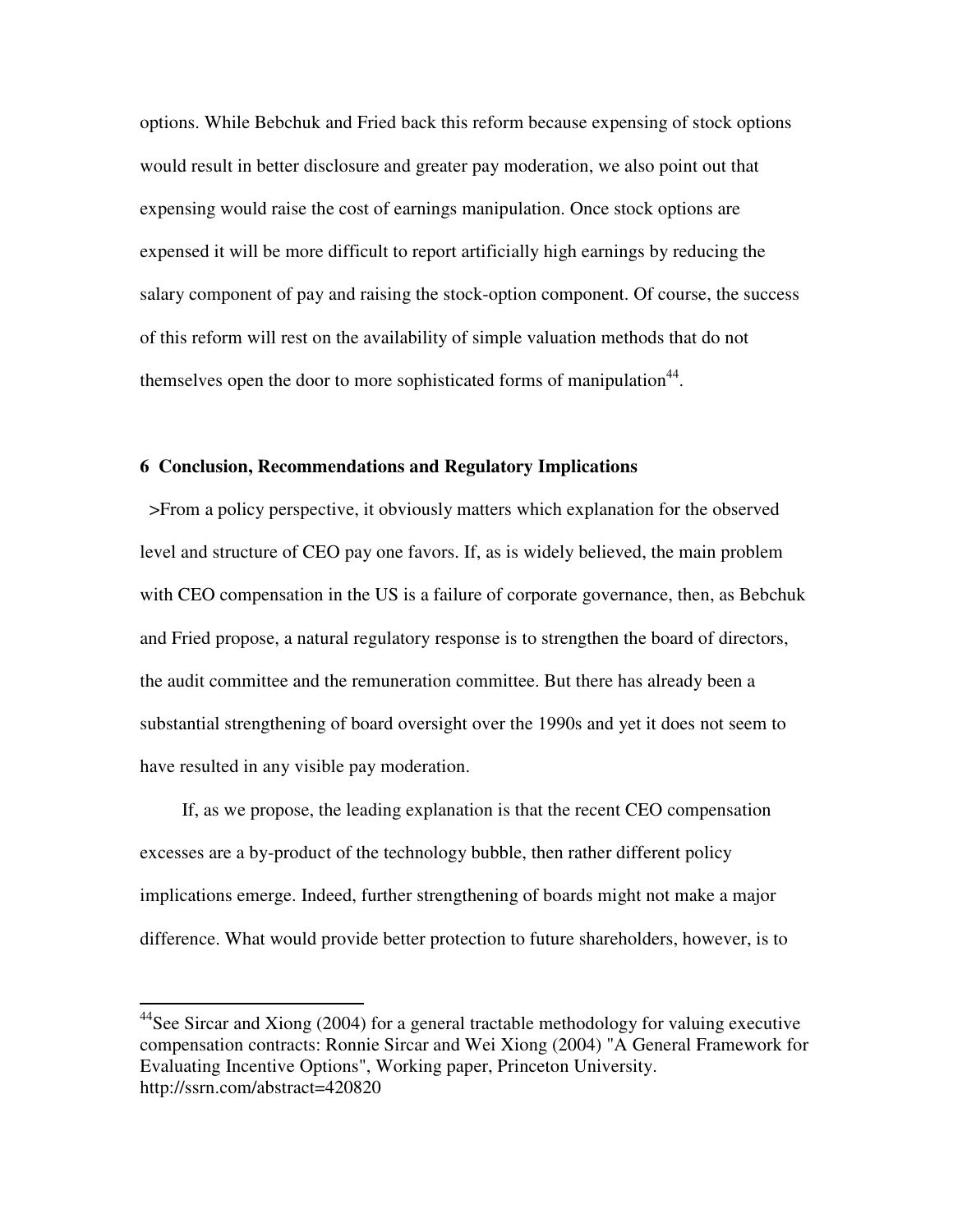mandate limits on CEOsability to unwind their stock holdings. Similarly, as we stressed above, to the extent that the non-expensing of stock options is form of earnings manipulation then mandating the expensing of executive compensation and all other employee stock options would be a step forward.

 But, perhaps most importantly, if regulators misperceive the main source of the recent corporate crisis they may intervene in ways that could be even more damaging than if they did nothing. If the main reason for the corporate crisis lies with speculative markets or unrealistic shareholder beliefs, and not with excessive managerial power or hubris, then regulatory intervention that primarily aims at restraining managerial discretion could impose unnecessary costs on firms, stifle their initiative and appetite towards risk-taking, without adding any new protections for future shareholders against the pernicious effects of the next speculative episode.

 The type of speculative behavior discussed in our model may also be relevant to the venture capital industry. The dismal performance of many internet projects financed by venture capitalists during the internet boom provides another example of firms pursuing value destructive projects in response to a speculative market. As shown in Hendershott (2003) internet projects financed by venture capitalists in the years 1995 and 1996 (the early part of the internet boom) have resulted in significant wealth creation, with annualized long-term returns on equity (measured at the end of 2000 after the collapse of internet stock-prices) of 135% and 67%, respectively. On the other hand, the long-term returns from projects started in the later period of the boom have generally been more than disappointing, with returns of -42% and -52% for dot-coms financed in the years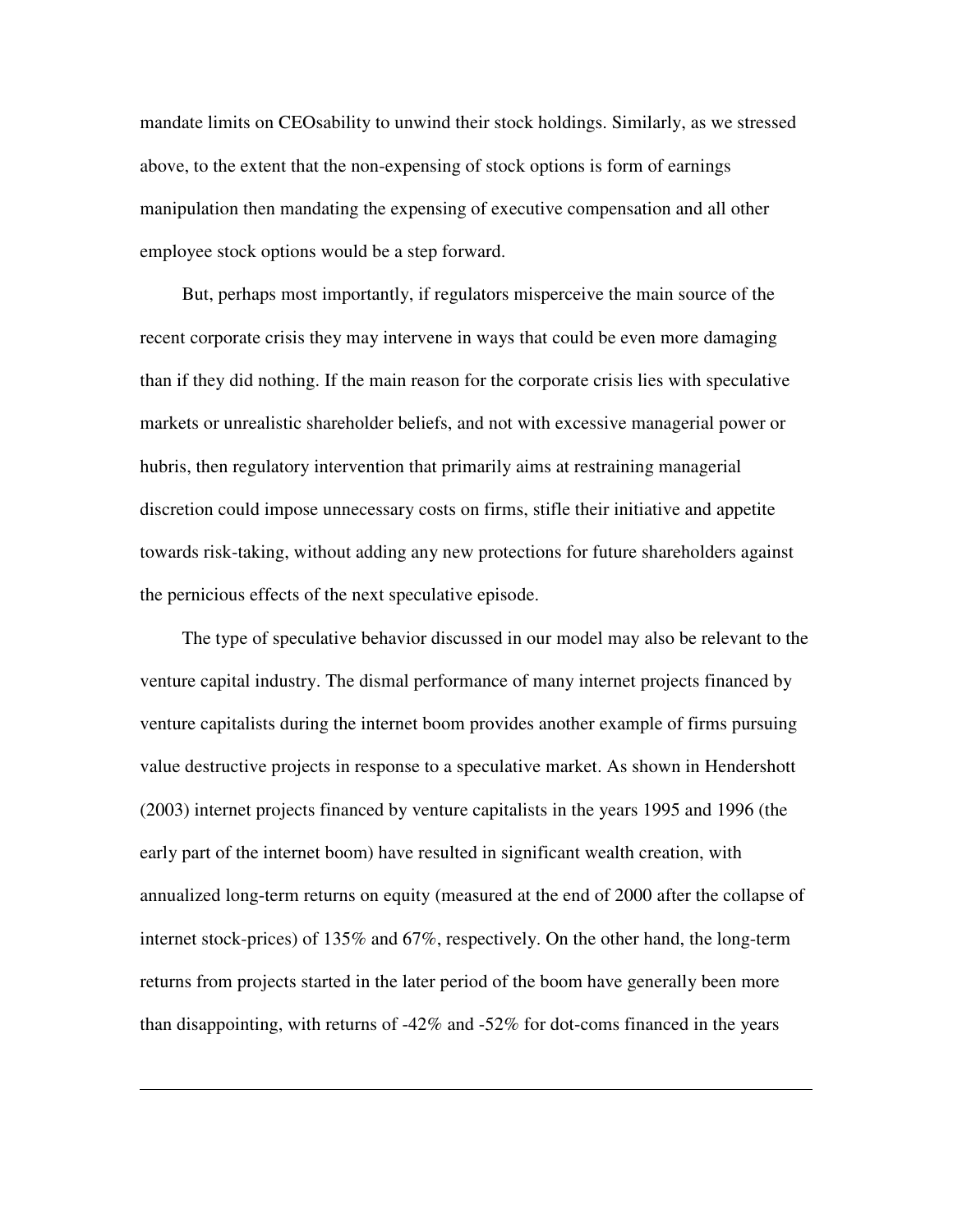1997 and 1998<sup>45</sup>. However, VCs have been able to successfully exit half of the dot-coms that have been financed during 1997 and 1998 through either public offerings or direct sales at prices on average exceeding more than three times their initial investment. Having stressed the limits of Bebchuk and Frieds managerial power theory and developed our own alternative explanation, it is only fitting to close our discussion by highlight the many common threads in our analyzes. Bebchuk and Fried and us are like doctors standing next to a patient, agreeing on the fact that the patient is sick, but reaching different diagnoses on the illness. Indeed, Bebchuk and Fried deserve a lot of credit for drawing our attention to the illness and ringing the alarm bell. Despite our different diagnoses, however, we broadly end up in agreement on many elements of an adequate treatment program, mainly the expensing of options, the removal of accounting and tax advantages for non-indexed options, and the lengthening of vesting periods. Where we may differ, perhaps, is with respect to corporate governance implications and the role of the board. Mainly, where Bebchuk and Fried call for greater shareholder voice we point to the potential benefits of partially insulating boards and CEOs from the whims of the market. That is not to say that shareholders and directors should be given less power, but that directors just as CEOs should be encouraged to take a more long-term perspective. This might mean, for example, lengthening the terms of directors and tying their compensation to the long-term performance of the stock.

l

<sup>&</sup>lt;sup>45</sup>See Robert Hendershott (2003), Net value: wealth creation (and destruction) during the internet boom," Working paper, Santa Clara University.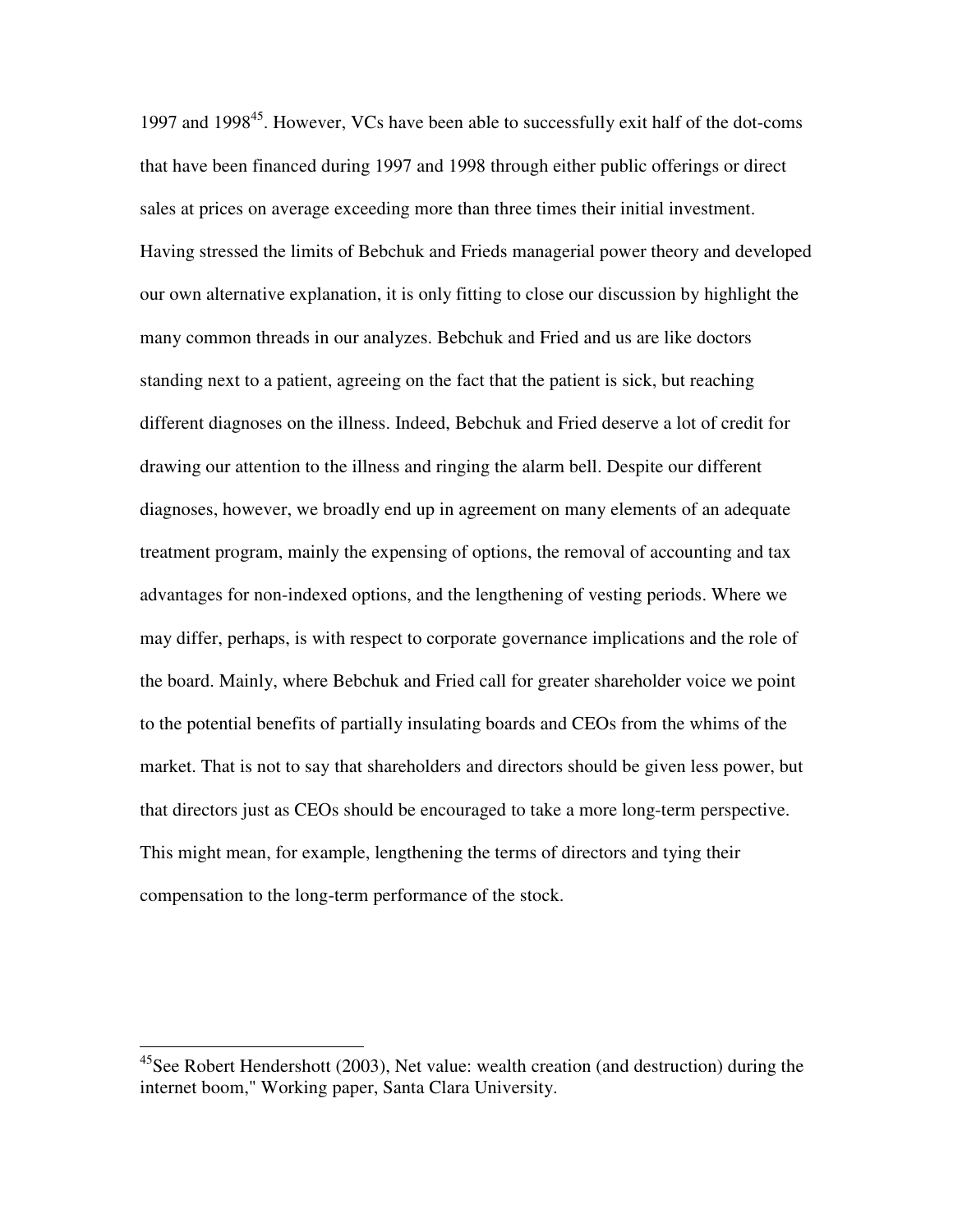#### **7 Appendix: A simple model of accounting manipulation**

This appendix provides a more systematic formal analysis of earnings manipulation by firms during speculative bubbles that highlights the general principles underlying the numerical example developed in sections 3 and 4.

#### **7.1 The owner-manager case**

 $\overline{a}$ 

In our model, as in the example, time is divided into three dates  $t \mathbf{F}0, 1, 2$ . To begin with we consider the problem of an owner-managed firm at date  $t \mathbf{F}$  seeking to go public at date  $t \mathbf{H}$  and reporting earnings at dates  $t \mathbf{H}$  and  $t \mathbf{H}$  and  $t \mathbf{H}$  . The ownermanager can manipulate date  $t \mathbf{H}$  earnings  $\gamma$  by moving period two earnings forward at a cost. Specifically, given any realized firm fundamental flow-value  $\bullet$ , we let the first and second period reported earnings be such that:

## $\gamma$ **a**,

## $\mathcal{C}$ **a**  $\epsilon$ *ka*<sup>2</sup>,

where *a* denotes the cash-flow moved from date 2 to date 1, and  $ka^2$  is the deadweight cost of moving cashflow  $a$  forward. The firm's fundamental  $\bullet$  is not directly observable to the market, so that investors must rely on the report  $\mathcal{U}$  to infer the value of  $\chi$  and thus determine the share value at  $t \mathbf{H}$  :

$$
P_1 \quad \blacksquare E \bigoplus_{\mathbb{Z}} \mathbf{F} \equiv \mathcal{W}.
$$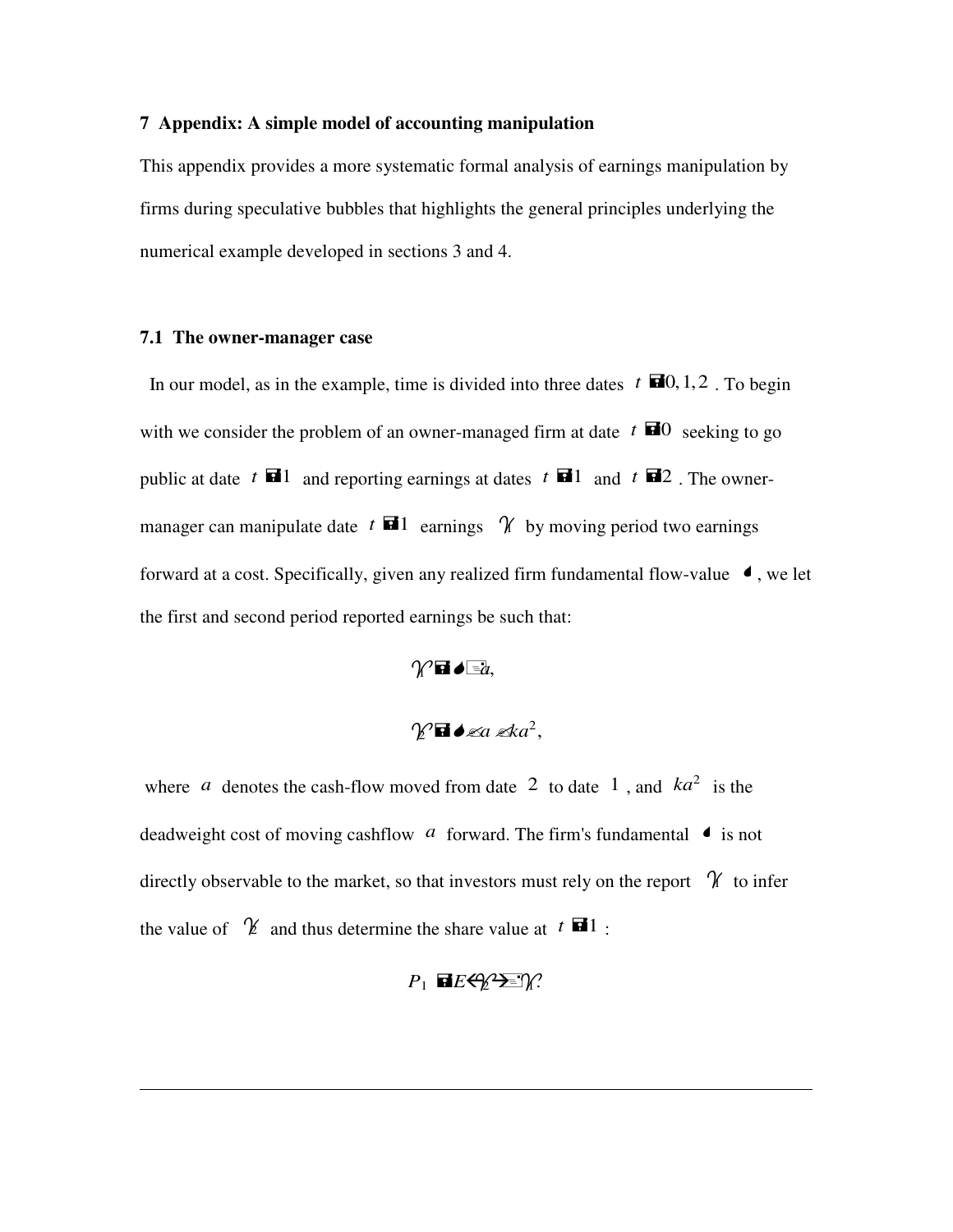For simplicity, we shall assume that the owner-manager seeks to sell the entire firm in period <sup>1</sup>. In that case his objective is to maximize the share price at  $t \mathbf{H}$  :

$$
\max_{a} E \bigoplus \biggl\{ \bigl( \bigvee_{a} \bigvee_{a} \bigvee_{a} \bigvee_{a} \bigvee_{a} \bigvee_{a} \bigvee_{a} \bigvee_{a} \bigvee_{a} \bigvee_{a} \bigvee_{a} \bigvee_{a} \bigvee_{a} \bigvee_{a} \bigvee_{a} \bigvee_{a} \bigvee_{a} \bigvee_{a} \bigvee_{a} \bigvee_{a} \bigvee_{a} \bigvee_{a} \bigvee_{a} \bigvee_{a} \bigvee_{a} \bigvee_{a} \bigvee_{a} \bigvee_{a} \bigvee_{a} \bigvee_{a} \bigvee_{a} \bigvee_{a} \bigvee_{a} \bigvee_{a} \bigvee_{a} \bigvee_{a} \bigvee_{a} \bigvee_{a} \bigvee_{a} \bigvee_{a} \bigvee_{a} \bigvee_{a} \bigvee_{a} \bigvee_{a} \bigvee_{a} \bigvee_{a} \bigvee_{a} \bigvee_{a} \bigvee_{a} \bigvee_{a} \bigvee_{a} \bigvee_{a} \bigvee_{a} \bigvee_{a} \bigvee_{a} \bigvee_{a} \bigvee_{a} \bigvee_{a} \bigvee_{a} \bigvee_{a} \bigvee_{a} \bigvee_{a} \bigvee_{a} \bigvee_{a} \bigvee_{a} \bigvee_{a} \bigvee_{a} \bigvee_{a} \bigvee_{a} \bigvee_{a} \bigvee_{a} \bigvee_{a} \bigvee_{a} \bigvee_{a} \bigvee_{a} \bigvee_{a} \bigvee_{a} \bigvee_{a} \bigvee_{a} \bigvee_{a} \bigvee_{a} \bigvee_{a} \bigvee_{a} \bigvee_{a} \bigvee_{a} \bigvee_{a} \bigvee_{a} \bigvee_{a} \bigvee_{a} \bigvee_{a} \bigvee_{a} \bigvee_{a} \bigvee_{a} \bigvee_{a} \bigvee_{a} \bigvee_{a} \bigvee_{a} \bigvee_{a} \bigvee_{a} \bigvee_{a} \bigvee_{a} \bigvee_{a} \bigvee_{a} \bigvee_{a} \bigvee_{a} \bigvee_{a
$$

Consider first the firm's optimal earnings report  $\mathcal{U}$  when it faces an efficient market at date  $t \mathbf{H}$  , where investors are able through their financial analysis to determine the true value of the firm's fundamental  $\triangleleft$ . Clearly, in such a market investors are able to see through any form of manipulation, so that the market value of the firm for any choice of  $a \neq 0$  is given by

$$
P_1 \quad \blacksquare \quad \blacktriangle \ \mathscr{E} \quad \mathscr{E} \times \mathscr{E} \quad \blacksquare \quad \blacksquare \quad \blacksquare \quad \blacksquare \quad \blacksquare \quad \blacktriangle \mathscr{E} \times \mathscr{E} \quad \blacksquare
$$

 In such a market any form of manipulation will be wasteful and can only lower firm value. The firm then sets  $a^* \boxtimes 0$ .

 Suppose now that stock markets are no longer efficient and that differences of opinion emerge because with positive probability a fraction of investors actually take reported numbers at face value. Suppose in addition that investors cannot take short positions in the stock. Now, the presence of irrational investors together with the limits of arbitrage imposed by the short-sales constraint can create an incentive for the firm to engage in earnings manipulation to boost the short-term stock price, even at the expense of long-run fundamental value.

More formally, suppose that when the firm manipulates first period earnings by *a*, then with probability  $\mathcal{D}^{\mathbb{F}}$   $\Theta$ , 1 a sufficient number of investors would not see through the deception and would mistakenly believe that the announced  $\gamma$  is exactly equal to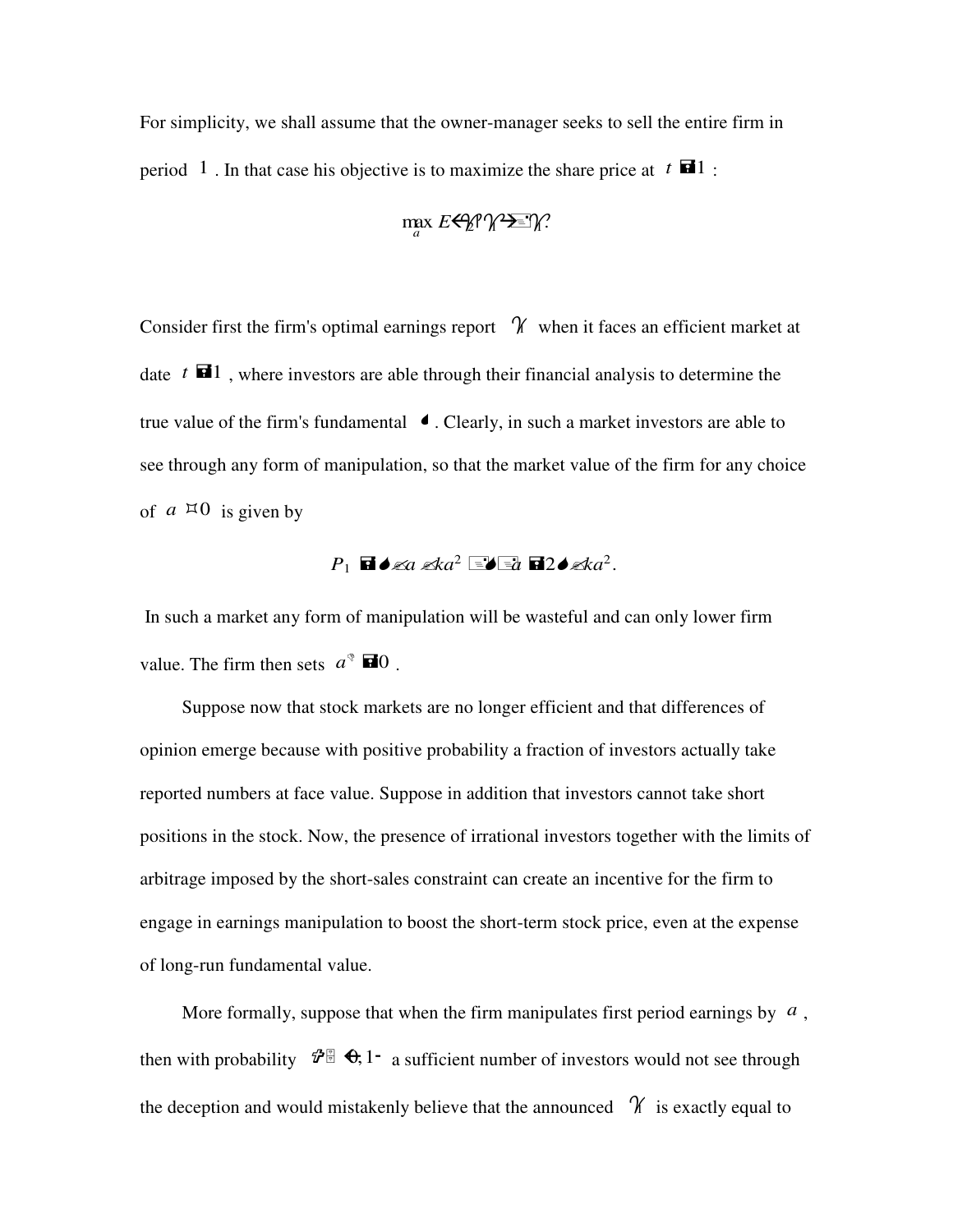the firm's fundamental  $\blacksquare$ . These investors are prepared to pay a price  $2\gamma$ **and** for the stock, following the announcement of  $\mathcal{W}$ **a** 

Rational investors stay out of the market at the price  $2\mathcal{V}$  **a**  $2\mathcal{V}$  as they cannot take short positions by assumption. Thus, when the firm chooses to manipulate its earnings by setting  $a \odot 0$ , the stock price will be overvalued at  $t \mathbf{H}$  with probability  $\frac{1}{4}$ , when a sufficient number of naive investors appear in the market and misinterpret the firm's reported earnings. Although, this situation only occurs with a possibly small probability  $\frac{1}{2}$ , it may still induce the firm to engage in earnings manipulation. Indeed, in the market as we have described it the firm's objective is to choose  $a$  to solve:

# max *a* 2-2*a*-1 2*ka*<sup>2</sup>

 The necessary and sufficient condition characterizing the optimum for this concave optimization problem then yields the solution:

$$
a^* \mathbf{H} \frac{\partial}{\partial \mathbf{A}} \mathbf{W}
$$

It is intuitive that  $a^*$  should increase with  $\vec{i}$ , the probability that some naive investors will be fooled, and decrease with  $k$ , the deadweight cost parameter. Note that although the firm is able to raise the average first period stock price from  $P_1 \boxtimes 24$  to

## $P_1$  **a** 2 <del>4</del>  $\rightarrow$  *k*a  $\ll$  0  $\ll$  0  $\ll$  0  $a^2 \rightarrow$

the overall long-run value of the firm is reduced by  $ka^2$ , or, substituting for the optimal value of *a* , by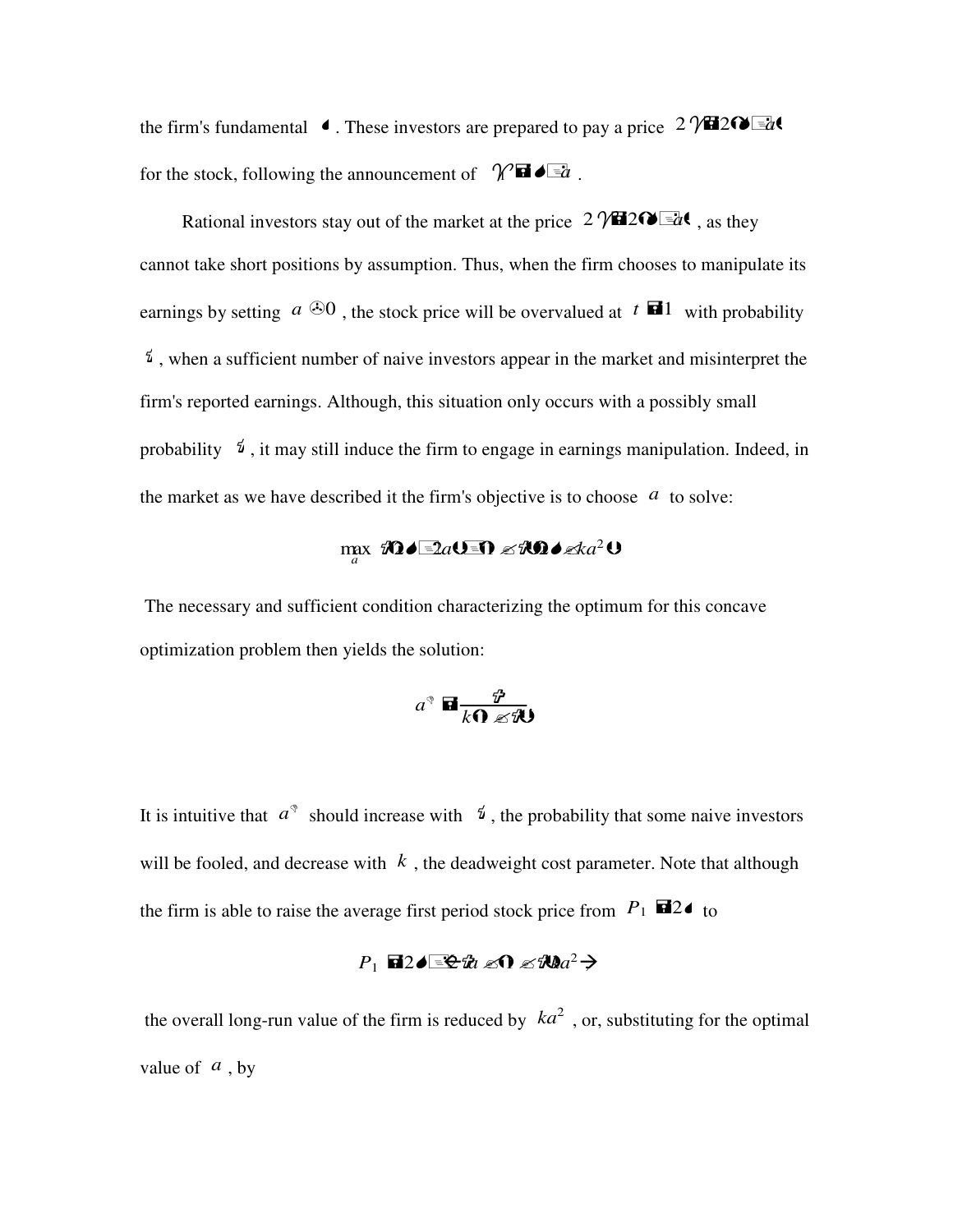As our numerical example has already highlighted, manipulation is driven by a conflict between the *current* owner-manager, who has the short run objective of maximizing the share price at date  $t = 1$ , and the naive *future* investors, who may buy the firm from the current owner. As our simple model highlights, when a speculative episode raises  $\lambda$ , firms are encouraged to manipulate their earnings more, thus, raising stock prices further and fuelling more speculation.

#### **7.2 Incorporating the agency problem**

 $\ddot{ }$ 

Next, we introduce an agency problem into our model and consider how executive compensation will be optimally structured in our contracting problem, when there is both a classical agency conflict and a conflict between shareholders. Accordingly, we now let the manager improve firm fundamentals  $\bullet$  at a private cost  $\mathcal{A}$  (where  $\mathcal{A}(\theta)$ ) as in the classical agency model.<sup>46</sup> These private costs are best interpreted as unrealized private benefits the manager might be able to reap from the company at the expense of shareholders. In addition, and unlike most of the agency literature we also let the CEO manipulate earnings. We otherwise frame the optimal contracting problem as in the classical arm's-length bargaining problem between the initial shareholders, who may

<sup>&</sup>lt;sup>46</sup>See, for example, James Mirrlees (1999) The Theory of Moral Hazard and Unobservable Behaviour: Part I, *Review of Economic Studies*, 66, 3-21, and Bengt Holmstrom (1979) Moral Hazard and Observability, *Bell Journal of Economics*, 10, 74- 91.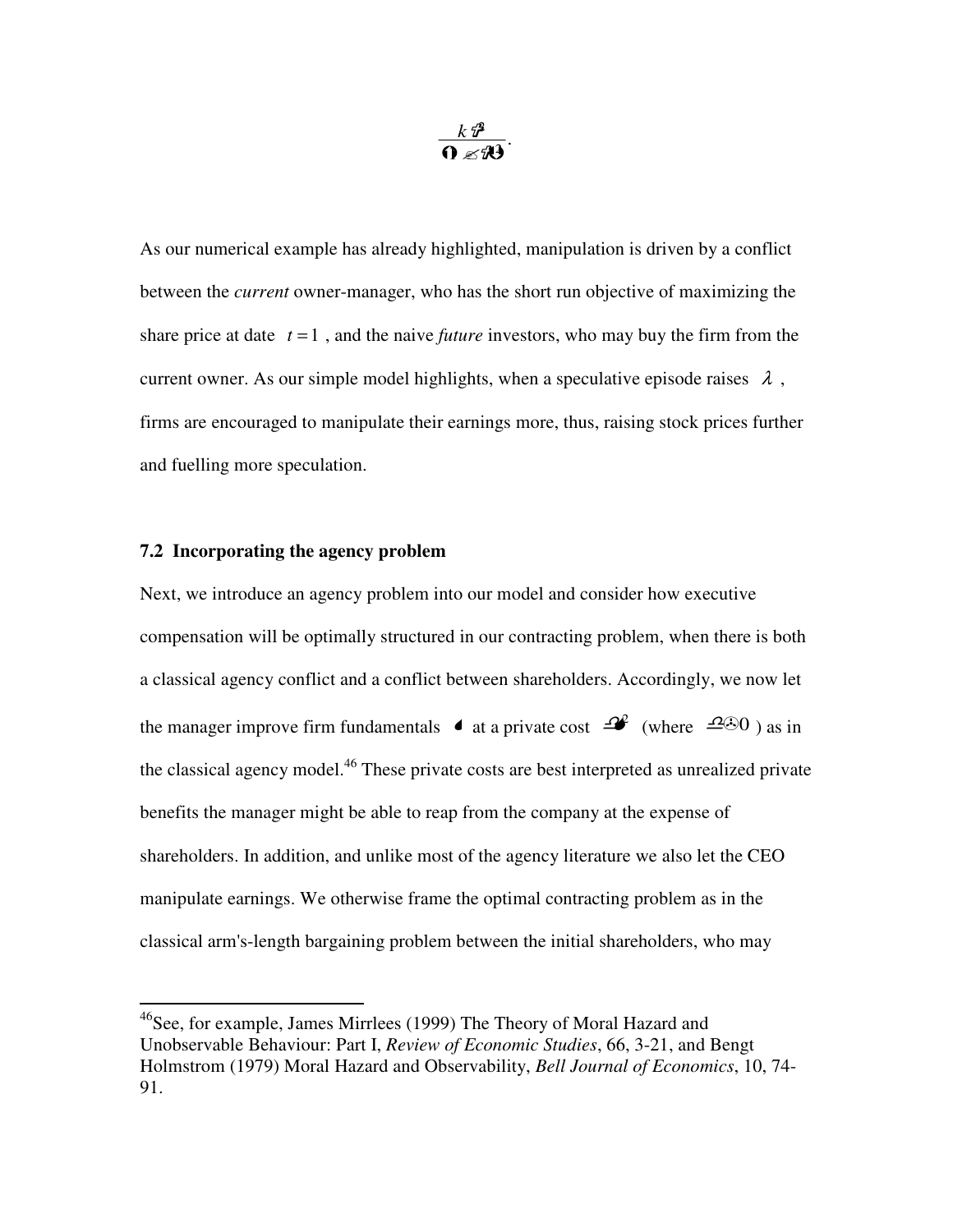want to sell their shares at date  $t \mathbf{H}$  and the CEO. Our main conclusion here will be that, far from trying to discourage earnings manipulation, initial shareholders will structure the CEO incentive contract to align their objectives with respect to earnings manipulation and the CEO's.

Besides incurring the private cost  $\mathcal{L}$  we shall suppose that the CEO is riskneutral but does not have sufficient wealth to buy all shares in the company. In fact, we shall make the simplifying assumption that the CEO has no personal wealth at all and must be given a stock-based compensation contract to align his objective with those of shareholders. The incentive contract consist of three components:  $s_1 \times 0$ , the CEO's share of stocks that vests at date  $t \mathbf{H}$ ,  $s_2 \times 0$  the share of stocks that only vests at date  $t \mathbf{R}^2$ , and  $d$  a fixed payment that can be positive or negative. Consistent with the assumption that the CEO has no personal wealth, we shall also assume that he cannot borrow more than an amount  $\overrightarrow{d}$  to buy stock.

Consider first the manager's incentives given an arbitrary contract  $\Phi_1$ , *s*<sub>2</sub>, *d* $\setminus$ . Under such a contract the manager's objective is to choose  $\alpha$  to solve:

$$
\max_{\mathbf{A},\mathbf{A}} s_1 \bigoplus \mathbf{1} \bigoplus \mathbf{1} \mathbf{a} \bigoplus \mathbf{B} \mathbf{a} \bigotimes \mathbf{A} \mathbf{a}^2 \bigoplus \mathbf{1} \mathbf{B}_2 \mathbf{a}^2 \mathbf{a}^2 \bigoplus \mathbf{A}^2 \mathbf{a}^2 \bigoplus
$$

$$
\lim_{a} \mathfrak{SO}_1 \subseteq \mathfrak{g}_2 \cup \mathfrak{SO}_2 \longrightarrow \lim_{a} \mathfrak{CS}_1 a \mathscr{A} \cap \mathscr{A} \mathfrak{G}_1 a^2 \mathscr{A} \mathfrak{c}_2 a^2 \rightarrow
$$

Note that in this problem the earnings manipulation problem is separable from the problem of increasing firm fundamental value. As we have emphasized earlier, in reality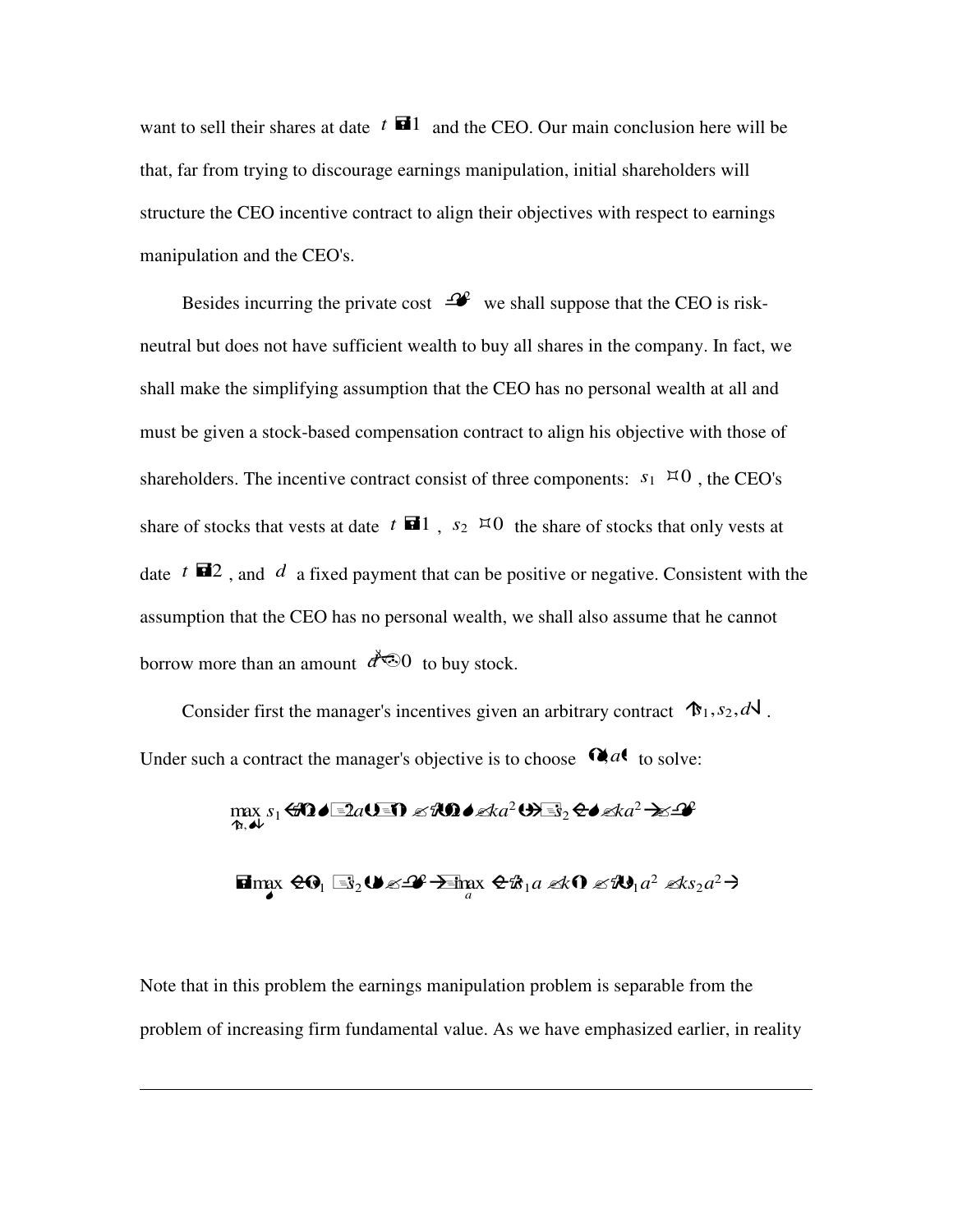these two problems don't generally separate so neatly and earnings manipulation may sometimes be a way for the manager to temporarily hide his poor performance. We abstract from this complication here, as it is not critical to our main argument.

 The necessary and sufficient conditions characterizing the optimum to this concave optimization problem yield the solutions:

$$
\begin{array}{c}\n\bullet \ \overline{\mathbf{H}} \xrightarrow{S_1} \overline{\mathbb{B}}_2 \\
\text{and} \\
a^{\dagger} \ \overline{\mathbf{H}} \xrightarrow{\mathbb{B}} \overline{k} \\
k \oplus \mathbb{B} \mathbb{B}_1 \overline{\mathbb{B}}_2\n\end{array}
$$

 It is easy to see from these formulae that incentives to increase fundamentals are only driven by the manager's total equity-ownership stake  $\mathbf{\Theta}_1 \equiv \mathbf{\Phi}_2 \mathbf{\Theta}$  and not by the precise time at which the manager's shares vest. On the other hand, as one might expect, incentives to manipulate earnings are driven by vesting. The more shares vest early (the higher is  $s_1$ ) the larger are the CEO's incentives to manipulate earnings.

 One would expect that since the CEO only holds a fraction the firm's shares, he would have reduced incentives to manipulate earnings relative to an owner-manager. However, the formulae above reveal that by lowering the fraction of shares that vest at date  $t \mathbf{R}^2$  relative to those that vest at date  $t \mathbf{R}^1$  it is possible for shareholders to give the CEO much larger incentives to manipulate than would be apparent from the CEO's total equity-ownership stake  $\mathbf{\Theta}_1 \sqsubseteq^{\mathbf{F}}_2 \mathbf{\Theta}$ .

 We now show that it is in fact possible to perfectly align the CEO's objectives with those of shareholders with respect to the earnings manipulation dimension. Given that the CEO faces the borrowing constraint  $d \nightharpoonup d$  it should be intuitively clear that when this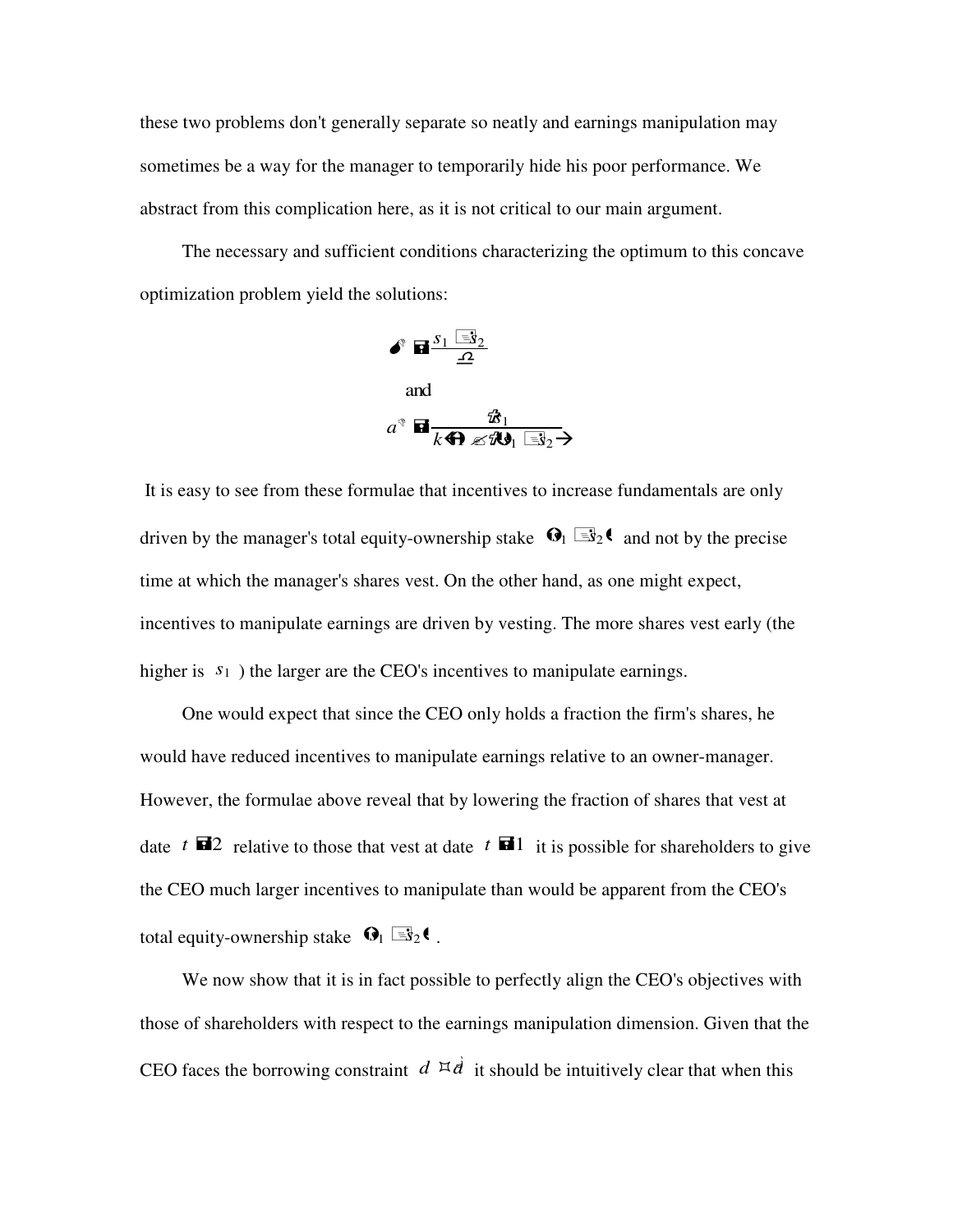constraint is binding this translates into an upper bound of equity-ownership for the CEO,  $\sqrt{1}$ 

 We shall only derive the optimal contract for the special case where the constraint  $\mathbf{\Theta}_1 \subseteq \mathbf{\Theta}_2 \mathbf{\Theta}$  is binding. In that case the optimal contracting problem reduces to solving the following constrained optimization problem:

$$
\max_{s_1\le 0, s_2\le 0} \mathbf{0} \ll s_1 \ll s_2 \mathbf{0} \ll \mathbf{0} \ll \mathbf{0}
$$

subject to:

$$
\blacklozenge \overline{\mathbf{H}} \frac{\frac{\partial^2}{\partial \mathbf{A}}}{\frac{\partial \mathbf{A}}{\partial \mathbf{A}}} \text{ and } a \overline{\mathbf{H}} \frac{\frac{\partial^2 \mathbf{A}}{\partial \mathbf{A}}}{\frac{\partial^2 \mathbf{A} \mathbf{A} \mathbf{A} \mathbf{A}}{\partial \mathbf{A}} \mathbf{A}}
$$

Substituting out  $\bullet$  and  $\alpha$  this problem reduces to

$$
\max_{s_1} \frac{\partial^2}{k} \left[ \frac{2s_1}{\bigcirc^2 \mathcal{B}_1 \mathbf{0}} \mathcal{L} \frac{\mathbf{0} \mathcal{L} \mathcal{B}^2}{\bigcirc^2 \mathcal{B}_2 \mathcal{B}_1 \mathbf{0}} \right]
$$

If we now define

$$
x = \frac{s_1}{\overline{s} - \lambda s_1}
$$

and take  $x$  to be the control variable then our problem simplifies further to:

$$
\max_x 2x \leq 0 \leq 2
$$

From this problem it is immediate that the solution for *x* is  $x^* \mathbf{H} \frac{1}{1 \ll x^*}$ , and therefore, the solution for  $s_1$  is:

$$
s_1^{\circledast} \boxtimes s
$$